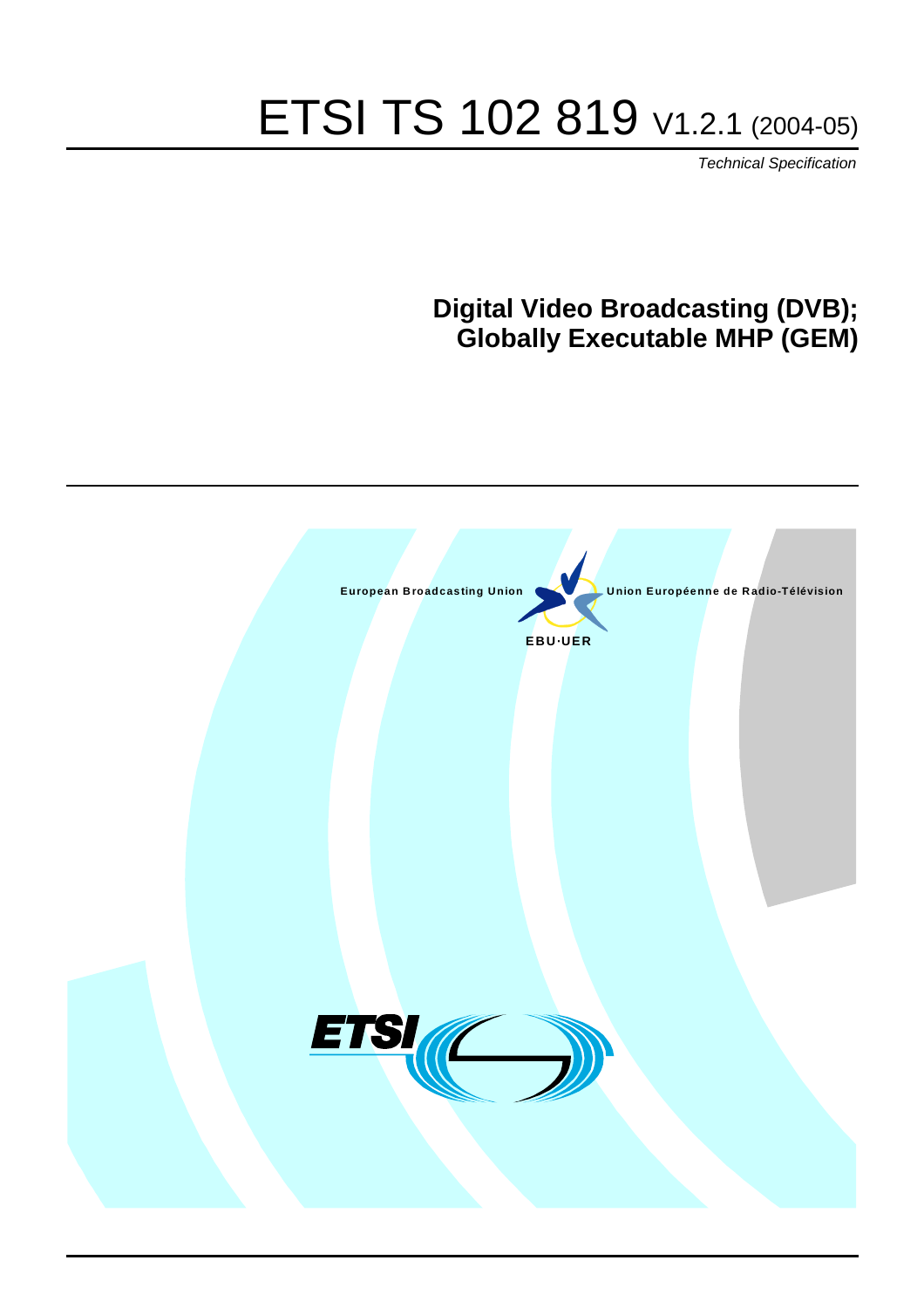Reference

RTS/JTC-DVB-153

Keywords

API, broadcasting, digital, DVB, interaction, multimedia, profile, video

#### **ETSI**

#### 650 Route des Lucioles F-06921 Sophia Antipolis Cedex - FRANCE

Tel.: +33 4 92 94 42 00 Fax: +33 4 93 65 47 16

Siret N° 348 623 562 00017 - NAF 742 C Association à but non lucratif enregistrée à la Sous-Préfecture de Grasse (06) N° 7803/88

#### **Important notice**

Individual copies of the present document can be downloaded from: [http://www.etsi.org](http://www.etsi.org/)

The present document may be made available in more than one electronic version or in print. In any case of existing or perceived difference in contents between such versions, the reference version is the Portable Document Format (PDF). In case of dispute, the reference shall be the printing on ETSI printers of the PDF version kept on a specific network drive within ETSI Secretariat.

Users of the present document should be aware that the document may be subject to revision or change of status. Information on the current status of this and other ETSI documents is available at <http://portal.etsi.org/tb/status/status.asp>

> If you find errors in the present document, send your comment to: [editor@etsi.org](mailto:editor@etsi.org)

#### **Copyright Notification**

No part may be reproduced except as authorized by written permission. The copyright and the foregoing restriction extend to reproduction in all media.

> © European Telecommunications Standards Institute 2004. © European Broadcasting Union 2004. All rights reserved.

**DECT**TM, **PLUGTESTS**TM and **UMTS**TM are Trade Marks of ETSI registered for the benefit of its Members. **TIPHON**TM and the **TIPHON logo** are Trade Marks currently being registered by ETSI for the benefit of its Members. **3GPP**TM is a Trade Mark of ETSI registered for the benefit of its Members and of the 3GPP Organizational Partners.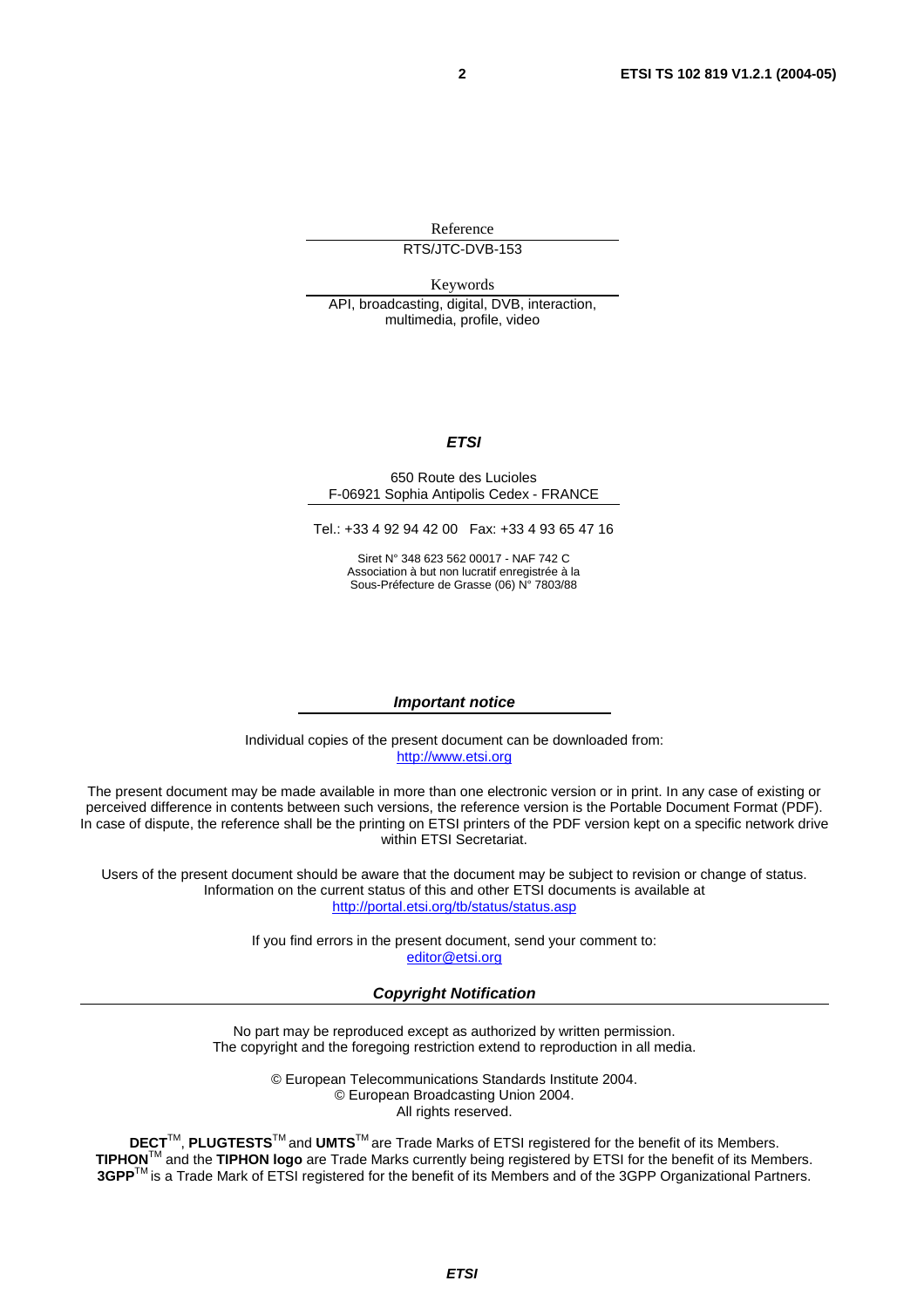# Contents

| 1              |  |
|----------------|--|
| 2              |  |
| 3              |  |
| 3.1            |  |
| 3.1.1          |  |
| 3.1.2          |  |
| 3.2            |  |
| $\overline{4}$ |  |
| 4.1            |  |
| 4.1.1          |  |
| 4.1.2          |  |
| 4.1.3          |  |
| 4.1.3.1        |  |
| 4.1.3.2        |  |
| 4.1.4          |  |
| 4.1.4.1        |  |
| 4.1.5          |  |
| 4.1.6          |  |
| 4.1.7          |  |
| 4.2            |  |
| 4.2.1          |  |
| 4.2.2          |  |
| 4.2.2.1        |  |
| 4.2.2.2        |  |
| 4.2.2.3        |  |
| 4.2.3          |  |
| 4.2.4          |  |
| 5              |  |
| 6              |  |
| 6.1            |  |
| 6.2            |  |
| 6.2.1          |  |
| 6.2.2          |  |
| 6.2.3          |  |
| 6.2.4          |  |
| 6.2.5          |  |
| 6.2.5.1        |  |
| 6.2.5.2        |  |
| 6.2.5.3        |  |
| 6.2.6          |  |
| 6.2.7          |  |
| 6.2.8          |  |
| 6.2.9          |  |
| 6.2.10         |  |
| 6.3            |  |
| 6.3.1          |  |
| 6.3.2          |  |
| 6.3.3          |  |
| 6.3.4          |  |
| 6.3.5          |  |
| 6.3.6          |  |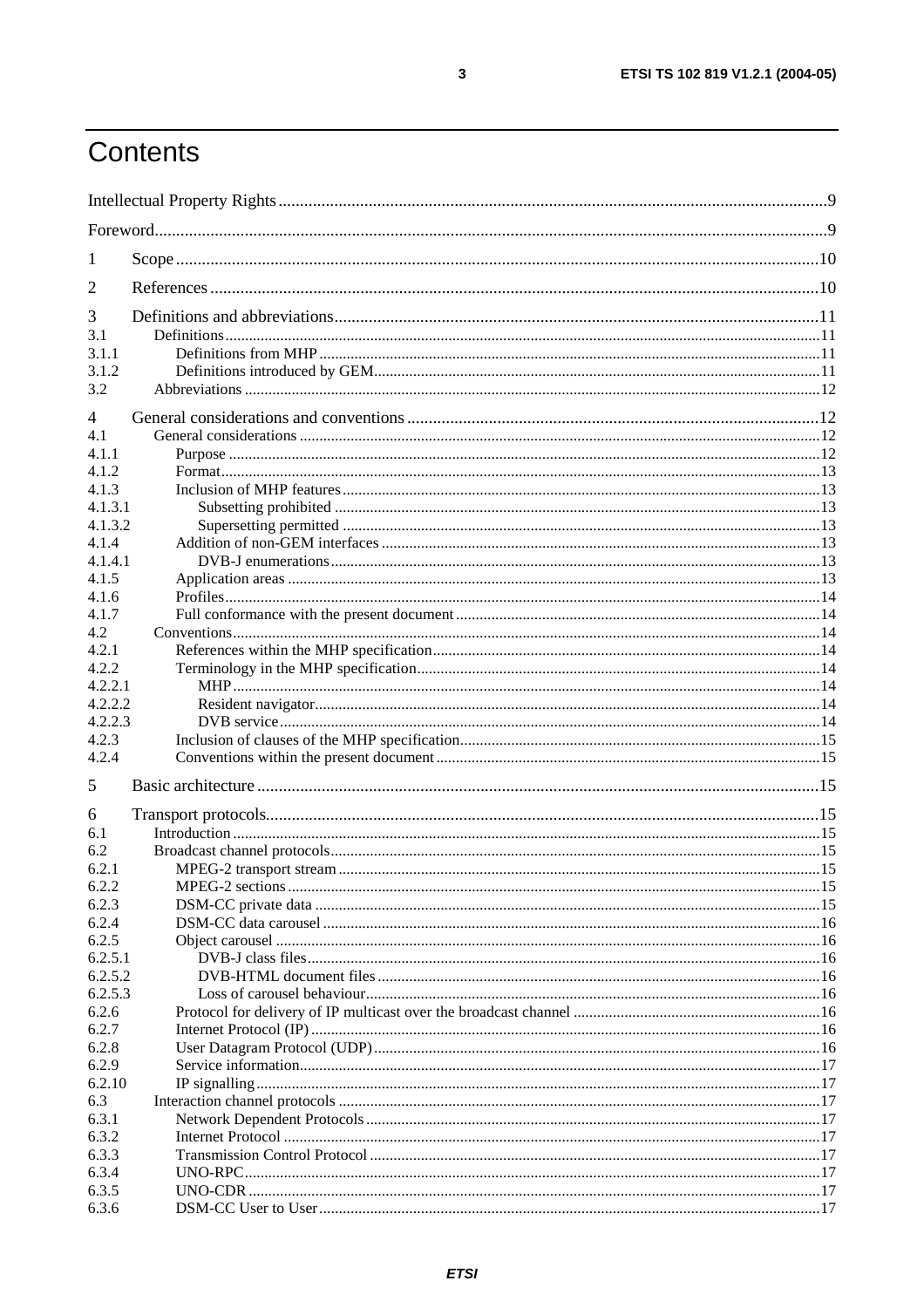| 6.3.7   |  |
|---------|--|
| 6.3.7.1 |  |
| 6.3.8   |  |
| 6.3.9   |  |
| 6.3.10  |  |
| 7       |  |
| 7.1     |  |
| 7.1.1   |  |
| 7.1.1.1 |  |
|         |  |
| 7.1.1.2 |  |
| 7.1.1.3 |  |
| 7.1.1.4 |  |
| 7.1.2   |  |
| 7.1.3   |  |
| 7.1.4   |  |
| 7.1.5   |  |
| 7.2     |  |
| 7.2.1   |  |
| 7.2.2   |  |
| 7.2.3   |  |
| 7.3     |  |
| 7.4     |  |
| 7.5     |  |
| 7.6     |  |
|         |  |
| 8       |  |
| 9       |  |
| 9.1     |  |
| 9.2     |  |
| 9.3     |  |
| 9.4     |  |
|         |  |
| 10      |  |
| 10.1    |  |
| 10.1.1  |  |
| 10.1.2  |  |
| 10.2    |  |
| 10.3    |  |
| 10.4    |  |
| 10.4.1  |  |
| 10.4.2  |  |
| 10.4.3  |  |
| 10.4.4  |  |
| 10.5    |  |
| 10.5.1  |  |
| 10.5.2  |  |
| 11      |  |
| 11.1    |  |
| 11.2    |  |
| 11.3    |  |
| 11.4    |  |
| 11.5    |  |
| 11.5.1  |  |
| 11.5.2  |  |
| 11.5.3  |  |
| 11.5.4  |  |
|         |  |
| 11.5.5  |  |
| 11.5.6  |  |
| 11.6    |  |
| 11.6.1  |  |
| 11.6.2  |  |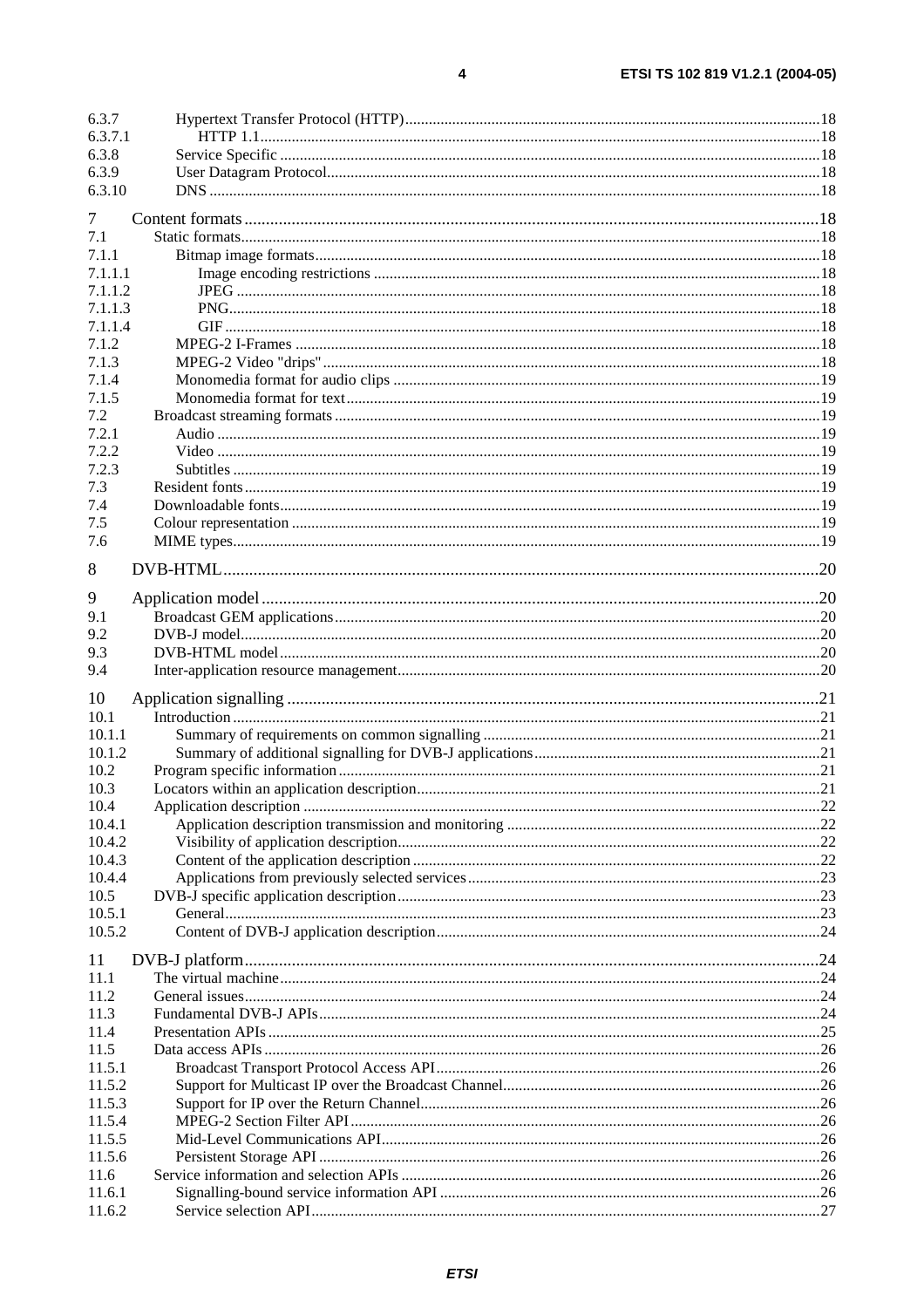| 11.6.3    |  |
|-----------|--|
| 11.6.4    |  |
| 11.6.5    |  |
| 11.7      |  |
| 11.7.1    |  |
| 11.7.2    |  |
| 11.7.3    |  |
| 11.7.4    |  |
| 11.7.5    |  |
| 11.7.6    |  |
| 11.7.7    |  |
| 11.8      |  |
| 11.8.1    |  |
| 11.8.2    |  |
| 11.8.3    |  |
| 11.8.4    |  |
| 11.9      |  |
| 11.9.1    |  |
| 11.9.2    |  |
| 11.9.3    |  |
| 11.10     |  |
| 11.11     |  |
| 11.11.0   |  |
| 11.11.1   |  |
| 11.11.2   |  |
| 11.11.3   |  |
| 11.11.4   |  |
| 11.11.4.1 |  |
| 11.11.4.2 |  |
| 11.11.5   |  |
| 11.11.6   |  |
| 11.11.7   |  |
| 11.11.8   |  |
| 11.11.9   |  |
| 11.11.10  |  |
| 11.11.11  |  |
| 11.11.12  |  |
|           |  |
| 12        |  |
| 12.1      |  |
| 12.1.1    |  |
| 12.1.2    |  |
| 12.1.3    |  |
| 12.2      |  |
| 12.3      |  |
| 12.4      |  |
| 12.5      |  |
| 12.6      |  |
| 12.7      |  |
| 12.8      |  |
| 12.9      |  |
| 12.9.1    |  |
| 12.9.2    |  |
| 12.9.2.1  |  |
| 12.9.2.2  |  |
| 12.9.2.3  |  |
| 12.9.2.4  |  |
| 12.9.2.5  |  |
| 12.9.2.6  |  |
| 12.9.3    |  |
| 12.10     |  |
| 12.11     |  |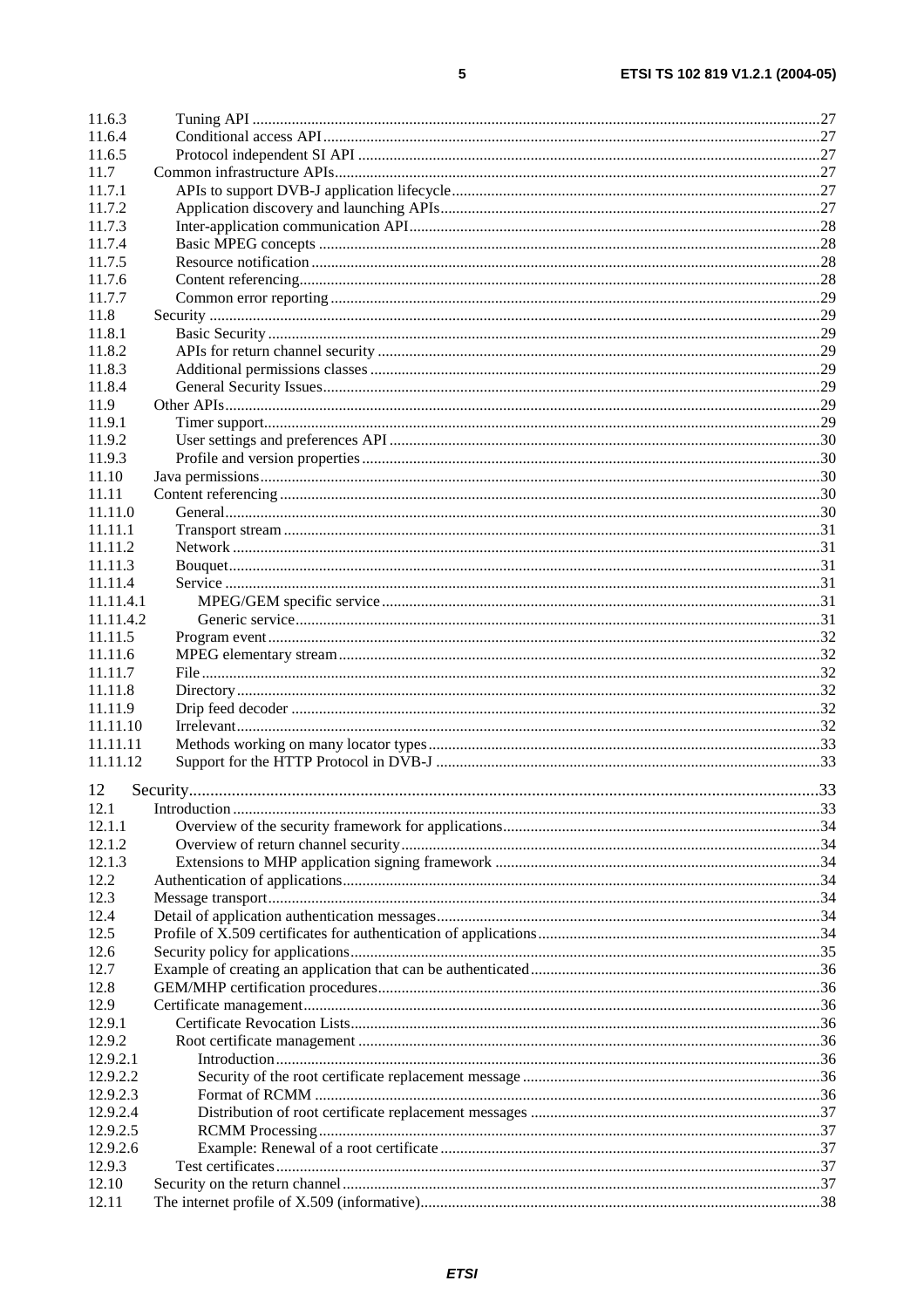| 12.12              |                               |                                                               |  |
|--------------------|-------------------------------|---------------------------------------------------------------|--|
| 13                 |                               |                                                               |  |
| 13.0               |                               |                                                               |  |
| 13.1               |                               |                                                               |  |
| 13.2               |                               |                                                               |  |
| 13.3               |                               |                                                               |  |
| 14                 |                               |                                                               |  |
| 14.1               |                               |                                                               |  |
| 14.2               |                               |                                                               |  |
| 14.3               |                               |                                                               |  |
| 14.4               |                               |                                                               |  |
| 14.5<br>14.6       |                               |                                                               |  |
| 14.7               |                               |                                                               |  |
| 14.8               |                               |                                                               |  |
| 14.9               |                               |                                                               |  |
| 14.10              |                               |                                                               |  |
| 15                 |                               |                                                               |  |
| 15.0               |                               |                                                               |  |
| 15.1               |                               |                                                               |  |
| 15.2               |                               |                                                               |  |
| 15.3               |                               |                                                               |  |
| 15.4               |                               |                                                               |  |
| 15.5               |                               |                                                               |  |
| 15.5.1             |                               |                                                               |  |
| 15.5.1.1           |                               |                                                               |  |
| 15.6               |                               |                                                               |  |
| 16                 |                               |                                                               |  |
| 16.1               |                               |                                                               |  |
| 16.2               |                               |                                                               |  |
|                    | <b>Annex A (normative):</b>   | External references; errata, clarifications and exemptions 46 |  |
|                    |                               |                                                               |  |
|                    | <b>Annex B</b> (normative):   |                                                               |  |
| B.0                |                               |                                                               |  |
|                    |                               |                                                               |  |
| B.2                |                               |                                                               |  |
| B.2.1              |                               |                                                               |  |
| B.2.1.1            |                               |                                                               |  |
| B.2.2              |                               |                                                               |  |
| B.3                |                               |                                                               |  |
|                    |                               |                                                               |  |
| B.4                |                               |                                                               |  |
| B.4.0              |                               |                                                               |  |
| <b>B.4.1</b>       |                               |                                                               |  |
| <b>B.4.2</b>       |                               |                                                               |  |
| B.4.2.1<br>B.4.2.2 |                               |                                                               |  |
|                    |                               |                                                               |  |
|                    | <b>Annex C</b> (informative): |                                                               |  |
| C.1                |                               |                                                               |  |
| C.2                |                               |                                                               |  |
|                    | <b>Annex D</b> (normative):   |                                                               |  |
| D.1                |                               |                                                               |  |
|                    |                               |                                                               |  |

 $\bf 6$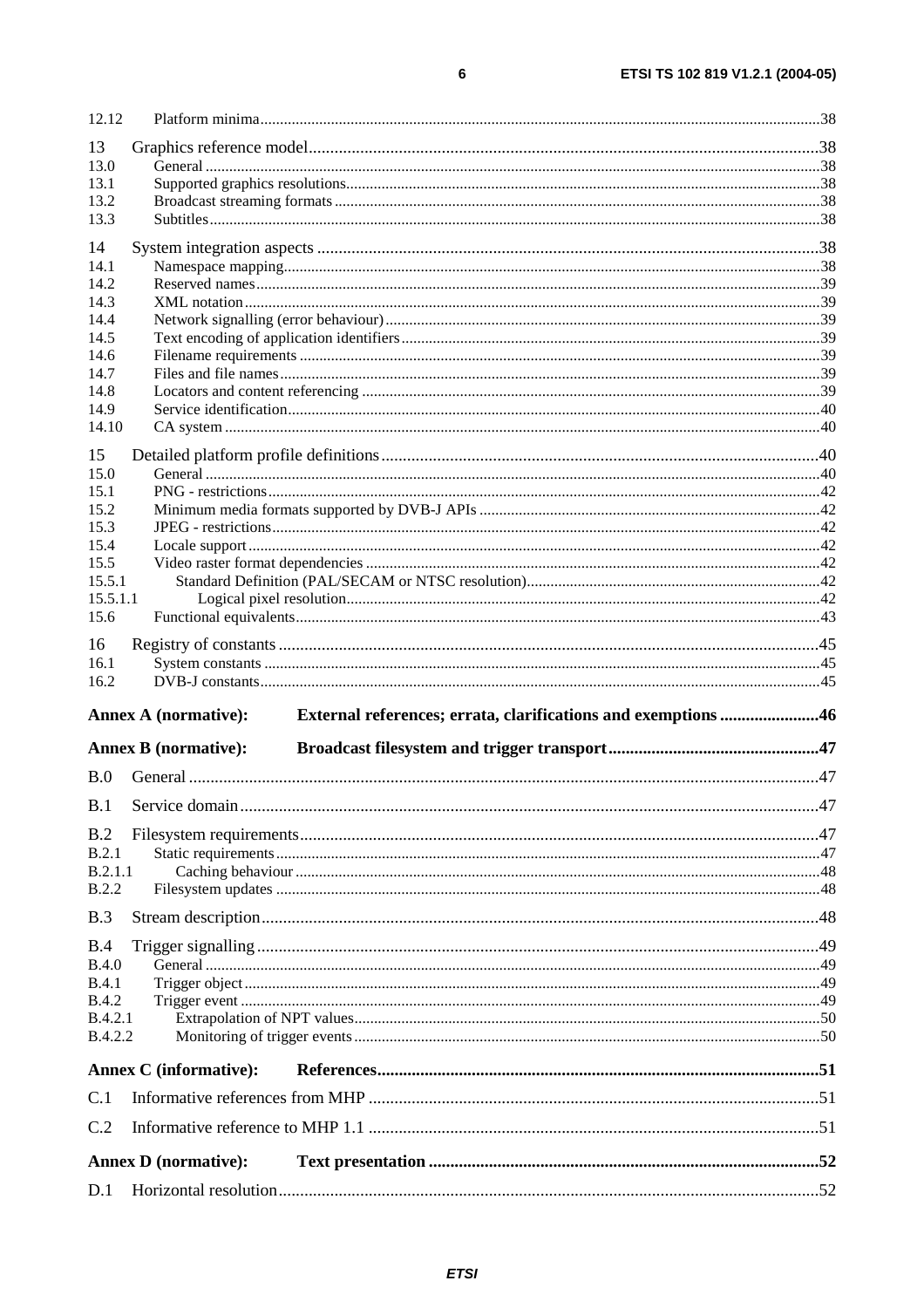| <b>Annex E</b> (normative):<br><b>Annex F</b> (informative):<br><b>Annex G (normative):</b><br>G.1<br>G.1.1<br>G.1.2<br>G.2<br>G.3<br>G.4<br>G.5<br>G.6<br>G.7<br><b>Annex H</b> (normative):<br><b>Annex I</b> (normative):<br>Annex J (normative):<br><b>Annex K</b> (normative):<br><b>Annex L</b> (normative):<br><b>Annex M</b> (normative):<br><b>Annex N</b> (normative):<br><b>Annex O</b> (normative):<br><b>Annex P</b> (normative):<br>P.1<br>P.2<br>P.2.0<br>P.2.1<br>P.2.1.1<br>P.2.1.2<br>P.2.2<br>P.2.2.1<br>P.2.2.2<br>P.2.2.3<br>P.2.2.4<br>P.2.3<br>P.2.4<br>P.2.5<br>P.2.5.1<br>P.2.5.2<br>P.2.5.3<br>P.2.5.4<br>P.2.5.5<br>P.2.6<br>P.2.7<br>P.2.8<br>P.2.9 | D.2 |  |  |  |  |
|---------------------------------------------------------------------------------------------------------------------------------------------------------------------------------------------------------------------------------------------------------------------------------------------------------------------------------------------------------------------------------------------------------------------------------------------------------------------------------------------------------------------------------------------------------------------------------------------------------------------------------------------------------------------------------|-----|--|--|--|--|
|                                                                                                                                                                                                                                                                                                                                                                                                                                                                                                                                                                                                                                                                                 |     |  |  |  |  |
|                                                                                                                                                                                                                                                                                                                                                                                                                                                                                                                                                                                                                                                                                 |     |  |  |  |  |
|                                                                                                                                                                                                                                                                                                                                                                                                                                                                                                                                                                                                                                                                                 |     |  |  |  |  |
|                                                                                                                                                                                                                                                                                                                                                                                                                                                                                                                                                                                                                                                                                 |     |  |  |  |  |
|                                                                                                                                                                                                                                                                                                                                                                                                                                                                                                                                                                                                                                                                                 |     |  |  |  |  |
|                                                                                                                                                                                                                                                                                                                                                                                                                                                                                                                                                                                                                                                                                 |     |  |  |  |  |
|                                                                                                                                                                                                                                                                                                                                                                                                                                                                                                                                                                                                                                                                                 |     |  |  |  |  |
|                                                                                                                                                                                                                                                                                                                                                                                                                                                                                                                                                                                                                                                                                 |     |  |  |  |  |
|                                                                                                                                                                                                                                                                                                                                                                                                                                                                                                                                                                                                                                                                                 |     |  |  |  |  |
|                                                                                                                                                                                                                                                                                                                                                                                                                                                                                                                                                                                                                                                                                 |     |  |  |  |  |
|                                                                                                                                                                                                                                                                                                                                                                                                                                                                                                                                                                                                                                                                                 |     |  |  |  |  |
|                                                                                                                                                                                                                                                                                                                                                                                                                                                                                                                                                                                                                                                                                 |     |  |  |  |  |
|                                                                                                                                                                                                                                                                                                                                                                                                                                                                                                                                                                                                                                                                                 |     |  |  |  |  |
|                                                                                                                                                                                                                                                                                                                                                                                                                                                                                                                                                                                                                                                                                 |     |  |  |  |  |
|                                                                                                                                                                                                                                                                                                                                                                                                                                                                                                                                                                                                                                                                                 |     |  |  |  |  |
|                                                                                                                                                                                                                                                                                                                                                                                                                                                                                                                                                                                                                                                                                 |     |  |  |  |  |
|                                                                                                                                                                                                                                                                                                                                                                                                                                                                                                                                                                                                                                                                                 |     |  |  |  |  |
|                                                                                                                                                                                                                                                                                                                                                                                                                                                                                                                                                                                                                                                                                 |     |  |  |  |  |
|                                                                                                                                                                                                                                                                                                                                                                                                                                                                                                                                                                                                                                                                                 |     |  |  |  |  |
|                                                                                                                                                                                                                                                                                                                                                                                                                                                                                                                                                                                                                                                                                 |     |  |  |  |  |
|                                                                                                                                                                                                                                                                                                                                                                                                                                                                                                                                                                                                                                                                                 |     |  |  |  |  |
|                                                                                                                                                                                                                                                                                                                                                                                                                                                                                                                                                                                                                                                                                 |     |  |  |  |  |
|                                                                                                                                                                                                                                                                                                                                                                                                                                                                                                                                                                                                                                                                                 |     |  |  |  |  |
|                                                                                                                                                                                                                                                                                                                                                                                                                                                                                                                                                                                                                                                                                 |     |  |  |  |  |
|                                                                                                                                                                                                                                                                                                                                                                                                                                                                                                                                                                                                                                                                                 |     |  |  |  |  |
|                                                                                                                                                                                                                                                                                                                                                                                                                                                                                                                                                                                                                                                                                 |     |  |  |  |  |
|                                                                                                                                                                                                                                                                                                                                                                                                                                                                                                                                                                                                                                                                                 |     |  |  |  |  |
|                                                                                                                                                                                                                                                                                                                                                                                                                                                                                                                                                                                                                                                                                 |     |  |  |  |  |
|                                                                                                                                                                                                                                                                                                                                                                                                                                                                                                                                                                                                                                                                                 |     |  |  |  |  |
|                                                                                                                                                                                                                                                                                                                                                                                                                                                                                                                                                                                                                                                                                 |     |  |  |  |  |
|                                                                                                                                                                                                                                                                                                                                                                                                                                                                                                                                                                                                                                                                                 |     |  |  |  |  |
|                                                                                                                                                                                                                                                                                                                                                                                                                                                                                                                                                                                                                                                                                 |     |  |  |  |  |
|                                                                                                                                                                                                                                                                                                                                                                                                                                                                                                                                                                                                                                                                                 |     |  |  |  |  |
|                                                                                                                                                                                                                                                                                                                                                                                                                                                                                                                                                                                                                                                                                 |     |  |  |  |  |
|                                                                                                                                                                                                                                                                                                                                                                                                                                                                                                                                                                                                                                                                                 |     |  |  |  |  |
|                                                                                                                                                                                                                                                                                                                                                                                                                                                                                                                                                                                                                                                                                 |     |  |  |  |  |
|                                                                                                                                                                                                                                                                                                                                                                                                                                                                                                                                                                                                                                                                                 |     |  |  |  |  |
|                                                                                                                                                                                                                                                                                                                                                                                                                                                                                                                                                                                                                                                                                 |     |  |  |  |  |
|                                                                                                                                                                                                                                                                                                                                                                                                                                                                                                                                                                                                                                                                                 |     |  |  |  |  |
|                                                                                                                                                                                                                                                                                                                                                                                                                                                                                                                                                                                                                                                                                 |     |  |  |  |  |
|                                                                                                                                                                                                                                                                                                                                                                                                                                                                                                                                                                                                                                                                                 |     |  |  |  |  |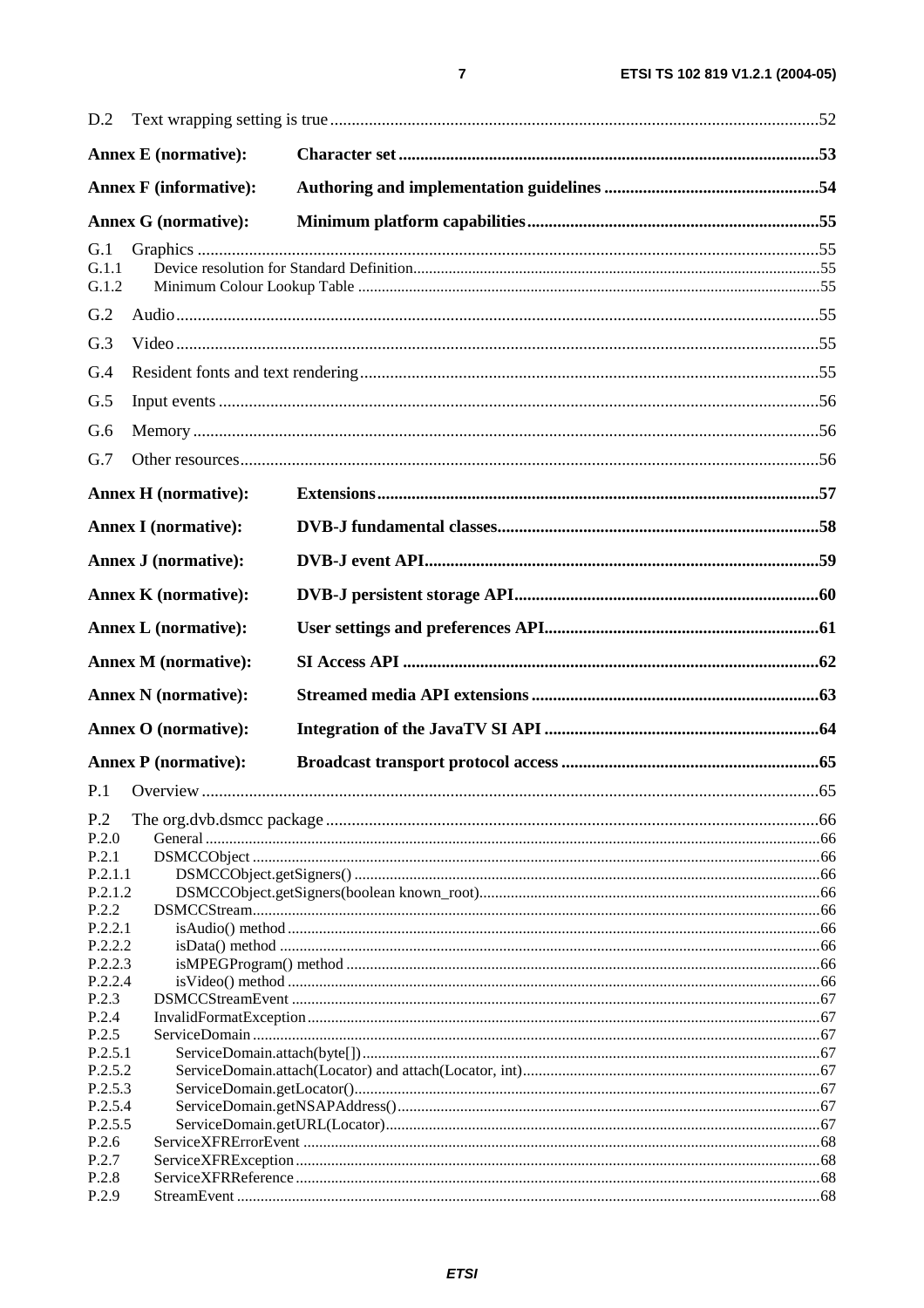| <b>Annex Q (normative):</b>   |                                                                      |  |
|-------------------------------|----------------------------------------------------------------------|--|
| <b>Annex R</b> (normative):   |                                                                      |  |
| <b>Annex S</b> (normative):   |                                                                      |  |
| <b>Annex T</b> (normative):   |                                                                      |  |
| <b>Annex U</b> (normative):   |                                                                      |  |
|                               |                                                                      |  |
|                               |                                                                      |  |
|                               |                                                                      |  |
|                               |                                                                      |  |
| <b>Annex X</b> (normative):   |                                                                      |  |
| <b>Annex Y</b> (normative):   |                                                                      |  |
| <b>Annex Z</b> (informative): | Services, service contexts and applications in an MHP environment 79 |  |
|                               |                                                                      |  |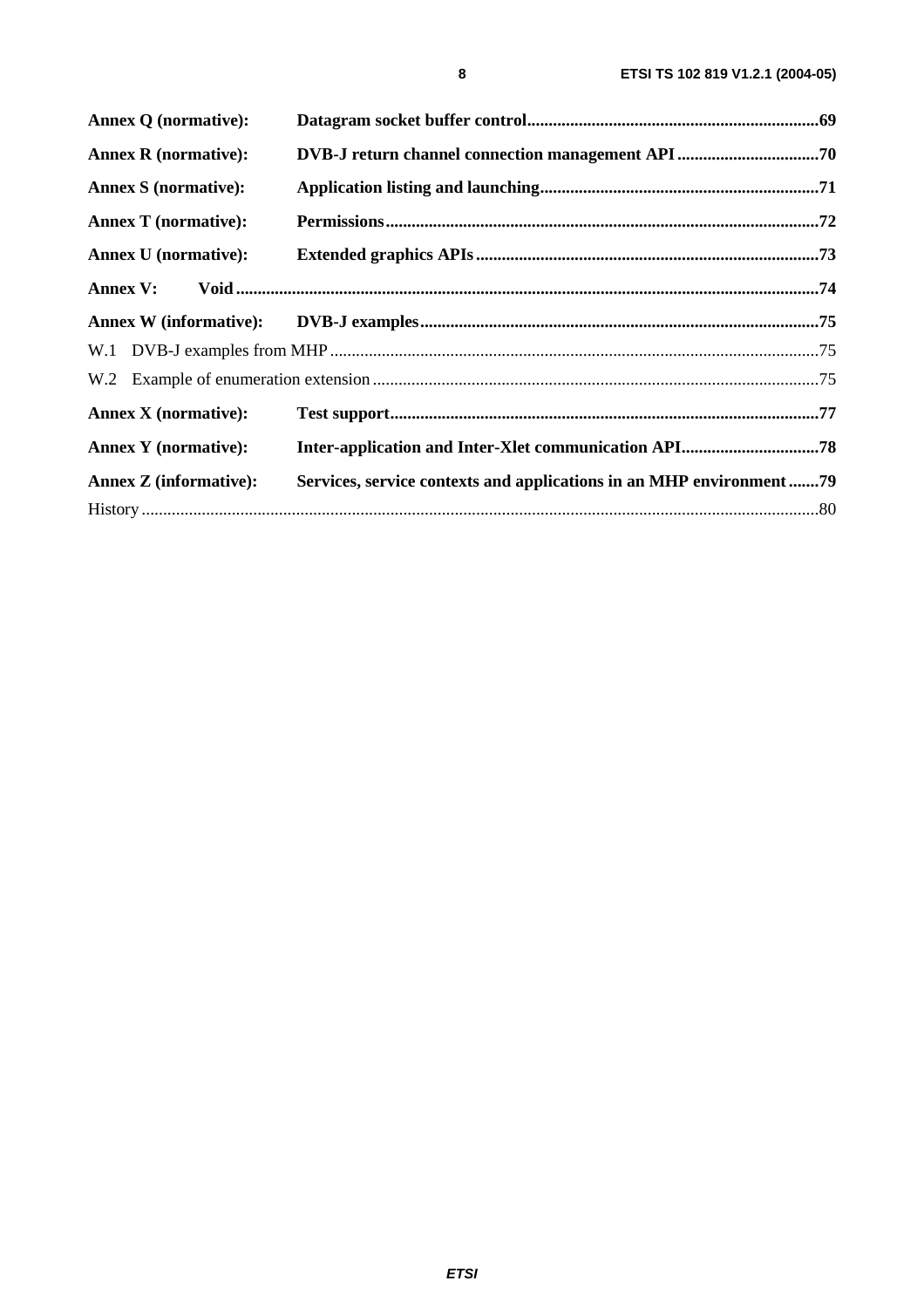# Intellectual Property Rights

IPRs essential or potentially essential to the present document may have been declared to ETSI. The information pertaining to these essential IPRs, if any, is publicly available for **ETSI members and non-members**, and can be found in ETSI SR 000 314: *"Intellectual Property Rights (IPRs); Essential, or potentially Essential, IPRs notified to ETSI in respect of ETSI standards"*, which is available from the ETSI Secretariat. Latest updates are available on the ETSI Web server (<http://webapp.etsi.org/IPR/home.asp>).

Pursuant to the ETSI IPR Policy, no investigation, including IPR searches, has been carried out by ETSI. No guarantee can be given as to the existence of other IPRs not referenced in ETSI SR 000 314 (or the updates on the ETSI Web server) which are, or may be, or may become, essential to the present document.

# Foreword

This Technical Specification (TS) has been produced by Joint Technical Committee (JTC) Broadcast of the European Broadcasting Union (EBU), Comité Européen de Normalisation ELECtrotechnique (CENELEC) and the European Telecommunications Standards Institute (ETSI).

NOTE: The EBU/ETSI JTC Broadcast was established in 1990 to co-ordinate the drafting of standards in the specific field of broadcasting and related fields. Since 1995 the JTC Broadcast became a tripartite body by including in the Memorandum of Understanding also CENELEC, which is responsible for the standardization of radio and television receivers. The EBU is a professional association of broadcasting organizations whose work includes the co-ordination of its members' activities in the technical, legal, programme-making and programme-exchange domains. The EBU has active members in about 60 countries in the European broadcasting area; its headquarters is in Geneva.

European Broadcasting Union CH-1218 GRAND SACONNEX (Geneva) Switzerland Tel: +41 22 717 21 11 Fax: +41 22 717 24 81

Founded in September 1993, the DVB Project is a market-led consortium of public and private sector organizations in the television industry. Its aim is to establish the framework for the introduction of MPEG-2 based digital television services. Now comprising over 200 organizations from more than 25 countries around the world, DVB fosters market-led systems, which meet the real needs, and economic circumstances, of the consumer electronics and the broadcast industry.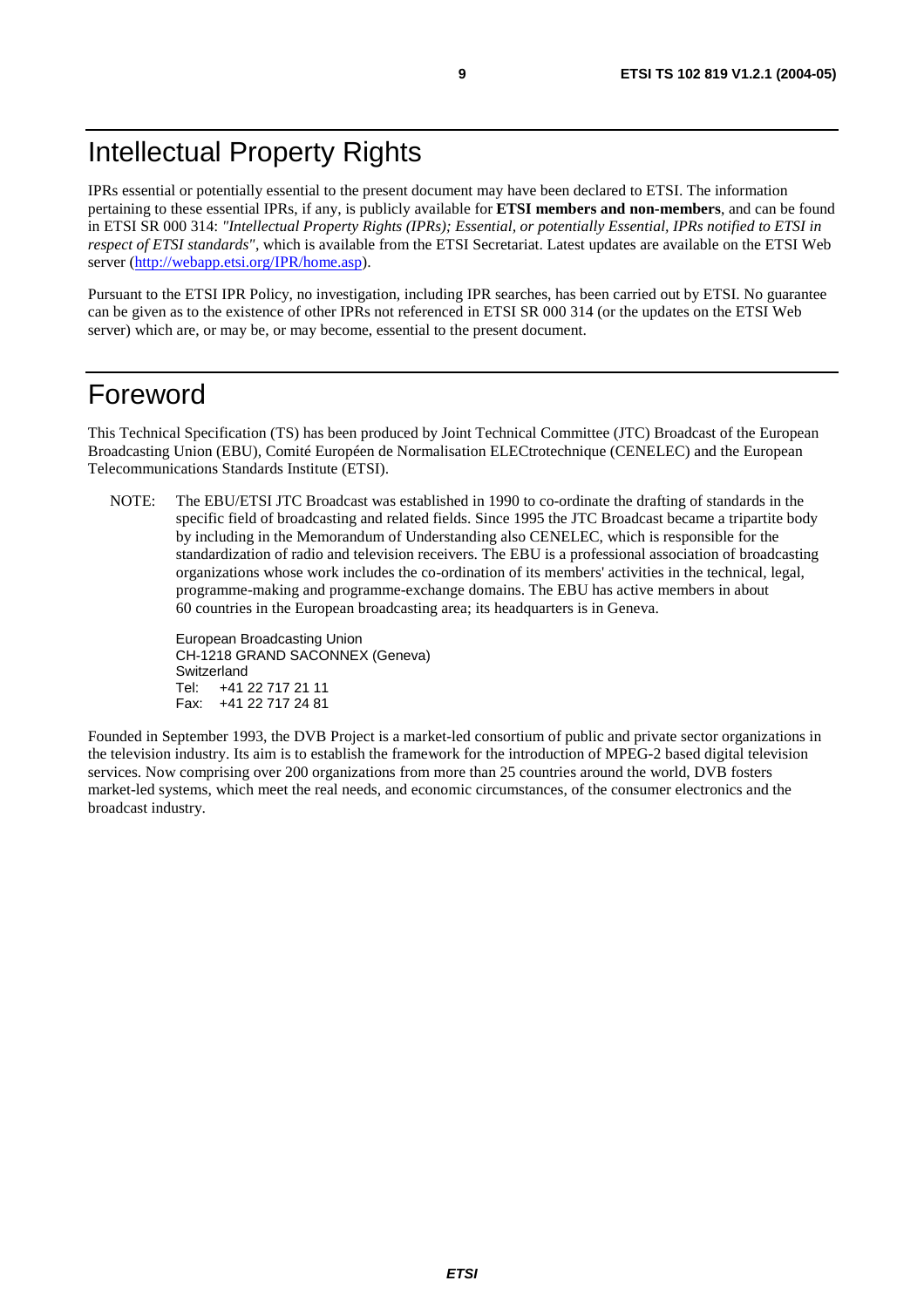# 1 Scope

The present document defines the GEM platform based on MHP [1]. GEM is applicable for specifications and standards based on the MHP APIs, content formats, and semantic guarantees.

The present document is firstly intended to be used by entities writing terminal specifications and/or standards based on MHP. Secondly it is intended for developers of applications that use the GEM functionality and APIs. The GEM specification aims to ensure interoperability between GEM applications and different implementations of platforms supporting GEM applications. This includes interoperability across different middleware specifications, e.g. MHP, OCAP 1.0 [3], and ARIB AE [5]. Implementers should consult the publisher of specifications which reference GEM regarding conformance.

NOTE: The present document defines the interfaces visible to applications. Application developers should not assume that any related interface is available unless it is specifically listed. Terminal standards or implementations may have other interfaces present.

One of the primary goals of the present document is to minimize the number of divergences between MHP and GEM terminal specifications, wherever practical. Divergence is defined in clause 3.1. Where divergences are inescapable, the present document serves as a place to document and control the permitted divergences, so that they will be predictable to terminal manufacturers, broadcasters, and application authors.

# 2 References

The following documents contain provisions which, through reference in this text, constitute provisions of the present document.

- References are either specific (identified by date of publication and/or edition number or version number) or non-specific.
- For a specific reference, subsequent revisions do not apply.
- For a non-specific reference, the latest version applies.

Referenced documents which are not found to be publicly available in the expected location might be found at <http://docbox.etsi.org/Reference>.

- [1] ETSI TS 101 812 (V1.3.1): "Digital Video Broadcasting (DVB); Multimedia Home Platform (MHP) Specification 1.0.3".
- [2] ETSI TR 101 154 (V1.4.1): "Digital Video Broadcasting (DVB); Implementation guidelines for the use of MPEG-2 Systems, Video and Audio in satellite, cable and terrestrial broadcasting applications".
- [3] OCAP 1.0: "OpenCable Application Platform version 1.0".
- NOTE: <http://www.opencable.com/specifications>.
- [4] ISO 639 (all parts): "Codes for the representation of names of languages".
- [5] ARIB STD-B23, "Application Execution Engine Platform for Digital Broadcasting," version 1.0, June 5, 2003.
- NOTE: [http://www.arib.or.jp](http://www.arib.or.jp/)
- [6] IETF RFC 3073 "Portable Font Resource (PFR) application/font-tdpfr MIME Sub-type Registration".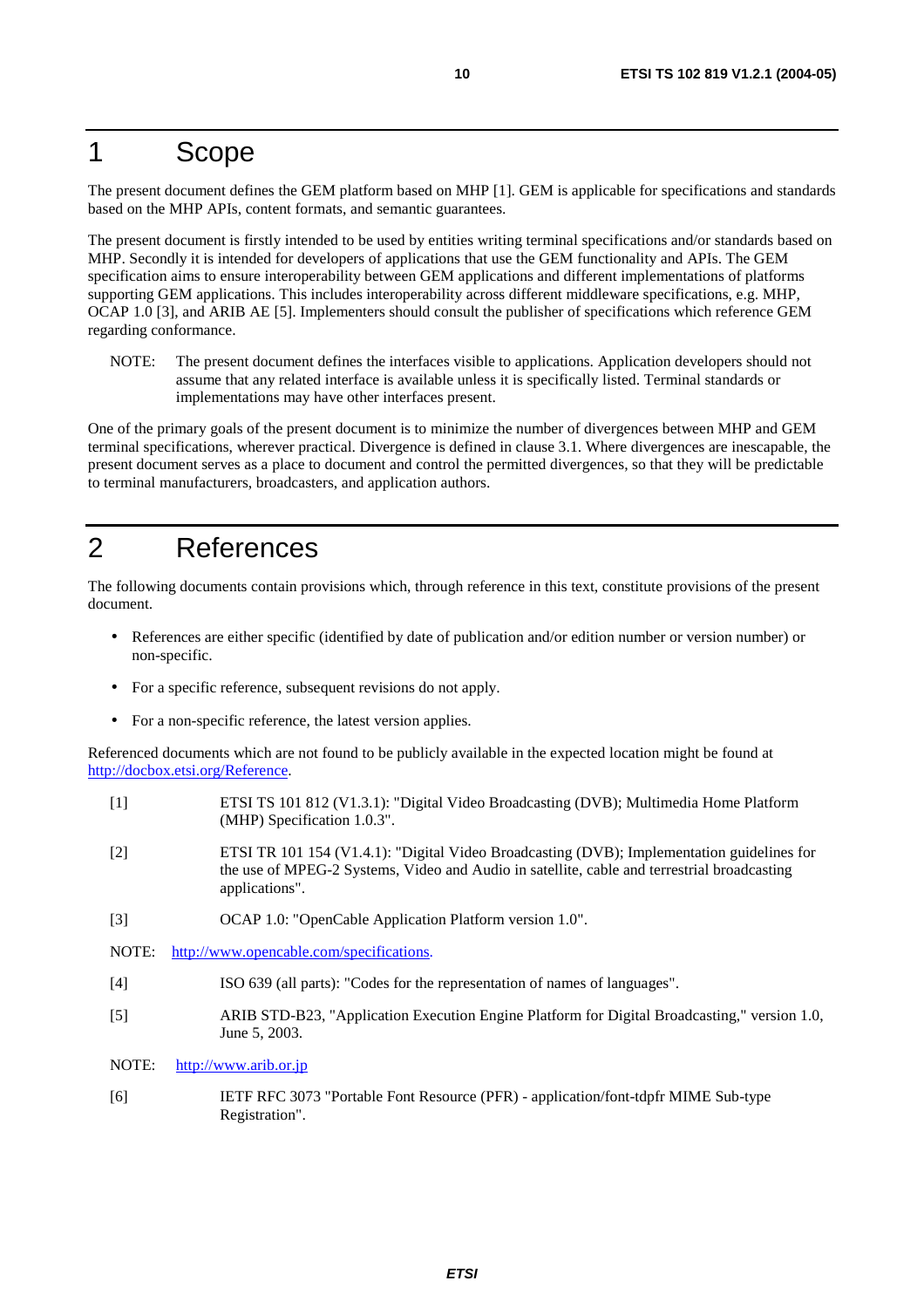# 3 Definitions and abbreviations

# 3.1 Definitions

### 3.1.1 Definitions from MHP

MHP [1], clause 3.1 is included in the present document, with the following notes and modifications.

In the body of definitions only, the interpretations described in clause 4.2 are to be applied.

# 3.1.2 Definitions introduced by GEM

For the purposes of the present document, the following terms and definitions apply:

**divergence:** everything that violates an assertion in a specification and/or a conformance clause

NOTE: A divergence from the MHP specification is when a correctly written conformance test for an MHP specification assertion would fail.

**enumeration:** type that includes in its definition an exhaustive list of possible values for variables of that type

NOTE: In Java, enumerations are not directly supported, but they are often simulated with a set of integer constants.

**functionally equivalent:** A functionally equivalent requirement is one that specifies behaviour that performs substantially the same function with substantially the same behaviour as the original specification, as seen from an application's point of view

NOTE: There are several clauses within the present document that do not require literal conformance with the corresponding requirement in the underlying MHP specification, but allow for a compatible substitution.

**GEM application:** application that is written only to the interfaces and semantic guarantees defined in GEM

NOTE: A suitably signalled GEM application will run on an MHP terminal, or on any terminal that complies to a GEM terminal specification, e.g. on OCAP and the ARIB AE.

**GEM terminal:** terminal or other device that conforms to a GEM Terminal Specification

NOTE: Examples of GEM terminals include an MHP terminal, an OCAP terminal (including the POD) and a terminal supporting the ARIB AE.

**GEM Terminal Specification:** specification that includes all normative and selected optional elements of its underlying GEM document, and provides additional specifications that describe functionally equivalent elements for each and every clause of the underlying GEM document where required

**standard definition:** MPEG-2 main level at main profile, as defined in TR 101 154 [2]

**trigger:** event that may cause a change in the behaviour of an application that registers interest in such events

NOTE: Triggers come from the broadcast stream. The trigger may include a reference to time relative to the NPT of a media stream or be asynchronous. It also can carry some semantically significant payload in order to affect changes in an application based on information not available at the time an application was written.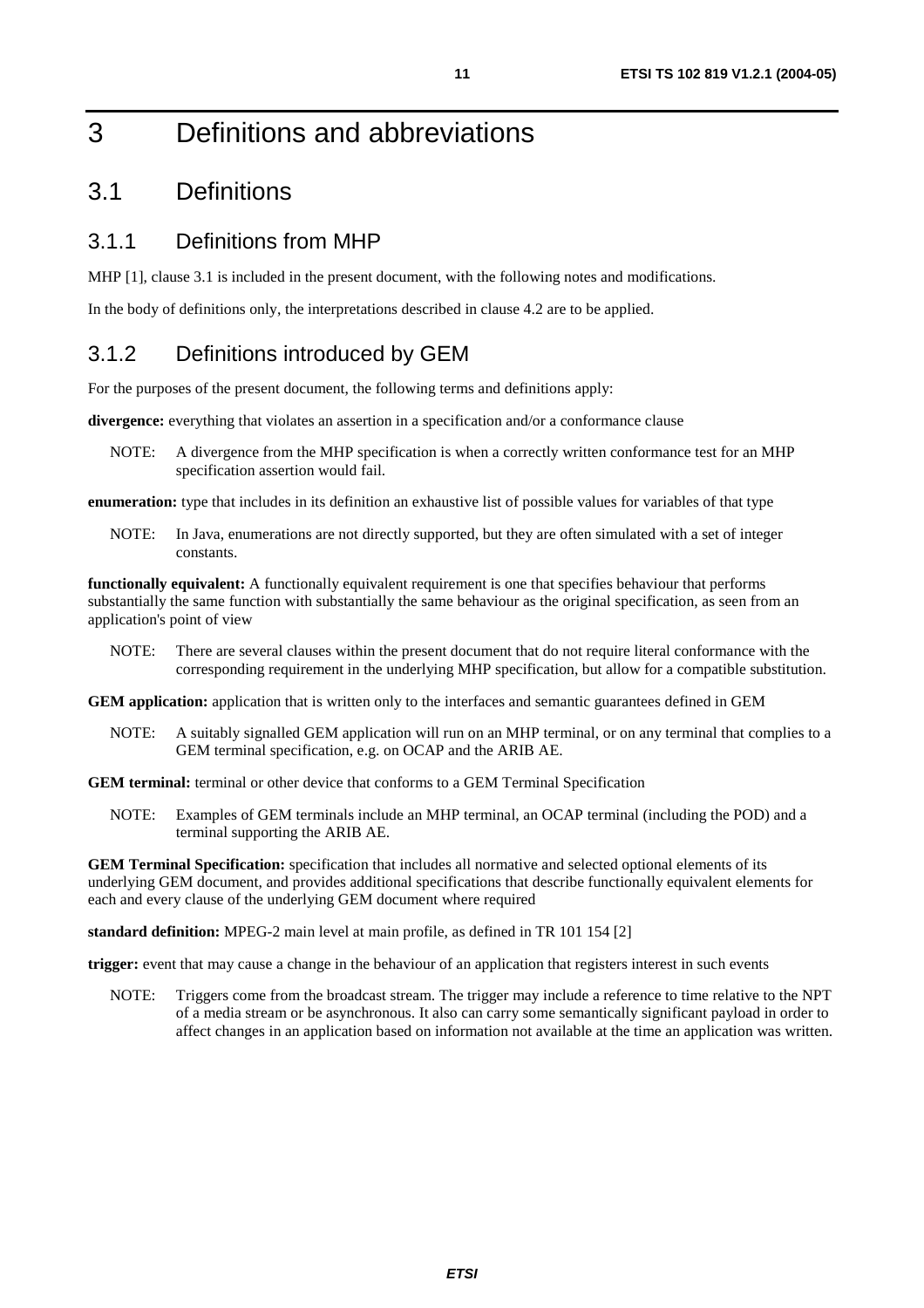# 3.2 Abbreviations

For the purposes of the present document, the abbreviations defined in MHP [1] and the following apply:

| <b>AIT</b>   | <b>Application Information Table</b>         |
|--------------|----------------------------------------------|
| <b>API</b>   | <b>Application Programming Interface</b>     |
| CA.          | <b>Conditional Access</b>                    |
| CLUT         | Colour LookUp Table                          |
| <b>DSMCC</b> | Digital Storage Media Command and Control    |
| DVB-J        | DVB-Java                                     |
| <b>GEM</b>   | Globally Executable MHP                      |
| ID           | <b>IDentifier</b>                            |
| IP           | <b>Internet Protocol</b>                     |
| <b>MHP</b>   | Multimedia Home Platform                     |
| <b>NPT</b>   | Normal Play Time                             |
| <b>NTSC</b>  | <b>National Television Systems Committer</b> |
| <b>OCAP</b>  | <b>OpenCable Applications Platform</b>       |
| <b>POD</b>   | Point Of Deployment                          |
| SІ           | Service Information                          |
| SSL          | Secure Sockets Layer                         |
| <b>TCP</b>   | <b>Transmission Control Protocol</b>         |
| TLS          | <b>Transport Layer Security</b>              |
| <b>UDP</b>   | User Datagram Protocol                       |
| UTF8         | <b>Universal Transformation Format 8</b>     |
| XML          | eXtensible Markup Language                   |
|              |                                              |

# 4 General considerations and conventions

# 4.1 General considerations

#### 4.1.1 Purpose

The GEM document is not intended, and should not be used, as a complete terminal specification. It is a framework upon which a GEM terminal specification can be created.

The Multimedia Home Platform (MHP) middleware standard defines a comprehensive platform that enables interactive television services to be deployed that are interoperable across any manufacturer's implementations of the standard. MHP is a comprehensive specification of a receiving device (an MHP terminal). MHP terminals receive digital video broadcasting services based on MPEG-2 standards for various transmission media including satellite, cable, terrestrial and microwave. The transport layer may be DVB-T, DVB-C or DVB-S.

One element of the MHP standard is a description of the terminal facilities that can be exploited by applications that form a part of a broadcast service. These facilities may be exposed via Application Programming Interfaces (APIs); such APIs carry semantic guarantees. Similarly, receiver functionality can be exposed with a declarative content format that contains semantic guarantees. Another element of the MHP standard is the specification of the terminal hardware and signalling infrastructure that allows it to be connected to any DVB-T, DVB-C or DVB-S network.

In some regions, markets and/or networks, it is impractical to adopt DVB-T, DVB-C or DVB-S signalling. For example, in the United States, there is a significant investment in infrastructure that cannot be easily converted. In Japan, the terrestrial broadcasting standard, while very similar to DVB-T, is not the same, and contains elements that make the adoption of the full MHP standard for terminals impractical.

Despite these regional differences, it is desirable to be able to execute a GEM application as part of a service that is carried over different network infrastructure. Such interoperability can be achieved, as long as the middleware standard supports the same APIs and semantic guarantees.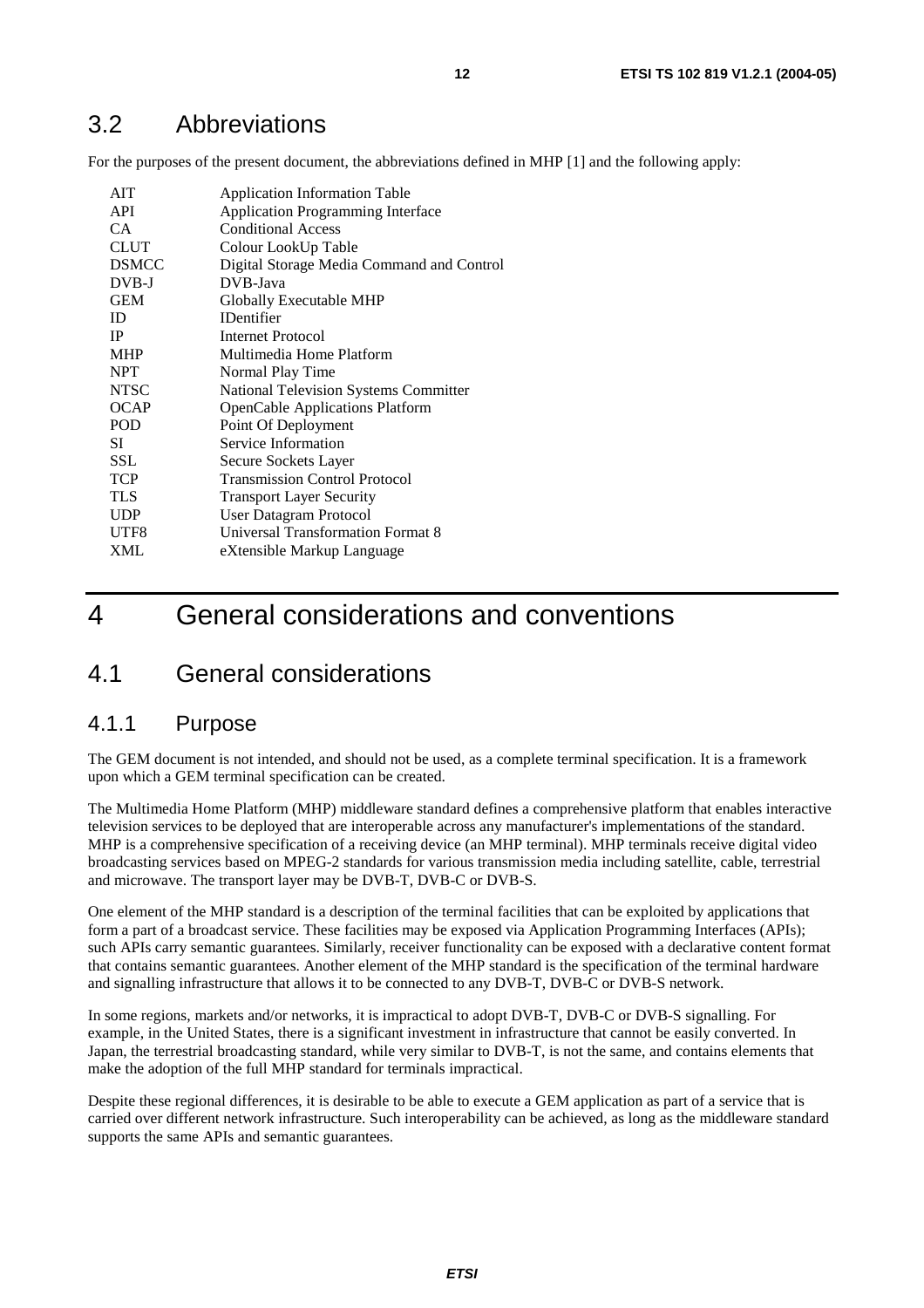The present document for the Global Execution of MHP services (GEM) defines the APIs, semantic guarantees, and content formats that can be relied upon in all interactive television standards and specifications that support globally-interoperable MHP applications. Any such specification based on GEM shall normatively reference the GEM specification in its entirety, and shall fulfil the normative requirements of GEM.

The present document does not provide a complete specification sufficient to implement a device. Additional normative elements are required.

### 4.1.2 Format

The present document takes the form of a large number of normative references to the MHP specification. It does not invent new APIs or features; rather, it selects those portions of the MHP specification that define interfaces into terminal functionality. The GEM specification does not state how the receiver has to be built or what network infrastructure has to underlie the implementation; it is limited to specifying the behaviour and interfaces that globally interoperable applications may rely on.

This set of interfaces includes the vast majority of those that are defined in MHP. In certain rare cases, MHP contains APIs and/or other features that are inextricably tied to the specifics of the DVB network, e.g. the precise details of DVB service information. In these rare cases, it is impractical to require the behaviour specified by the MHP. In these cases, the appropriate elements of the MHP specification are explicitly called out as not being required by the GEM specification. In general, these features are not of interest to interoperable broadcast applications; they might be in MHP in support of other usage scenarios, such as an EPG provided by a network operator.

# 4.1.3 Inclusion of MHP features

#### 4.1.3.1 Subsetting prohibited

Specifications that reference the present document shall include it in its entirety. It is prohibited to base any specification on the present document if the referencing document does not require all normative requirements of the present document.

#### 4.1.3.2 Supersetting permitted

If a GEM terminal specification wishes to include APIs, signalling or behaviours defined in MHP [1] that are not required by GEM, it may do so as described in [clause 15.6, "Functional Equivalents"](#page-42-0).

### 4.1.4 Addition of non-GEM interfaces

GEM terminal specifications may add public interfaces, provided that they are added in a namespace that does not conflict with GEM. For example, OCAP 1.0 [3] defines extensions in the Java package  $\sigma$ rg.ocap.

GEM terminal specifications and GEM terminals shall not require that such extension interfaces be called by GEM applications in order to enable behaviour that is normatively required by the present document.

#### 4.1.4.1 DVB-J enumerations

A GEM terminal specification shall not add new values to an enumeration that is returned from a method defined by the present document.

NOTE: For example, the interface org.dvb.net.rc.RCInterface defined in annex R introduces an enumeration that is returned by the method  $getType($ ). This enumeration includes the values TYPE\_CATV, TYPE\_DECT, etc. It is not permissible to attempt to subdivide one of these types by introducing new enumeration values in a different namespace. See also the example in clause 14.9.

# 4.1.5 Application areas

In this version of the GEM specification, the same application areas as MHP [1], clause 0.2 are considered.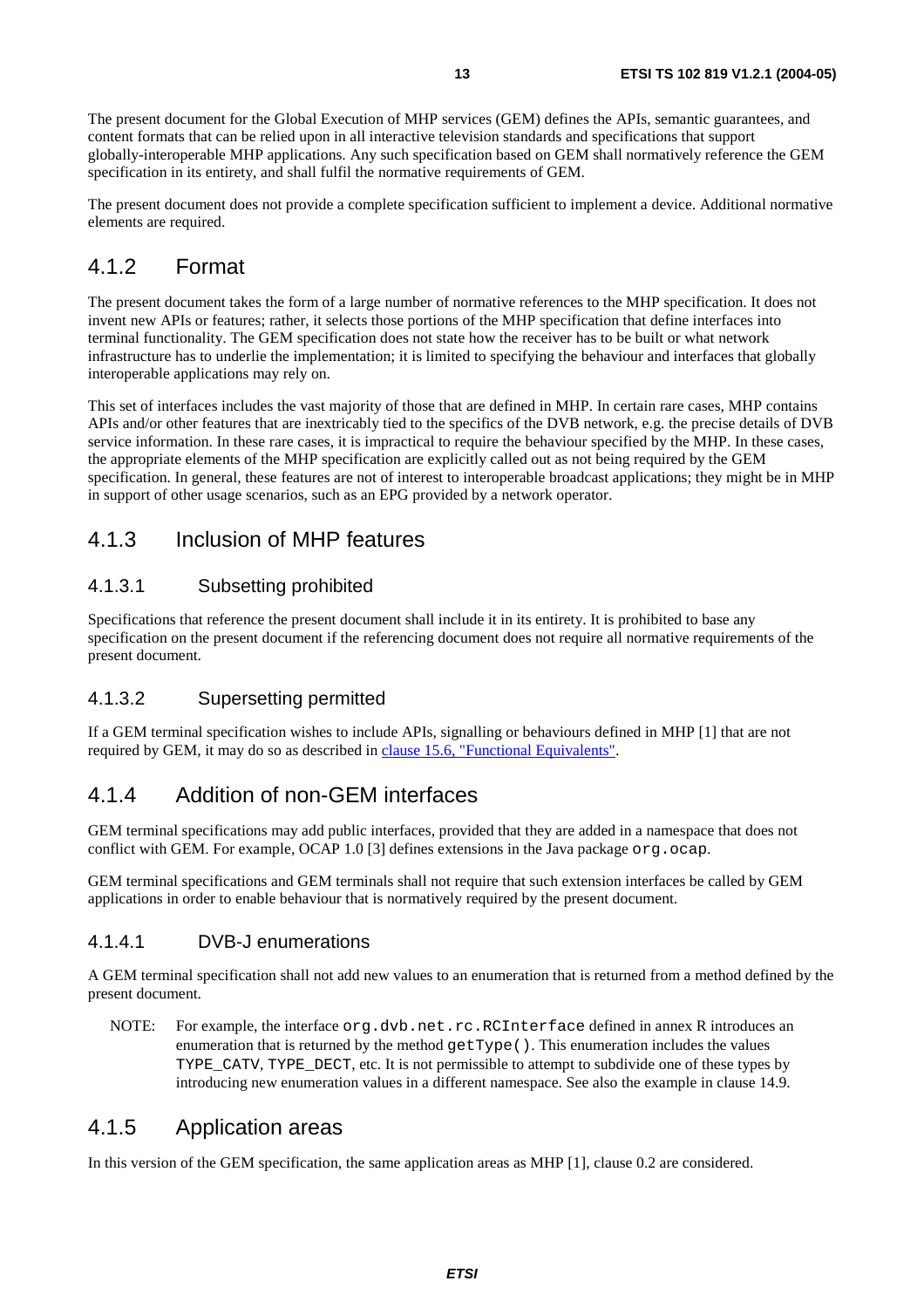### 4.1.6 Profiles

The informative text in MHP [1], clause 0.3 describes the MHP approach to profiles. The profiles defined in the present document are modelled on a similar scheme.

#### 4.1.7 Full conformance with the present document

To be "fully conformant" with the present document, GEM terminals shall conform to at least one of the profiles defined in clause 15 Detailed platform profile definitions". Further, GEM terminals shall be conformant with any one of the following specifications:

- TS 101 812 [1] (MHP 1.0.X);
- OCAP  $1.0$  [3].

For avoidance of doubt, equipment which is fully conformant with the entire present document apart from the above clause is not fully conformant with the present document.

# 4.2 Conventions

### 4.2.1 References within the MHP specification

MHP [1] contains numerous internal references. In certain cases, a clause of the MHP specification that is referenced by GEM will refer to a clause of the MHP specification that is not referenced by GEM, or to a clause whose requirements are modified by GEM. In the preparation of the GEM document, every effort has been made to identify these internal references, and indicate where they do not apply or where they should be interpreted as referring to a corresponding clause of GEM.

In case of error, such internal MHP references should be interpreted as referring to the appropriate clause of GEM. That is, if GEM modifies or removes a normative requirement of MHP, for the purposes of GEM any references to that clause of the MHP specification shall be interpreted as referring to the appropriate clause of GEM, unless there is an explicit statement to the contrary in the present document.

# 4.2.2 Terminology in the MHP specification

#### 4.2.2.1 MHP

The present document makes numerous references to MHP [1]. When a clause of the MHP specification is referenced from GEM, for the purposes of GEM references to MHP are to be interpreted to apply to GEM, and to GEM terminal specifications. Similarly, "MHP implementations" and "MHP terminal" are to be interpreted as "implementations of terminal specifications based on MHP" etc. "MHP application" is to be interpreted as "GEM application".

#### 4.2.2.2 Resident navigator

MHP [1] uses the terms "navigator" and "resident navigator". It is noted that in GEM terminal specifications, it is permissible for some of the functions of the navigator to be delegated to an entity that is not part of the resident software of the terminal, e.g. the OCAP 1.0 [3] monitor application.

Downloaded or other resident applications that perform some of the policy decisions or functionality of the MHP navigator shall implement a policy that is consistent with the requirements of the present document.

#### 4.2.2.3 DVB service

For the purposes of the present document, references within MHP [1] to DVB services shall be interpreted as meaning any services that carry GEM applications.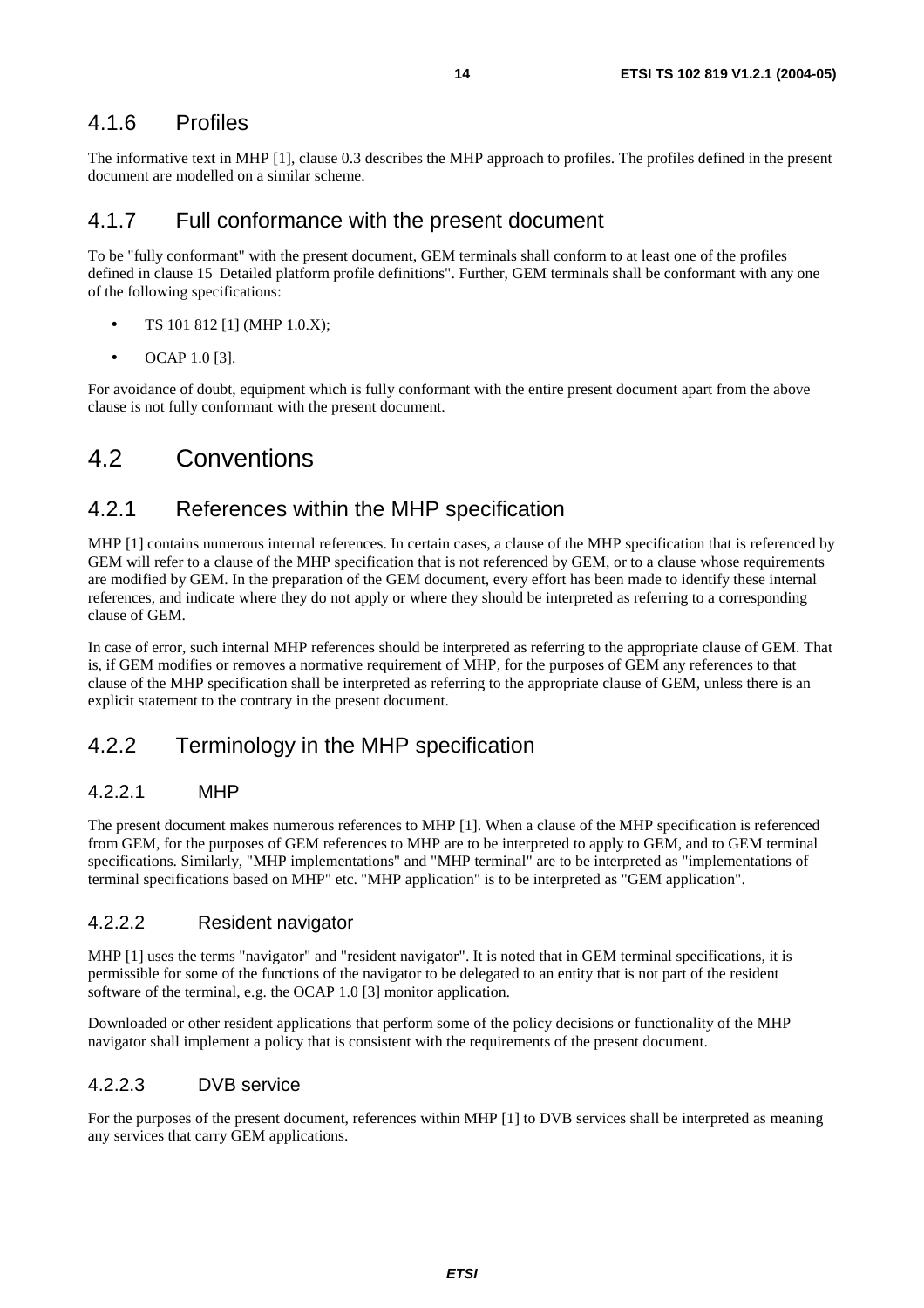# 4.2.3 Inclusion of clauses of the MHP specification

Unless otherwise noted, inclusion of a clause or annex of MHP [1] implies inclusion of all clauses.

# 4.2.4 Conventions within the present document

Use of the term "GEM" within a normative clause of the present document shall be interpreted as referring to the present document.

# 5 Basic architecture

GEM does not mandate a basic architecture. Clause 5 of MHP [1] defines a basic architecture for MHP terminals. This is to be taken as an informative example of one possible architecture for GEM terminal specifications.

# 6 Transport protocols

# 6.1 Introduction

In order to be able to talk to the external world, a GEM terminal has to communicate through different network types.

Broadcast only services are provided on systems consisting of a downstream channel from the Service Providers to Service consumers.

Interactive services are provided on systems consisting of a downstream channel together with interaction channels.

NOTE: MHP [1] clause 6.1 provides background material on the transport protocols for MHP terminals.

# 6.2 Broadcast channel protocols

This clause deals with DVB defined or referenced broadcast channel protocols. This clause does not consider other protocols and the APIs that would provide access to them.

Other protocols and their APIs are considered as extensions to the present document, see annex H.

NOTE: Figure 8 in MHP [1], clause 6.2 shows the broadcast channel protocol stack for MHP. As some of the protocols are not required by the present document, not all elements of this figure necessarily apply. See [clause 15.6, "Functional Equivalents"](#page-42-0).

The full details of APIs that provide DVB-J applications with access to broadcast protocols are in clause 9.The last paragraph of MHP [1], clause 6.2 places a normative requirement related to conditional access descrambling and the section filter API. This requirement applies to GEM terminal specifications that include the MHP definition of the functional equivalent named "Conditional Access" as specified in [clause 15.6, "Functional Equivalents"](#page-42-0).

# 6.2.1 MPEG-2 transport stream

MHP [1], clause 6.2.1 is included in the present document.

### 6.2.2 MPEG-2 sections

MHP [1], clause 6.2.2 is included in the present document.

### 6.2.3 DSM-CC private data

MHP [1], clause 6.2.3 is included in the present document.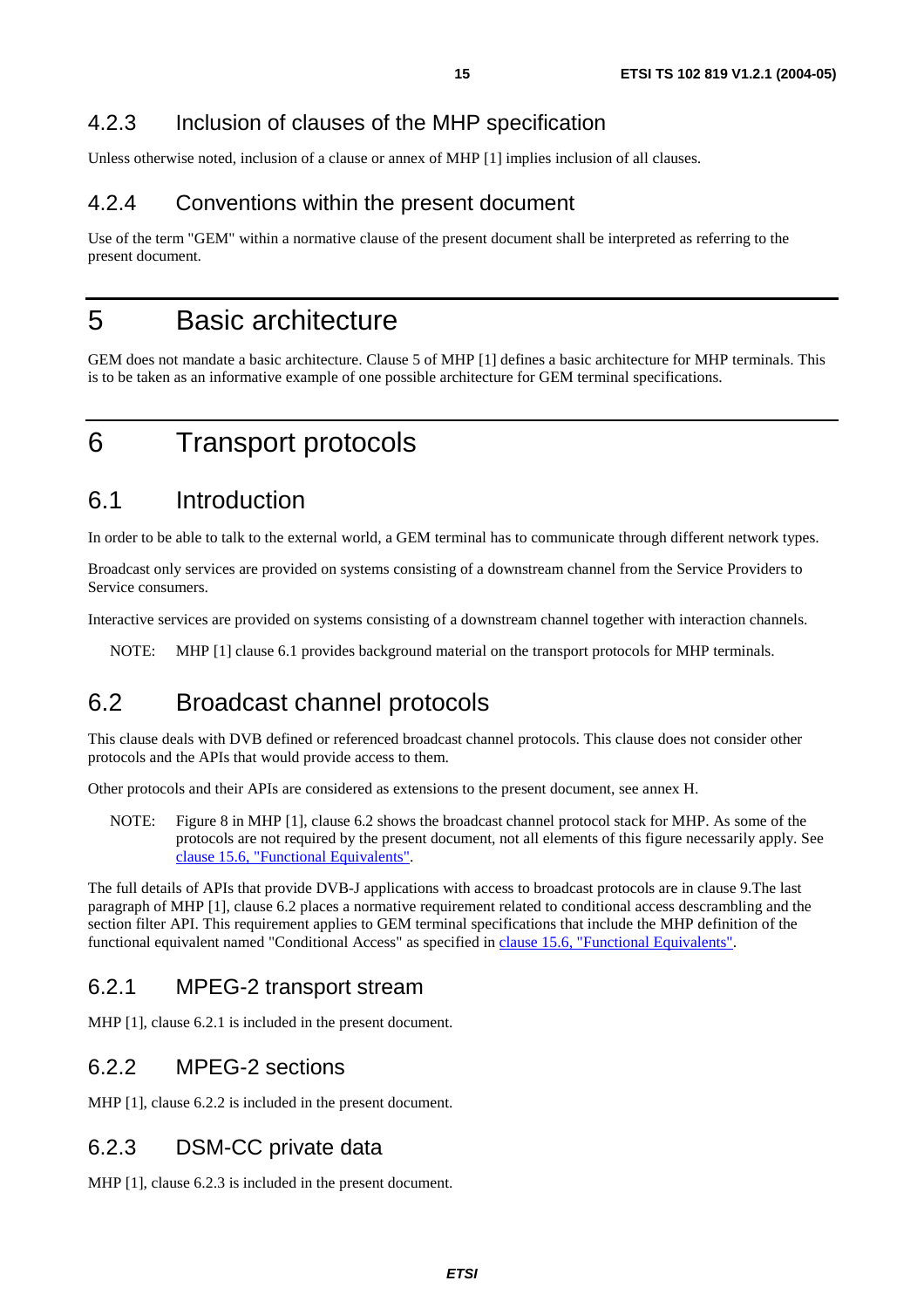# 6.2.4 DSM-CC data carousel

MHP [1], clause 6.2.4 is included in the present document.

# 6.2.5 Object carousel

MHP [1], clause 6.2.5 is included in the present document, with the following notes and modifications. For this clause, subclauses are only included as explicitly indicated.

Use of the Object Carousel protocol as defined by MHP [1], clause 6.2.5 is not required for GEM terminal specifications. MHP [1], clause 6.2.5 shall apply to GEM terminal specifications that include the MHP definition of the functional equivalent named "Object Carousel" as specified in [clause 15.6, "Functional Equivalents"](#page-42-0). GEM terminal specifications that do not include this MHP definition shall specify a functional equivalent that satisfies the requirements of the API specified in Annex P (normative):

Broadcast transport protocol access". MHP [1], clause 6.2.5 is an example of such a mechanism, and is informative for these GEM terminal specifications.

#### 6.2.5.1 DVB-J class files

MHP [1], clause 6.2.5.1 is included in the present document, with the following notes and modifications.

If the terminal specification does not use the BIOP::FileMessage structure, then the equivalent mechanism for delivering a file shall be used to deliver a "class" file, as described in of MHP [1], clause 6.2.5.1.

#### 6.2.5.2 DVB-HTML document files

MHP [1], clause 6.2.5.2 is not relevant to the present document.

#### 6.2.5.3 Loss of carousel behaviour

MHP [1], clause 6.2.5.3 is included in the present document, with the following notes and modifications.

The conditions for permanent loss of a carousel may be specified differently from MHP in GEM terminal specifications that do not include the MHP definition of the functional equivalent named "Object Carousel" in [clause 15.6, "Functional](#page-42-0)  [Equivalents"](#page-42-0), therefore the reference to MHP [1], clause B.2.11 does not apply to these GEM terminal specifications. However, GEM terminal specifications shall specify conditions for permanent loss of a carousel. The present document does include MHP [1], clause 9.1, thus the conditions for temporary disconnection and reconnection of a carousel as defined in MHP [1], clause 9.1.5 do apply to all GEM terminal specifications. Thus, the language in MHP [1], clause 6.2.5.3 following the first paragraph do apply to the present document.

# 6.2.6 Protocol for delivery of IP multicast over the broadcast channel

MHP [1], clause 6.2.6 "DVB Multiprotocol Encapsulation" is included in the present document, with the following notes and modifications.

Use of this protocol is not required for GEM terminal specifications, however some mechanism for delivery of IP multicast over the broadcast channel shall be specified if support for IP over the broadcast channel is supported.

NOTE: This feature is optional in all profiles of the present document.

# 6.2.7 Internet Protocol (IP)

MHP [1], clause 6.2.7 is included in the present document.

# 6.2.8 User Datagram Protocol (UDP)

MHP [1], clause 6.2.8 is included in the present document.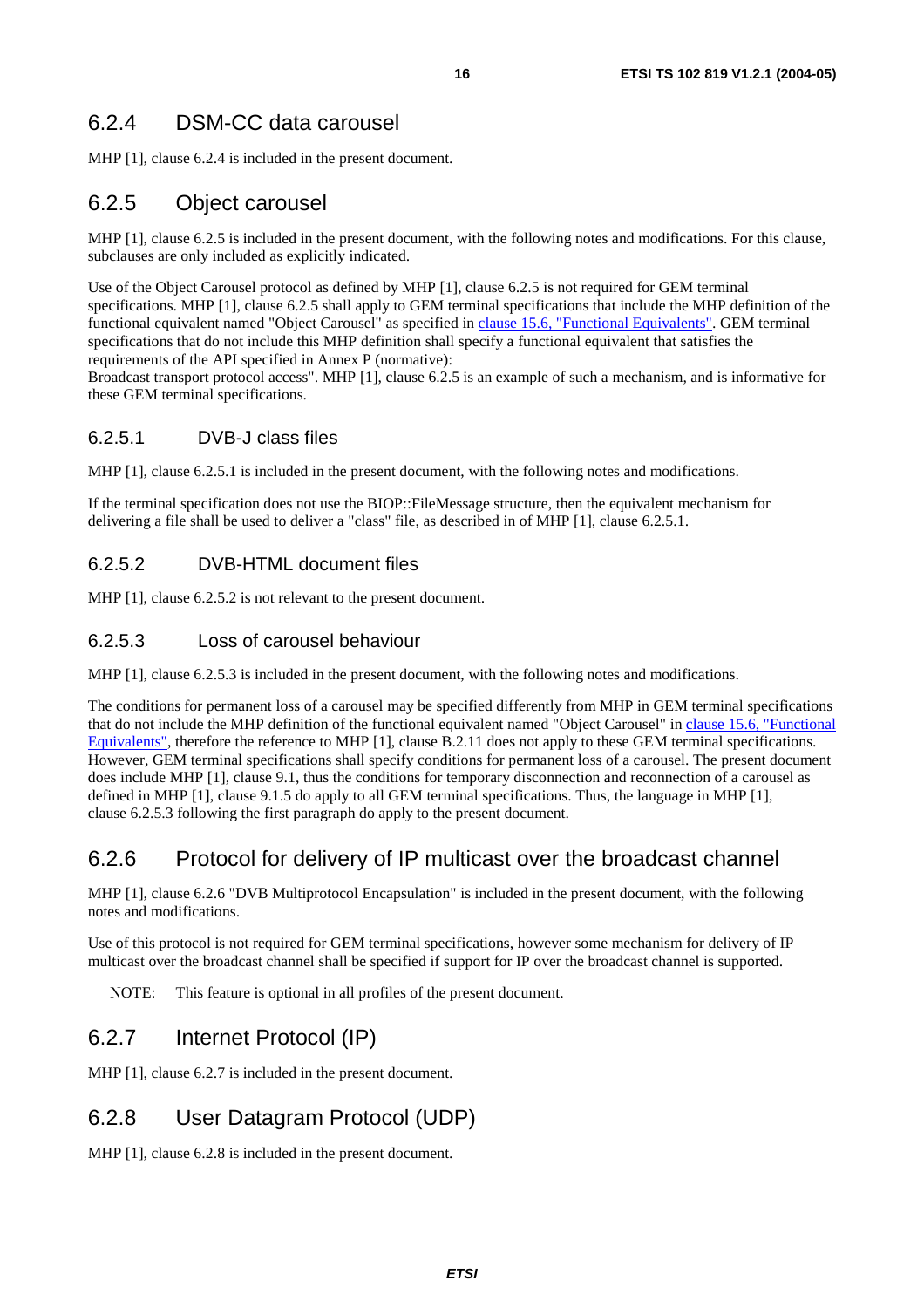### 6.2.9 Service information

MHP [1], clause 6.2.9 is included in the present document, with the following notes and modifications.

Use of DVB service information is not required for GEM terminal specifications, however some mechanism for delivery of service information that is sufficient for the SI access mechanisms required by GEM shall be specified. MHP [1], clause 6.2.9 may be taken as an informative example of such a mechanism for GEM terminal specification that do not include the MHP definition of the functional equivalent named "SI" as specified in [clause 15.6, "Functional](#page-42-0)  [Equivalents"](#page-42-0).

# 6.2.10 IP signalling

MHP [1], clause 6.2.10 is included in the present document, with the following notes and modifications.

Use of this signalling is not required for GEM terminal specifications, however a functional equivalent that satisfies the requirements of MHP [1], clause 11.5.2 is required if support for IP over the broadcast channel is supported.

NOTE: This feature is optional in all profiles of GEM.

# 6.3 Interaction channel protocols

MHP [1], clause 6.3 is included in the present document, with the following notes and modifications. For this clause, subclauses are only included as explicitly indicated.

Some of the protocols shown in the diagram are not required by the present document in any profile.

### 6.3.1 Network Dependent Protocols

MHP [1], clause 6.3.1 is included in the present document, with the following notes and modifications.

NOTE: The protocols listed in this clause are not explicitly required in any profile of the present document, or of any profile in MHP [1].

#### 6.3.2 Internet Protocol

MHP [1], clause 6.3.2 is included in the present document

### 6.3.3 Transmission Control Protocol

MHP [1], clause 6.3.3 is included in the present document.

#### 6.3.4 UNO-RPC

MHP [1], clause 6.3.4 is included in the present document.

#### 6.3.5 UNO-CDR

MHP [1], clause 6.3.5 is included in the present document.

### 6.3.6 DSM-CC User to User

MHP [1], clause 6.3.6 is included in the present document.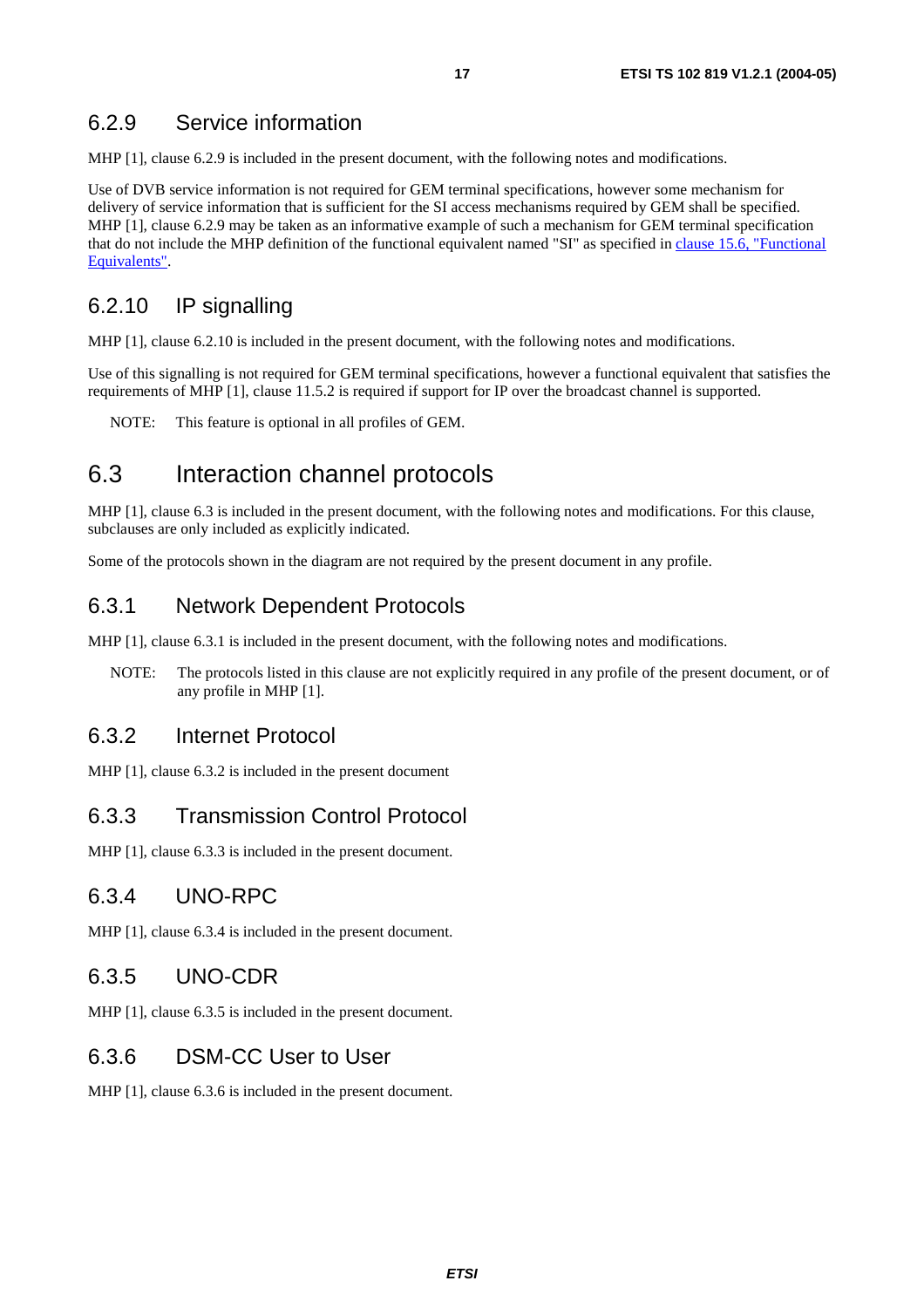#### 6.3.7.1 HTTP 1.1

MHP [1], clause 6.3.7.1 is included in the present document

# 6.3.8 Service Specific

MHP [1], clause 6.3.6 is included in the present document, with the following notes and modifications.

GEM terminal specifications that wish to include the functionality provided by this definition may substitute a functional equivalent.

NOTE: This functionality is not required by any profile in the present document.

# 6.3.9 User Datagram Protocol

MHP [1], clause 6.3.9 is included in the present document.

# 6.3.10 DNS

MHP [1], clause 6.3.10 is included in the present document.

# 7 Content formats

# 7.1 Static formats

### 7.1.1 Bitmap image formats

#### 7.1.1.1 Image encoding restrictions

MHP [1], clause 7.1.1.1 is included in the present document.

#### 7.1.1.2 JPEG

MHP [1], clause 7.1.1.2 is included in the present document.

#### 7.1.1.3 PNG

MHP [1], clause 7.1.1.3 is included in the present document.

#### 7.1.1.4 GIF

MHP [1], clause 7.1.1.4 is included in the present document.

# 7.1.2 MPEG-2 I-Frames

MHP [1], clause 7.1.2 is included in the present document.

# 7.1.3 MPEG-2 Video "drips"

MHP [1], clause 7.1.3 is included in the present document.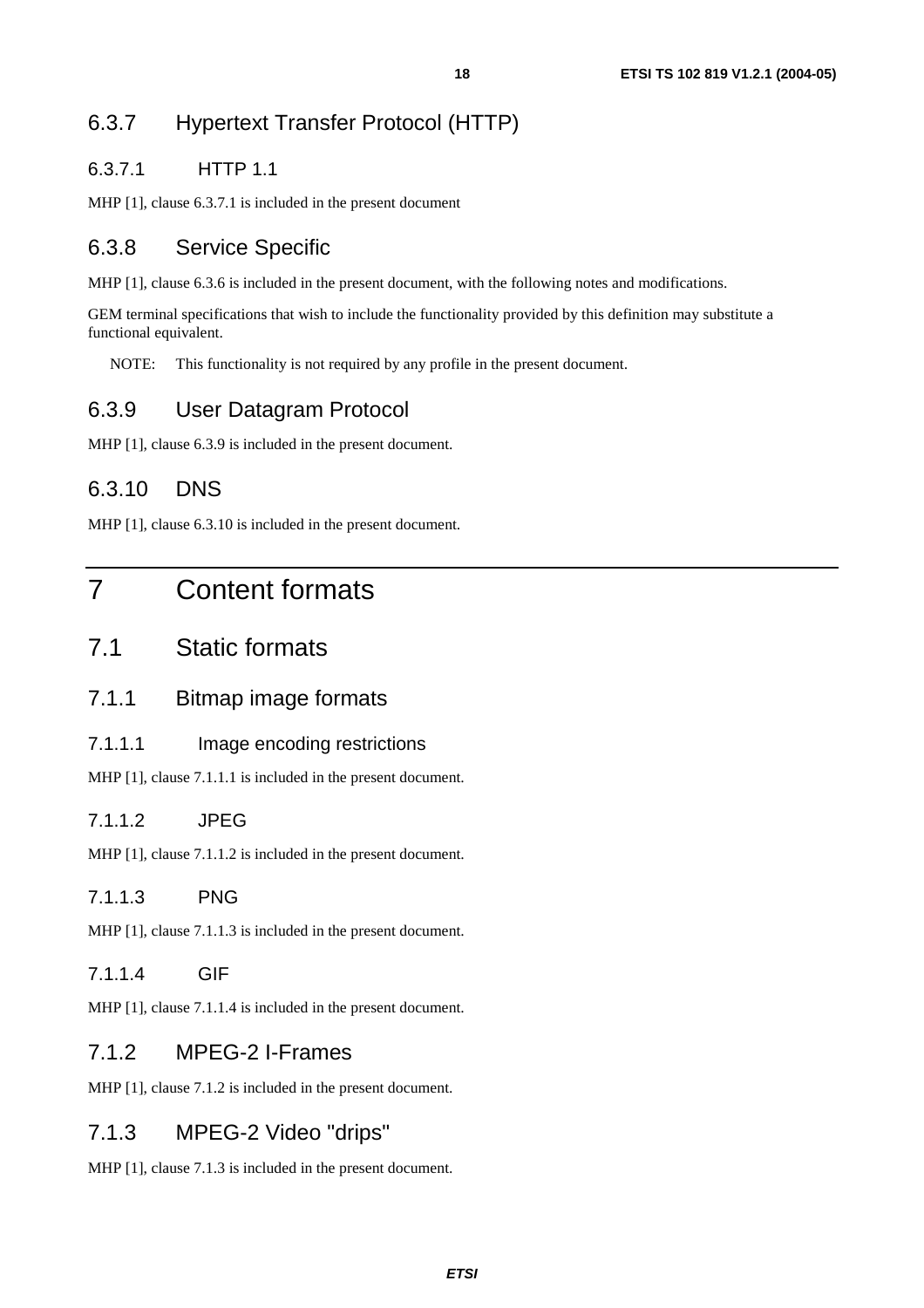# 7.1.4 Monomedia format for audio clips

MHP [1], clause 7.1.4 is included in the present document.

### 7.1.5 Monomedia format for text

MHP [1], clause 7.1.5 is included in the present document.

# 7.2 Broadcast streaming formats

# 7.2.1 Audio

At least one format for streaming audio shall be specified in a GEM terminal specification.

# 7.2.2 Video

At least one format for delivering standard definition streaming video shall be specified in a GEM terminal specification.

# 7.2.3 Subtitles

MHP [1], clause 7.2.3 is included in the present document, with the following notes and modifications.

Support for DVB subtitles, teletext subtitles or any other form of subtitles is optional in the present document.

NOTE: OCAP 1.0 [3] does not include support for subtitles. It does include US closed-captioning which is somewhat similar, but has different regulatory requirements and usage models.

# 7.3 Resident fonts

MHP [1], clause 7.3 is included in the present document.

# 7.4 Downloadable fonts

MHP [1], clause 7.4 is included in the present document.

# 7.5 Colour representation

MHP [1], clause 7.5 is included in the present document.

# 7.6 MIME types

MHP [1], clause 7.6 is included in the present document, with the following notes and modifications:

GEM terminal specifications may replace the entry "application/dvb.pfr" with "application/font-tdpfr" as defined in RFC 3073 [6] if they wish.

NOTE: The entries for "image/dvb.subtitle", "text/dvb.subtitle", "text/dvb.teletext" and "multipart/dvb.service" refer to content types for which support is not required by the present document.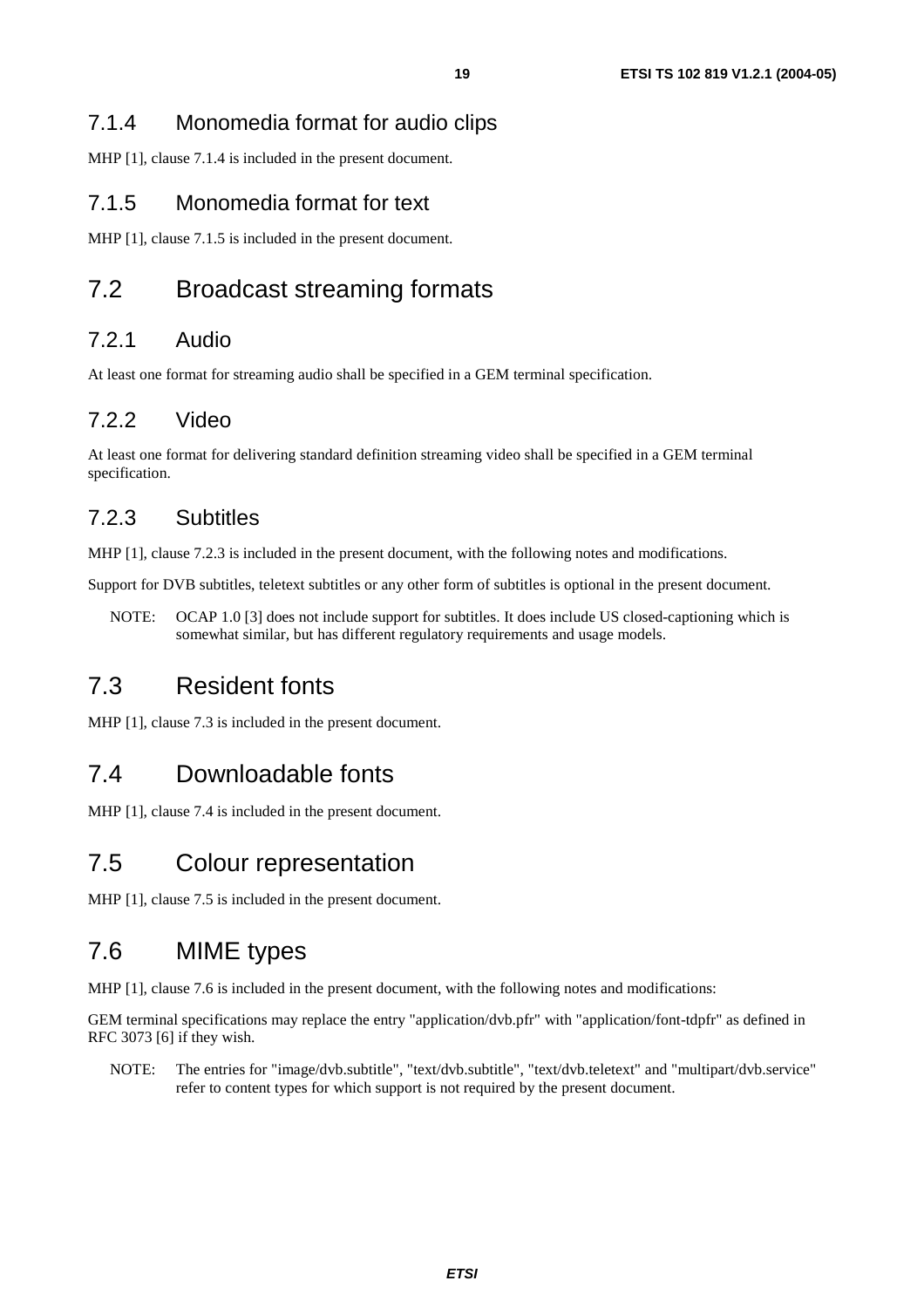# 8 DVB-HTML

The GEM specification provides the basic definitions needed for integration of DVB-HTML applications into a subsequent version of GEM:

- Definition of the term "DVB-HTML application," from MHP [1], clause 3.1;
- A framework of requirements on the signalling of applications that can be extended to support DVB-HTML in the future.

A definition of the content and application format from the HTML family is not in this version of the present document.

# 9 Application model

# 9.1 Broadcast GEM applications

MHP [1], clause 9.1 is included in the present document, with the following notes and modifications.

In this clause, the terms "AIT" and "application descriptor" are to be interpreted as referring to the application description defined in clause 10.4 of the present document. The term "DVB service" is to be interpreted as meaning "service." Additionally, attention is drawn to the general rules in clause 4.2.

Support for host control tune requests is not mandatory in the present document, thus the language in the first paragraph of clause 9.1.1 relating to these tune requests only applies if such control is present in the terminal specification.

In clause 9.1.5, the reference to MHP [1], clause 6.2.5.3 is to be interpreted as referring to clause

6.2.5.3 of the present document. The language at the end of MHP [1], clause 9.1.5 relating to the PMT information only applies to terminal specifications that feature this signalling.

# 9.2 DVB-J model

MHP [1], clause 9.2 is included in the present document, with the following notes and modifications.

The reference to the application\_control\_code parameter of the AIT in MHP [1], clause 9.2.3.2 is to be interpreted as referring to the application\_control\_code defined in clause 10.4 of the present document.

# 9.3 DVB-HTML model

MHP [1], clause 9.3 is included in the present document, with the following notes and modifications.

In MHP [1], clause 9.3.2.2, the reference to clause 10 pertaining to the signalling of an HTML application does not apply. An abstract model for the signalling of an HTML application will be defined in a future version of the present document. All references to signalling in clauses 9.3.2.2 and 9.3.2.3 are to be read as referring to this abstract model.

# 9.4 Inter-application resource management

MHP [1], clause 9.4 is included in the present document, with the following notes and modifications.

The reference to the application\_priority field in the application descriptor is to be interpreted as referring to the application\_priority defined in clause 10.4 of the present document.

Some downloaded resident applications specified as extensions to the present document may perform some of the functions of the MHP navigator, e.g. the monitor application defined OCAP 1.0 [3]. In this case, such downloaded software shall implement a policy that is consistent with the requirements of the present document, e.g., MHP [1], clause 9.4.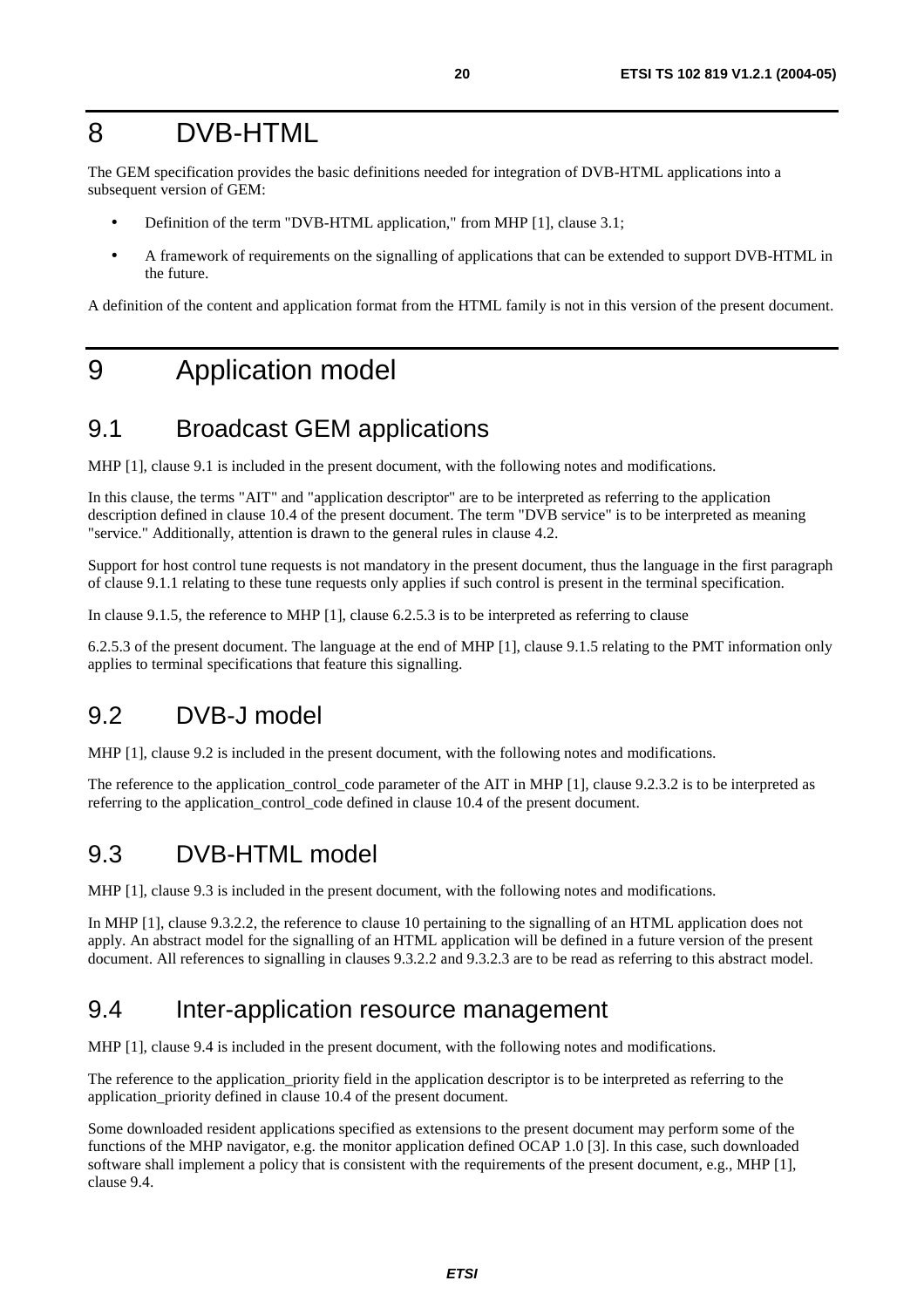# 10 Application signalling

# 10.1 Introduction

This clause covers the following topics:

- Identification and launching of applications associated with a service.
- Requirements on the signalling that enables a broadcast to manage the lifecycle of applications.

MHP [1] contains a model of signalling that fulfils the requirements of GEM, but other signalling is possible. Broadly speaking, GEM places requirements on both the format of an application and requirements underlying its signalling. GEM does not, however, define the signalling that shall be used or the packaging of applications; this is left for GEM-based specifications to define.

MHP [1], clause 10.1 and its subclauses contains introductory remarks about MHP's signalling and may be taken as informative.

### 10.1.1 Summary of requirements on common signalling

The minimum signalling requirements for any GEM application are summarized as follows:

- Some form of Application Description (see clause 10.4) with information sufficient to:
	- identify the source of the application code and other assets;
	- identify the application's application ID and organization ID;
	- identify the name of the application.

# 10.1.2 Summary of additional signalling for DVB-J applications

The minimum additional signalling requirements for DVB-J applications are summarized as follows:

- A DVB-J Specific Application Description (see clause 10.5) with information sufficient to:
	- signal parameters to the application;
	- indicate the initial class of the application.

# 10.2 Program specific information

A service carrying GEM applications shall contain information sufficient to locate the following:

- the Application Description (see clause 10.4) for each application in the service;
- the source of the application code and data.

# 10.3 Locators within an application description

Some fields of the application description contain locators, e.g. locators to a directory containing certain kinds of files. These locators can be to any transport defined within a GEM terminal specification, e.g. they can be locators to an object carousel, part of a data carousel, an http URL, etc. GEM does not mandate any particular transport. It does, however, require at least one transport that is capable of carrying the information needed to launch applications. This transport shall be capable of carrying files, or directory hierarchies containing files. The ability to list the contents of a directory is optional.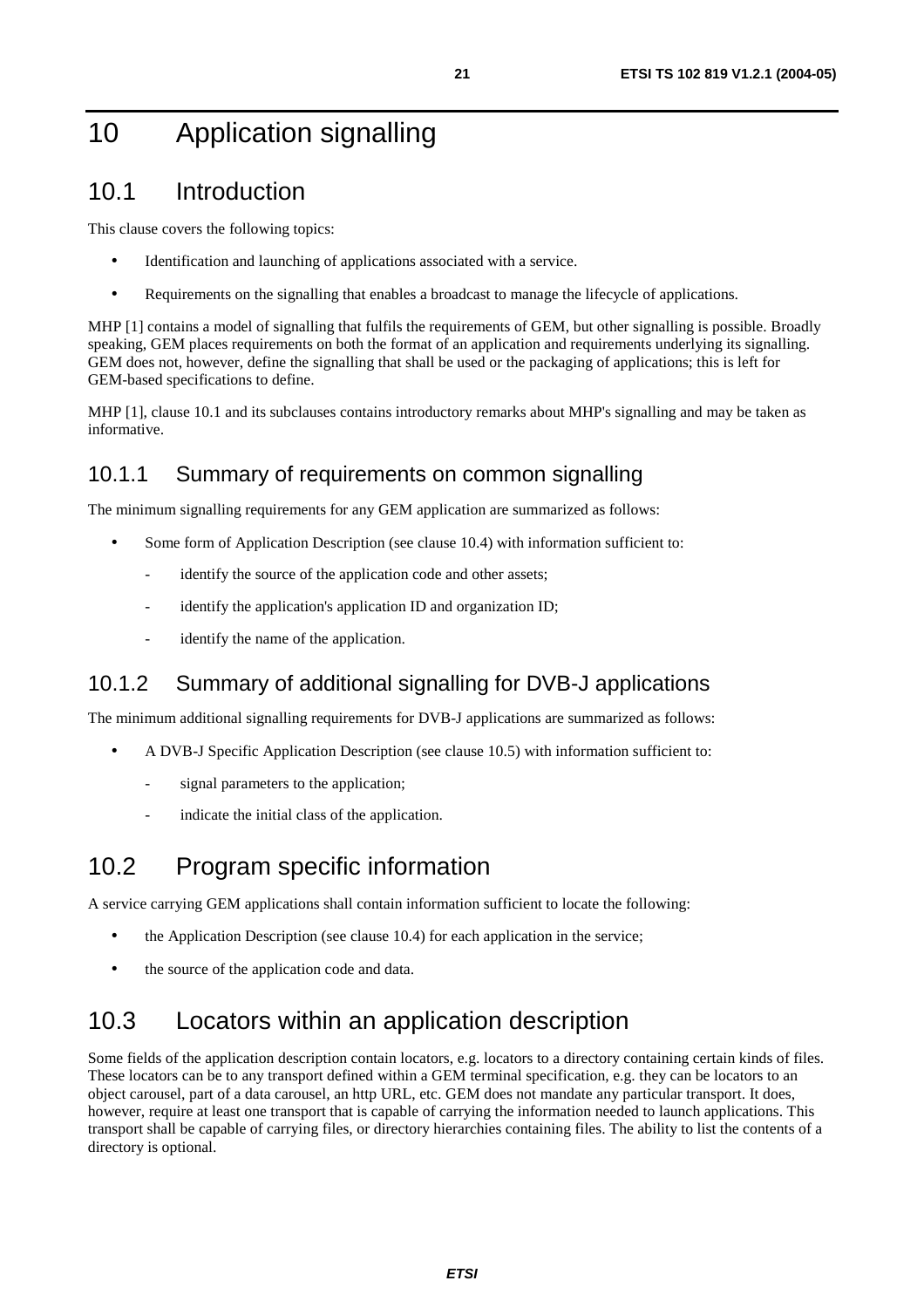# 10.4 Application description

The Application Description provides full information on an application, its parameterization, the required activation state of it etc. Specifications based on GEM shall permit the signalling of multiple applications per service, without any arbitrary upper bound less than 255.

Data in the Application Description allows the broadcaster to request that the GEM terminal change the activation state of an application.

MHP [1], clause 10.4 defines an Application Information Table that fulfils this requirement.

#### 10.4.1 Application description transmission and monitoring

It shall be possible to arrange for signalling such that the maximum time interval between the moment the application description is updated and the moment the new version is detected by the terminal will be no more than 30 s.

### 10.4.2 Visibility of application description

If an application tunes away from a transport stream where its signalling is carried without selecting a new service, it shall be permitted to continue running even if the application description is no longer available to the GEM terminal. For example, MHP [1], clause 10.4.4 defines behaviour consistent with this requirement.

### 10.4.3 Content of the application description

The Application Description describes applications and their associated information. It shall contain information sufficient to derive the following:

| <b>Function</b>                | Type                    |
|--------------------------------|-------------------------|
| application_type               | enumeration             |
| organization_id                | 32 bit unsigned integer |
| application_id                 | 16 bit unsigned integer |
| application_control_code       | enumeration             |
| application_profiles_count     | 4 bit unsigned integer  |
| for $(i=0; i {$                |                         |
| application_profile            | 16 bit unsigned integer |
| version.major                  | 8 bit unsigned integer  |
| version.minor                  | 8 bit unsigned integer  |
| version.micro                  | 8 bit unsigned integer  |
|                                |                         |
| service_bound_flag             | boolean                 |
| visibility                     | enumeration             |
| application_priority           | 8 bit unsigned integer  |
| application_name               | String                  |
| application_icon_locator_count | unsigned integer        |
| for $(i=0; i {$                |                         |
| application_icon_locator       | Locator                 |
| application_icon_flags         | 16 bit unsigned integer |
|                                |                         |

#### **Table 1: Application description**

**application\_type:** Identifies the type of application. Specifications based on GEM shall provide a mechanism for indicating those application types defined in MHP [1], clause 10.4.6, e.g. DVB-J and DVB-HTML.

**organization id:** An organization id, as defined in MHP [1], clause 10.5.1 under organization id. In GEM, inclusion of this value in the "leaf" certificate of an authenticated application is required, as it is in MHP.

**application\_id:** An application\_id, as defined in MHP [1], clause 10.5.1 under application\_id.

**application** control code: An application control code, as defined in MHP [1], clause 10.6.2.1. Support for the REMOTE application type is not required, but may optionally be present in GEM terminal specifications.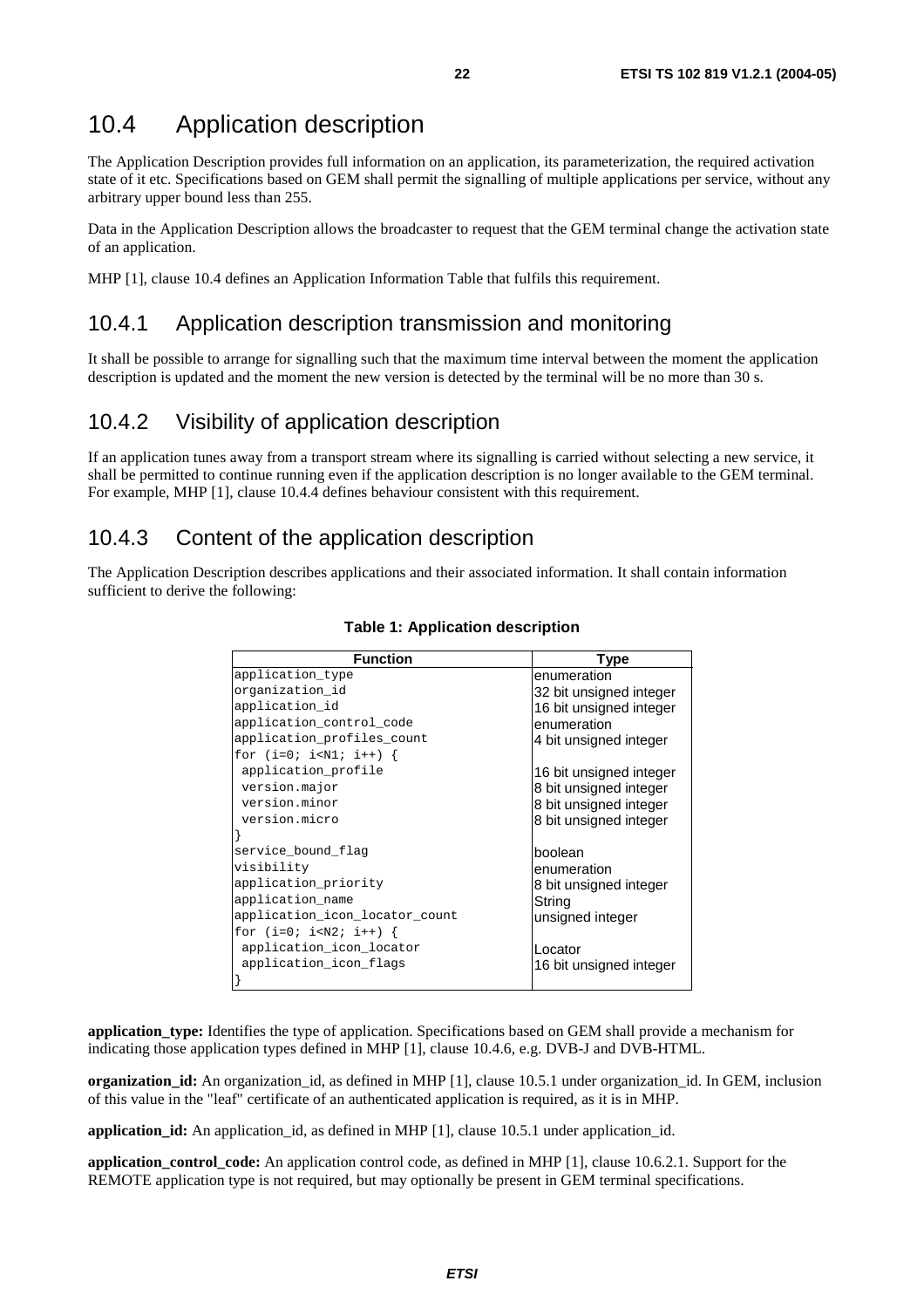**application** profile: Information sufficient to derive the MHP profile on which this application could execute, as defined in MHP [1], clause 10.7.3.

**application profiles count:** The number of application profiles signalled for this application.

**version.major:** The major sub-field of the profile version number, as defined in MHP [1], clause 10.7.3.

**version.minor:** The minor sub-field of the profile version number, as defined in MHP [1], clause 10.7.3.

**version.micro:** The micro sub-field of the profile version number, as defined in MHP [1], clause 10.7.3.

The four fields above indicate the minimum MHP profile on which an application will run. For example, an application that relies on the guarantees of GEM 1.0 would run on an appropriate profile of MHP 1.0.2. The underlying signalling of the application shall indicate the minimum profile that the application requires in a way that can be mapped to MHP profiles and the MHP version number.

**service\_bound\_flag:** A service bound flag, as defined in MHP [1], clause 10.7.3. Terminal specifications based on GEM are required to support the MHP semantics of this field.

**visibility:** A visibility field, as defined in MHP [1], clause 10.7.3.

**application\_priority:** An application priority, as defined in MHP [1], clause 10.7.3. Terminal specifications based on GEM shall support at least 32 priority levels, with the semantics spelled out in MHP's definition of this value.

**application\_name:** A string that names the application in a way meant to be informative to the user. The signalling shall support strings whose UTF8 encoding is up to 128 bytes, not including any termination character. It is permissible to signal more than one application name, e.g. the application name could be given in several different languages, with a method for determining which one is to be presented to the user, as is done in MHP. In all cases, it shall be possible to associate an ISO 639 [4] language code with each application name. It shall be possible to signal any string that can be represented with UTF8.

**application\_icon\_locator\_count:** The number of application icon locators associated with this application. Signalling to support values of 0 and 1 shall be present. Terminal specifications based on GEM may support any number of application icon locators.

**application icon locator:** Information sufficient to derive a locator to a directory containing application icons. The application icons shall be in files in the directory indicated by this locator, in the format specified in MHP [1], clause 10.7.4.2.

**application\_icon\_flags:** Flags describing the icon files in the directory identified by the application\_icon\_locator, in the format specified in MHP [1], clause 10.7.4.

NOTE: MHP [1] defines a test\_application\_flag that allow test applications to be broadcast without being displayed on consumer equipment that has not been put in a special "test mode." Equivalent functionality is *not* required by GEM, however, GEM terminal specification authors may wish to consider such functionality..

### 10.4.4 Applications from previously selected services

If an application with a service\_bound\_flag of 0 is running when a service selection is performed, it shall continue to run in a newly selected service if the same application is signalled in the new service. To efficiently support this feature on services that do not contain the application code, it may be desirable to have signalling equivalent to that described in MHP [1], clause 10.7.5.

# 10.5 DVB-J specific application description

#### 10.5.1 General

Additional signalling specific to DVB-J applications shall be present in GEM terminal specifications.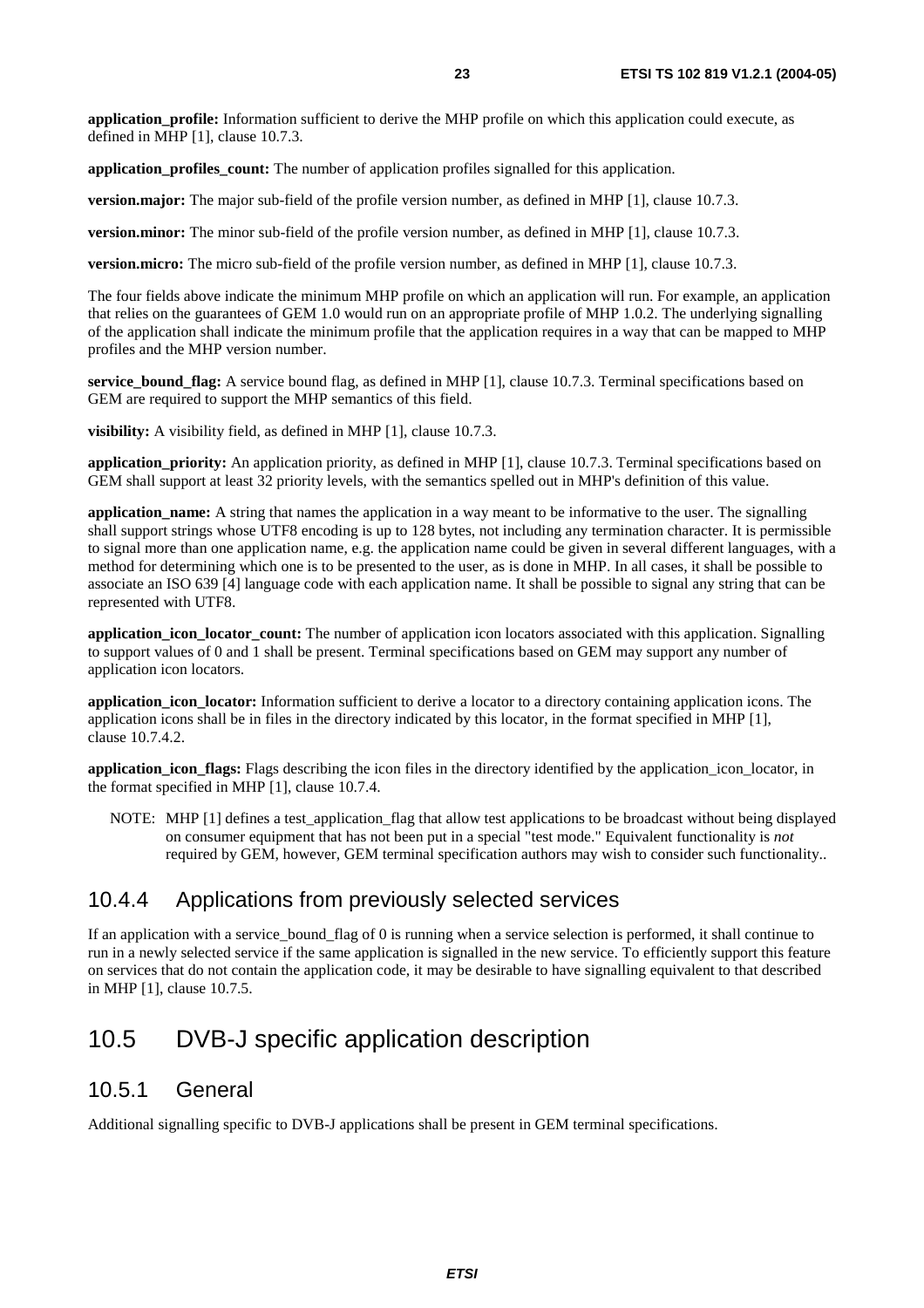### 10.5.2 Content of DVB-J application description

For each application description that refers to a DVB-J application, it shall be possible to signal information sufficient to derive the following:

| <b>Function</b>              | Type    |
|------------------------------|---------|
| for $(i=0; i$                |         |
| dvbj_app_parameter           | String  |
|                              |         |
| base directory               | Locator |
| for $(i=0; i {$              |         |
| classpath element (optional) | Locator |
|                              |         |
| initial_class_name           | String  |

#### **Table 2: DVB-J application description**

**dvbj\_app\_parameter:** A string that is passed to the application as parameters. The signalling shall support parameter strings such that a minimum total length of 240 bytes can be supported. The length is calculated as the sum of  $(1 +$  the sum of  $(1 + \text{length}(dvbj_aapp_parameter))$  where the length of a parameter is the length of that parameter string encoded in UTF8, with no termination character. It shall be possible to signal any string that can be represented with UTF8.

NOTE: MHP [1] exceeds this requirement somewhat; see MHP [1], clause 10.9.1.

**initial\_class\_name:** The fully-qualified name of the initial class of this application. This class shall implement the Xlet interface. The signalling shall support UTF8 encoding up to 80 bytes, not including any termination character. It shall be possible to signal any string that can be represented with UTF8.

**base\_directory:** A locator specifying a directory. This directory is used as a base directory for relative path names. This base directory is automatically considered to form the first directory in the class path (after the path to the system's classes).

**classpath** element: GEM-based terminal specification may include optional signalling to indicate a list of other locators to be added to an application's class path. For example, MHP [1], clause 10.9.2 defines the classpath extension for this purpose. If support for this is included in a terminal specification, there may be restrictions placed on these locators, e.g. that they represent sub-directories of the base\_directory.

# 11 DVB-J platform

# 11.1 The virtual machine

MHP [1], clause 11.1 is included in the present document.

# 11.2 General issues

MHP [1], clause 11.2 is included in the present document, with the following notes and modifications.

MHP [1], clause 11.2.11.1 applies only for GEM terminal specifications that include the MHP definition of the functional equivalent named "SI" as defined in [clause 15.6, "Functional Equivalents"](#page-42-0).

### 11.3 Fundamental DVB-J APIs

MHP [1], clause 11.3 is included in the present document, with the following notes and modifications.

NOTE 1: As with other clauses, MHP [1], clause 11.3.1.1 bullet point g applies to the present document. Thus, all GEM terminal specifications require support for the system property "dvb.persistent.root".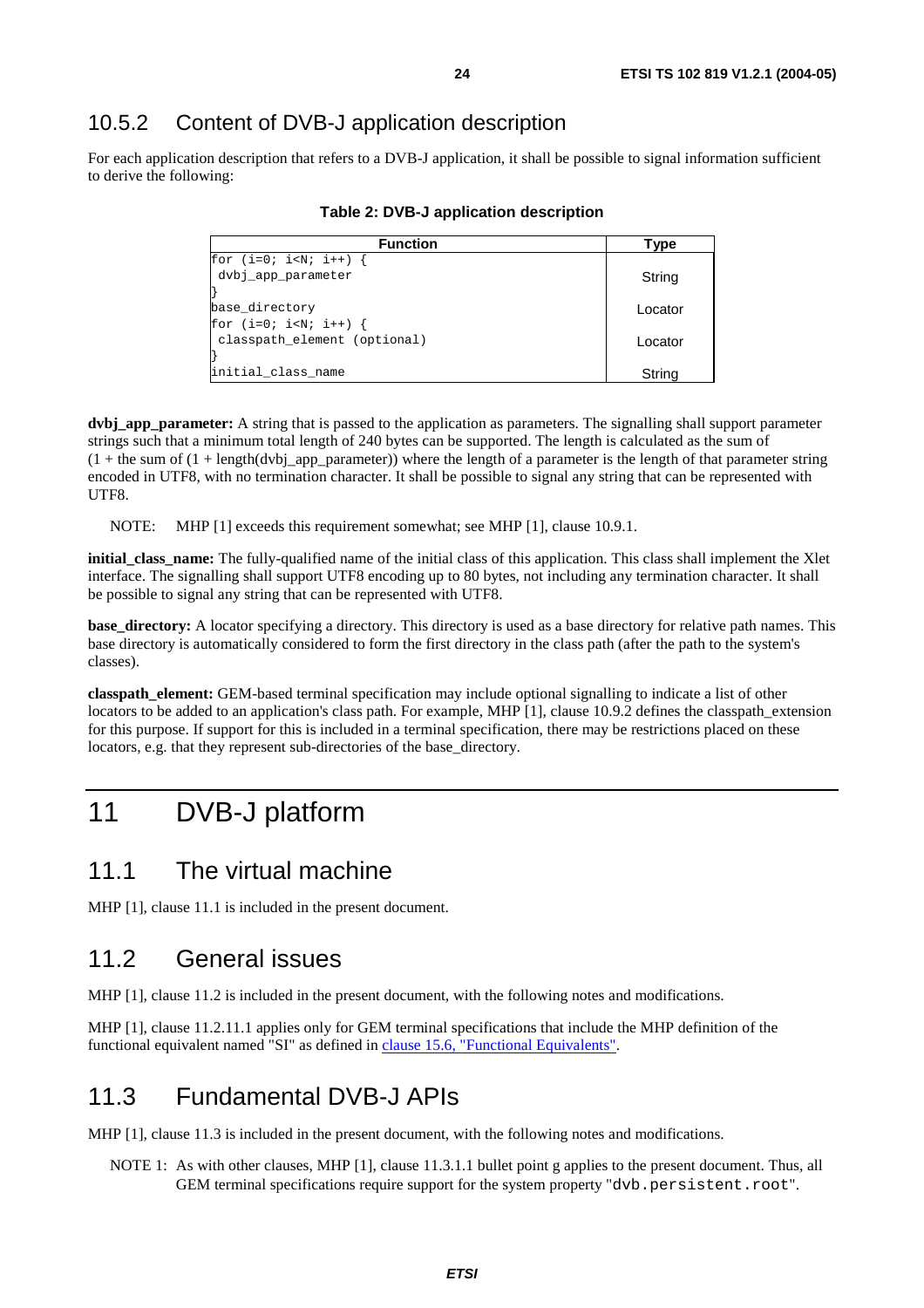MHP [1], clause 11.3.1.6 includes a definition for the behaviour of URL.getContent(). Part of this definition is a priority for the data type of the URL, including the content type descriptor in an object carousel. For GEM terminal specifications that do not include the MHP definition of the functional equivalent named "Carousel" as defined in [clause](#page-42-0)  [15.6, "Functional Equivalents"](#page-42-0), this requirement does not apply; however, if the functionally equivalent signalling contains data type information, it is recommended that it be given the same priority as the content type descriptor is given in MHP.

MHP [1], clause 11.3.2.1 contains a reference to the class org.davic.net.dvb.DVBLocator. This class is not required by GEM. For GEM terminal specifications that do not include the MHP definition of the functional equivalent named "Content Referencing" as defined in [clause 15.6, "Functional Equivalents"](#page-42-0), this is to be interpreted as allowing a valid locator as described in the following two paragraphs.

The present document does not require a particular text encoding for locators, however terminal specifications are required to define such a text encoding. The entities for which a text encoding is required are specified in clause 6.3.3.

Where a locator text encoding is required, a locator may be constructed from the text representation using the factory method defined in the class javax.tv.locator.LocatorFactory.

NOTE 2: Portable GEM applications should not contain hard-coded text representations for locators, as it is likely that the locators will vary across networks. If an application needs to be signalled with values for locators, they can be passed in as Xlet arguments, or put in a small text file that is read from the carousel.

# 11.4 Presentation APIs

MHP [1], clause 11.4 is included in the present document, with the following notes and modifications.

- NOTE 1: As a consequence of clause 4.1.4, the requirements of MHP [1], clause 11.4.1.4 are required of all GEM-based terminal specifications; as a further consequence, GEM terminal specifications shall not define extensions that have to be invoked by applications in order to obtain the behaviour mandated by the present document.
- NOTE 2: MHP [1], clause 11.4.1.4 contains a requirement that applications cover at least 3 % of the visible area on the screen under certain circumstances. Obviously, the pixel values given only apply to systems with the standard definition resolution required by MHP; on other systems, the 3 % requirement applies, but results in different pixel values.
- NOTE 3: Alters the definition of the constant java.awt.event.KeyEvent.CHAR\_UNDEFINED. The return value of java.awt.event.KeyEvent.getKeyChar() is defined in terms of CHAR\_UNDEFINED. This value may only be returned for KEY\_PRESSED and KEY\_RELEASED events; it is never returned for KEY\_TYPED events. In no case should an interoperable application rely on the return value of getKeyChar() for a KEY\_PRESSED or KEY\_RELEASED event; further, the value returned for an undefined key is not defined interoperably and may vary across platform implementations.

The last paragraph of MHP [1], clause 11.4.2.2 places a requirement on the handling of DVBLocators. For GEM terminal specifications that do not include the MHP definition of the functional equivalent named "Content Referencing" as defined in [clause 15.6, "Functional Equivalents"](#page-42-0), this paragraph does not apply. Instead, the present document requires that any information in a locator beyond that identifying a service (e.g. the time of a specific program event) is to be ignored by JMF players. See also clause 6.3.3.

The following classes are required by MHP [1], clause 11.4.2.5.1 but are not required by the present document:

- org.dvb.media.SubtitlingEventControl
- org.dvb.media.SubtitleAvailableEvent
- org.dvb.media.SubtitleListener
- org.dvb.media.SubtitleNotAvailableEvent
- org.dvb.media.SubtitleNotSelectedEvent
- org.dvb.media.SubtitleSelectedEvent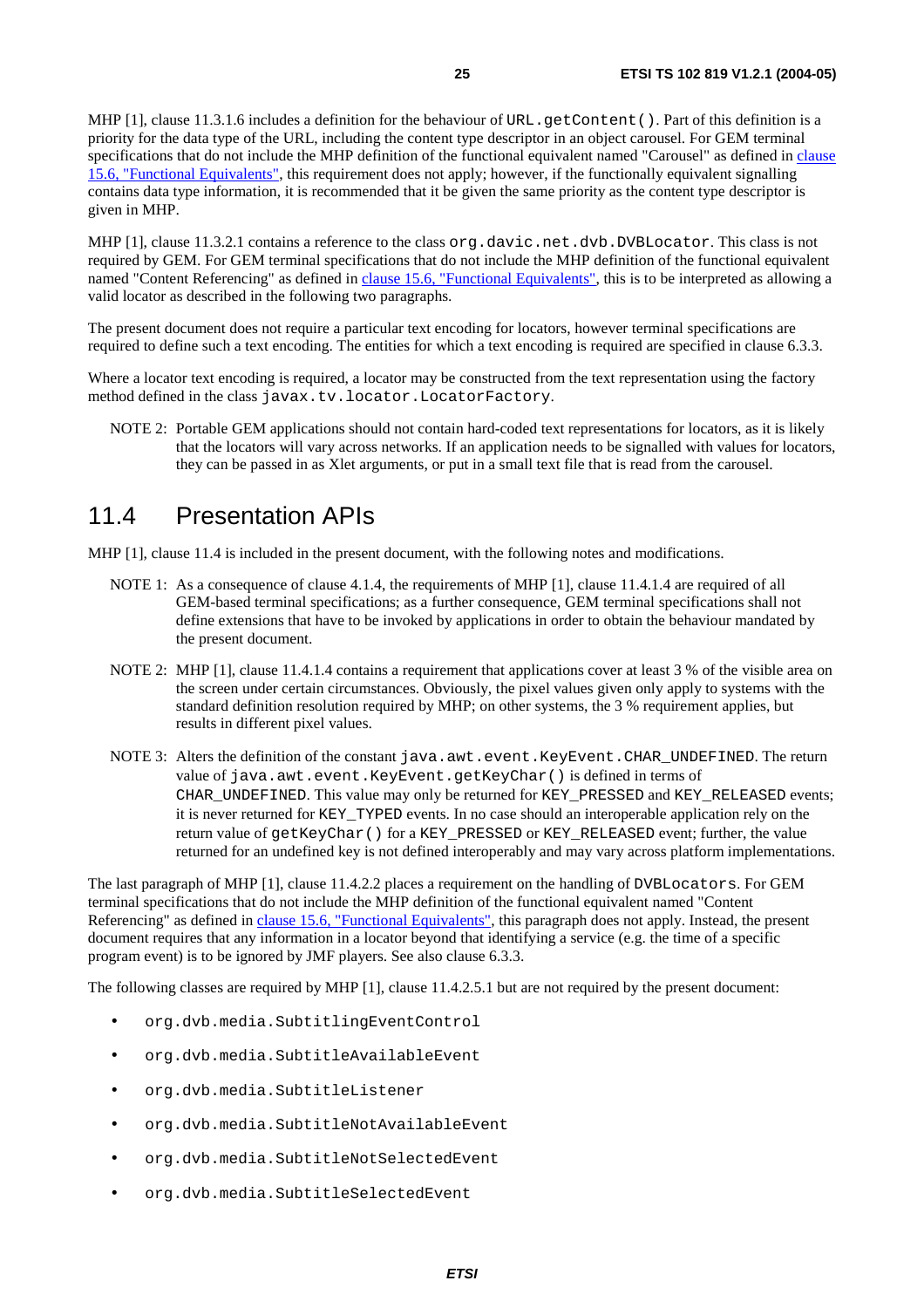- org.dvb.media.CAStopEvent
- org.dvb.media.CAException

The following class is required by MHP [1], clause 11.4.2.5.2 but is not required by the present document:

• org.davic.media.SubtitlingLanguageControl

Some of the classes referenced in MHP [1], clauses 11.4.2.5.4 and 11.4.2.5.5 are not required as specified by other clauses in the present document.

MHP [1], clause 11.4.2.7 refers to the component tags of a locator. For the purposes of GEM, this is to be interpreted as meaning the description of the required components in a locator. This clause also places semantic requirements on subtitling-related APIs. As these APIs are optional in GEM, these requirements apply only if these APIs are required by the GEM terminal specification.

# 11.5 Data access APIs

# 11.5.1 Broadcast Transport Protocol Access API

MHP [1], clause 11.5.1 is included in the present document, with the following notes and modifications.

The reference to annex P is to be read as referring to annex P.

The reference to clause B.5 is to be read as referring to clause B.2.1.1.

### 11.5.2 Support for Multicast IP over the Broadcast Channel

MHP [1], clause 11.5.2 is included in the present document.

# 11.5.3 Support for IP over the Return Channel

MHP [1], clause 11.5.3 is included in the present document.

# 11.5.4 MPEG-2 Section Filter API

MHP [1], clause 11.5.4 is included in the present document.

# 11.5.5 Mid-Level Communications API

MHP [1], clause 11.5.5 is included in the present document, with the following notes and modifications.

The reference to annex R is to be read as referring to annex R of the present document.

### 11.5.6 Persistent Storage API

MHP [1], clause 11.5.6 is included in the present document.

# 11.6 Service information and selection APIs

# 11.6.1 Signalling-bound service information API

The DVB specific SI API is not required in the present document. Thus, MHP [1], clause 11.6.1 is not included in the present document.

GEM terminal specifications shall provide any needed service information API specific to their signalling.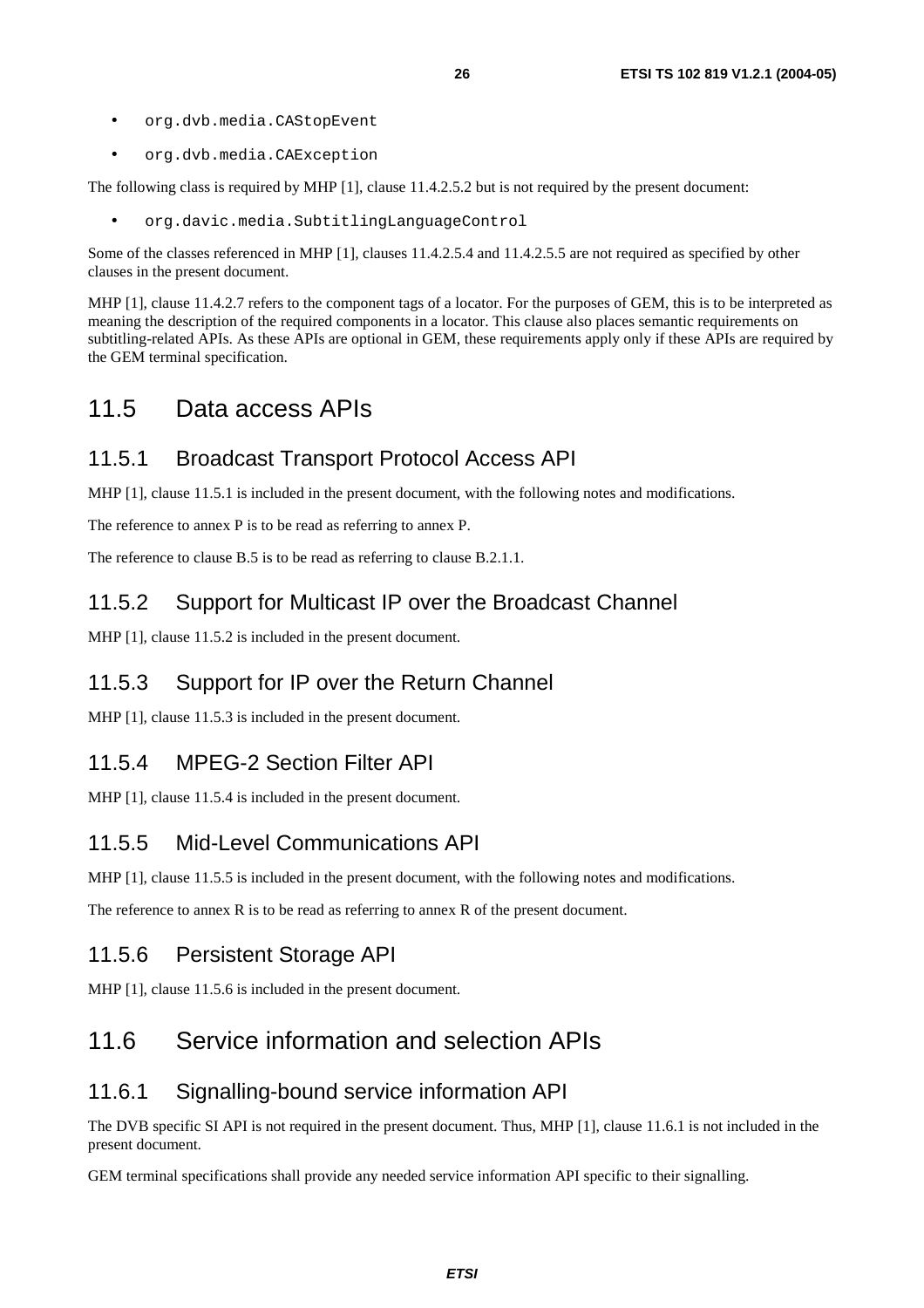# 11.6.2 Service selection API

MHP [1], clause 11.6.2 is included in the present document.

# 11.6.3 Tuning API

MHP [1], clause 11.6.3 is included in the present document, with the following notes and modifications.

The reference to the DvbLocator class does not apply to the present document for GEM terminal specifications that do not include the MHP definition of the functional equivalent named "Content Referencing" as defined in [clause 15.6,](#page-42-0)  ["Functional Equivalents"](#page-42-0).

The reference to MHP [1], clause 11.7.6 is to be read as referring to clause 11.7.6 of the present document.

# 11.6.4 Conditional access API

The present document does not require a conditional access subsystem, nor does it place requirements on one if it is present. Thus, MHP [1], clause 11.6.4 is not included in the present document.

GEM terminal specifications may define any needed conditional access API.

# 11.6.5 Protocol independent SI API

MHP [1], clause 11.6.5 is included in the present document, with the following notes and modifications.

The mapping of the protocol independent SI API onto the underlying SI protocol is not defined in the present document. Thus, the reference to MHP [1], annex O does not apply for GEM terminal specifications that do not include the MHP definition of the functional equivalent named "SI" as defined in [clause 15.6, "Functional Equivalents"](#page-42-0). However, GEM terminal specifications shall provide a mapping of the protocol independent SI API onto their SI signalling, as specified in annex O of the present document.

# 11.7 Common infrastructure APIs

# 11.7.1 APIs to support DVB-J application lifecycle

MHP [1], clause 11.7.1 is included in the present document, with the following notes and modifications.

NOTE: Support of the xlet properties "dvb.org.id", "dvb.app.id" and "dvb.caller.parameters" is required.

In MHP [1], clause 11.7.1.1, the reference to the DVB-J application descriptor is to be interpreted as referring to clause 10.5.2, "Content of DVB-J application description". The text requiring that a specific text encoding be used does not apply to the present document.

# 11.7.2 Application discovery and launching APIs

This API is formed of the org.dvb.application package defined in annex [S](#page-70-0).

NOTE: This is the same API as in MHP [1].

In GEM terminal specifications that include the MHP definition of the functional equivalent named "Carousel" in clause 15.6 Functional equivalents", full support of all properties defined for use with the method AppAttributes.getProperty in MHP[1] clause 11.7.2 is required. In GEM terminal specifications that do not include the MHP definition of this functional equivalent, support of these properties is optional.

The following table defines the source of the information which shall be used for methods returning information from entries in the application database for an application signalled in an application description.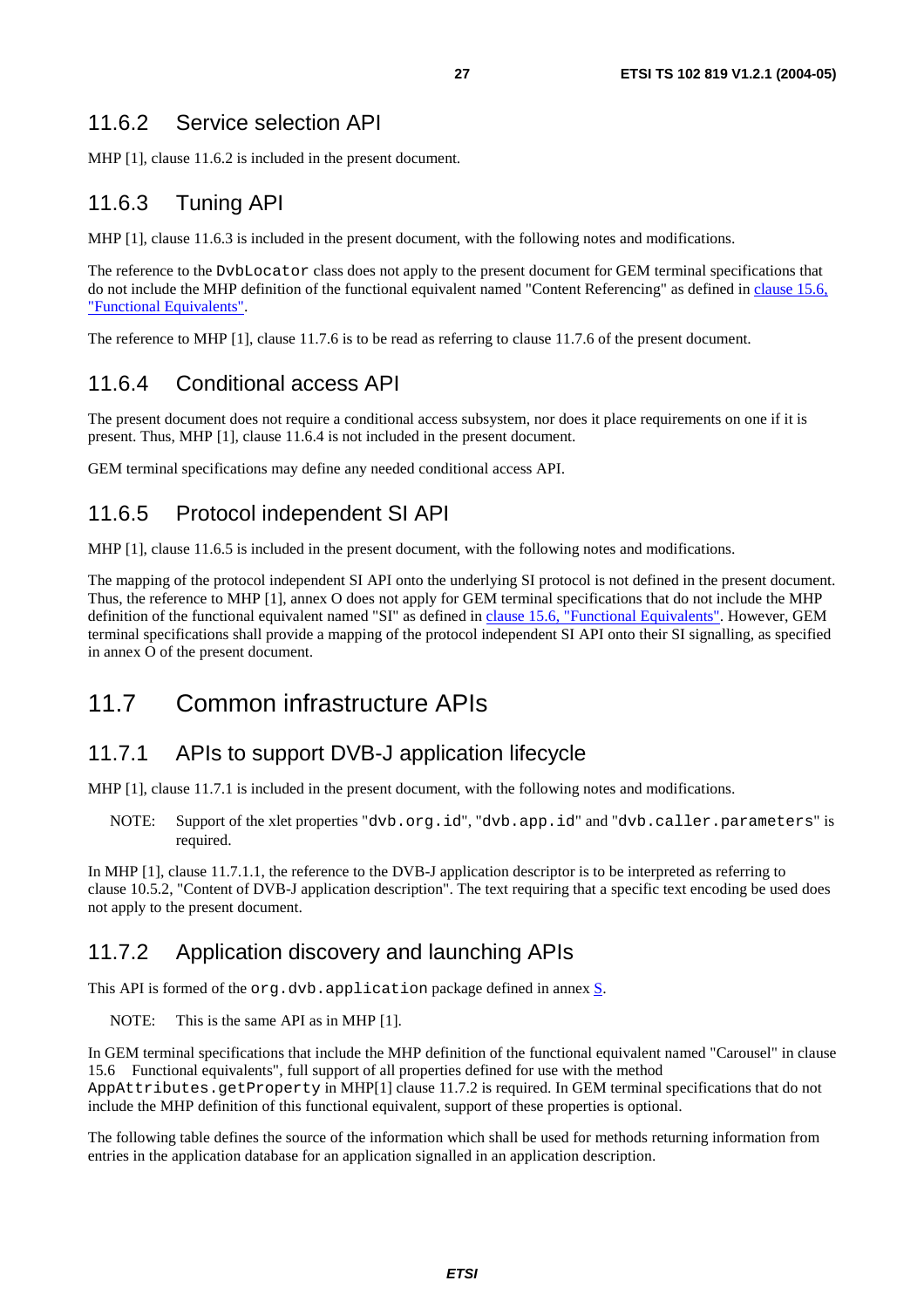| <b>Method</b>               | <b>Information source</b>                                                                                                                                                                                                                                              |  |
|-----------------------------|------------------------------------------------------------------------------------------------------------------------------------------------------------------------------------------------------------------------------------------------------------------------|--|
| getName()                   | One of the names that can be found in the application_name of the<br>Application description.                                                                                                                                                                          |  |
| getName(String ISO639code)  | A name of the application_name of the Application description<br>corresponding to the specified language, if available.                                                                                                                                                |  |
| getNames()                  | All of the names for the application which can be found in the<br>application_name of the Application description and their ISO 639 [4]<br>language code.                                                                                                              |  |
| getProfiles()               | The set of profiles indicated in the application_profile of the Application<br>description.                                                                                                                                                                            |  |
| getPriority()               | The value indicated for the application_priority of the Application<br>description.                                                                                                                                                                                    |  |
| getVersions(String profile) | The values version.major, version.minor and version.micro for the<br>specified profile from the Application description.                                                                                                                                               |  |
| getIsServiceBound()         | True if the service_bound_flag of the Application description indicates<br>true. Otherwise false.                                                                                                                                                                      |  |
| isStartable()               | There is no information source for this method, the return value is derived<br>as specified in the method description. For the purpose of the method<br>description, remote applications are as specified in the GEM terminal<br>specification, if they are supported. |  |
| getIdentifier()             | The organization_id and application_id of the Application description.                                                                                                                                                                                                 |  |
| getServiceLocator()         | If remote applications are supported, the locator for a remote application<br>shall encapsulate the values found in the appropriate signalling in the<br>terminal specification.                                                                                       |  |
| getLocator()                | The application_icon_locator of the Application description.                                                                                                                                                                                                           |  |
| getIconFlags()              | The application_icon_flags of the Application description.                                                                                                                                                                                                             |  |

**Table 3: Information source for methods on AppAttributes** 

# 11.7.3 Inter-application communication API

MHP [1], clause 11.7.3 is included in the present document.

# 11.7.4 Basic MPEG concepts

MHP [1], clause 11.7.4 is included in the present document, with the following notes and modifications.

The classes DvbElementaryStream, DvbService, and DvbTransportStream are not required by the present document. The note requiring the return of the DVB specific subclass for methods returning instances of elementary stream, service or transport stream does not apply to GEM terminal specifications that do not include these classes.

# 11.7.5 Resource notification

MHP [1], clause 11.7.5 is included in the present document.

# 11.7.6 Content referencing

This API is formed of the DAVIC Locator class and the javax.tv.locator package, both as described in MHP [1], clause 11.7.6. The DAVIC class DvbLocator is not required by the present document. GEM terminal specifications may define one or more subclasses of the DAVIC Locator class.

The signature of the org.davic.net.Locator class shall be extended with:

• "implements javax.tv.locator.Locator".

The createFactory() method of javax.tv.locator.LocatorFactory shall always return org.davic.net.Locator(s) which implement the javax.tv.locator.Locator interface when provided with a locator syntax that is valid in the terminal specification. See also clause 6.3.3.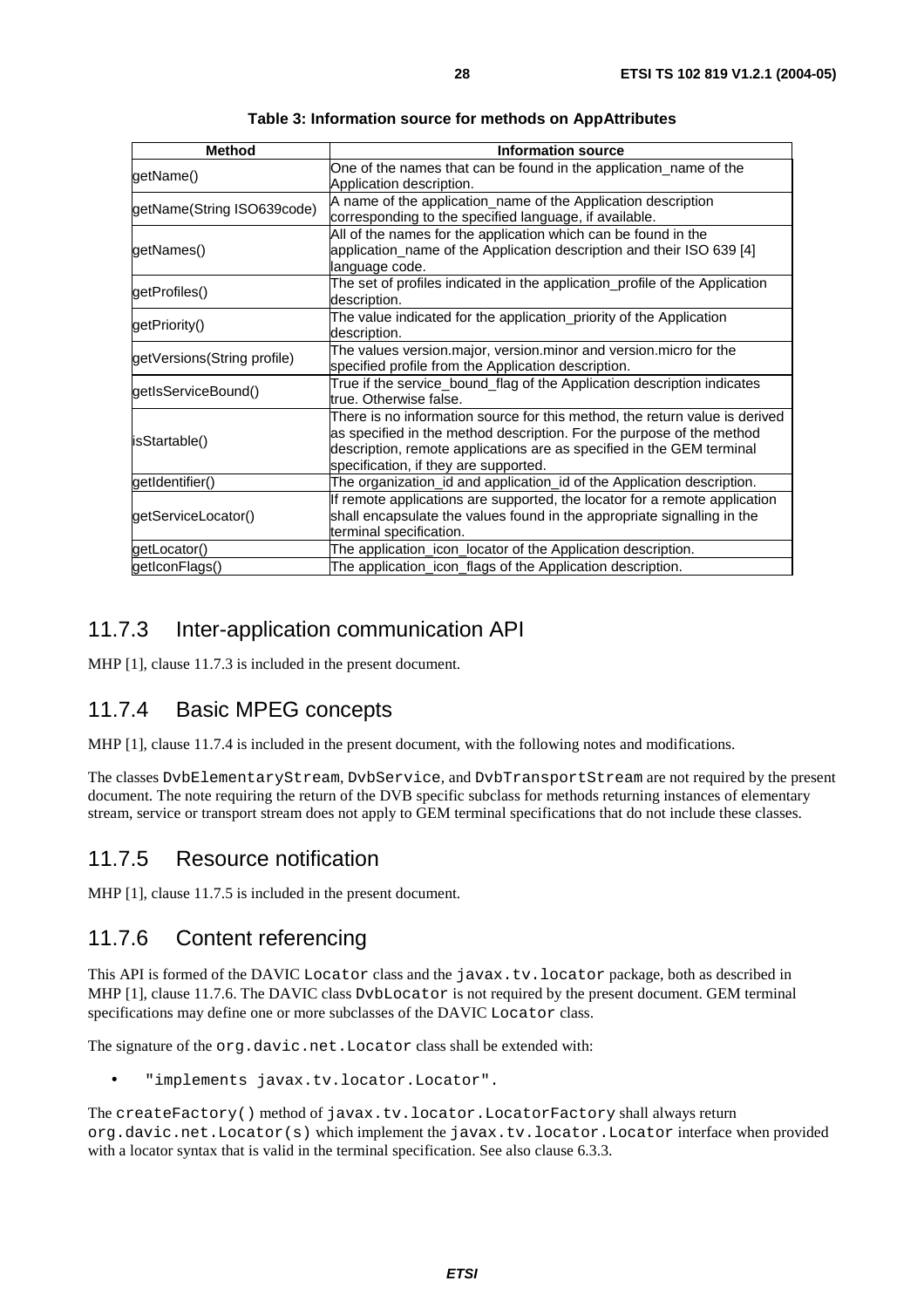In the present document, methods whose signature has a return type of org.davic.net.Locator or javax.tv.locator.Locator shall return an instance of org.davic.net.Locator (or a subclass of that) where the locator returned can be represented by the locator syntax described by the terminal specification. In this case, the locator returned shall contain an identification of a service.

Any optional extensions of locators (e.g. for specifying components, events, etc.) are considered in a comparison and if they are not equally present in both locators then the comparison shall fail.

For the above locators "best effort" comparison shall be exact.

The protected constructor of LocatorFactory is for implementation use. MHP applications shall not subclass LocatorFactory. Implementations are not required to behave correctly if they should do this.

#### 11.7.7 Common error reporting

MHP [1], clause 11.7.7 is included in the present document, with the following notes and modifications.

Support for the interface NotAuthorizedInterface and the exception NotAuthorizedException is not required for GEM terminal specifications that do not include the MHP conditional access API.

# 11.8 Security

MHP [1], clause 11.8 is included in the present document, with the following notes and modifications. For this clause, subclauses are only included as explicitly indicated.

#### 11.8.1 Basic Security

MHP [1], clause 11.8.1 is included in the present document.

### 11.8.2 APIs for return channel security

MHP [1], clause 11.8.2 is included in the present document.

#### 11.8.3 Additional permissions classes

MHP [1], clause 11.8.3 is included in the present document, with the following notes and modifications.

For GEM terminal specifications that do not support the MHP definition of the functional equivalent named "conditional access", the package org.dvb.net.ca is not required.

For GEM terminal specifications that do not support the MHP definition of the functional equivalent named "SI", the class org.dvb.net.tuning.DvbNetworkInterfaceSIUtil is not required.

#### 11.8.4 General Security Issues

MHP [1], clause 11.8.4 is included in the present document.

# 11.9 Other APIs

#### 11.9.1 Timer support

MHP [1], clause 11.9.1 is included in the present document.

NOTE: The minimum repeat interval of 40ms in MHP was motivated by a standard definition frame rate of 25 Hz, however this was not meant to imply that the timer could be used for frame-accurate animation.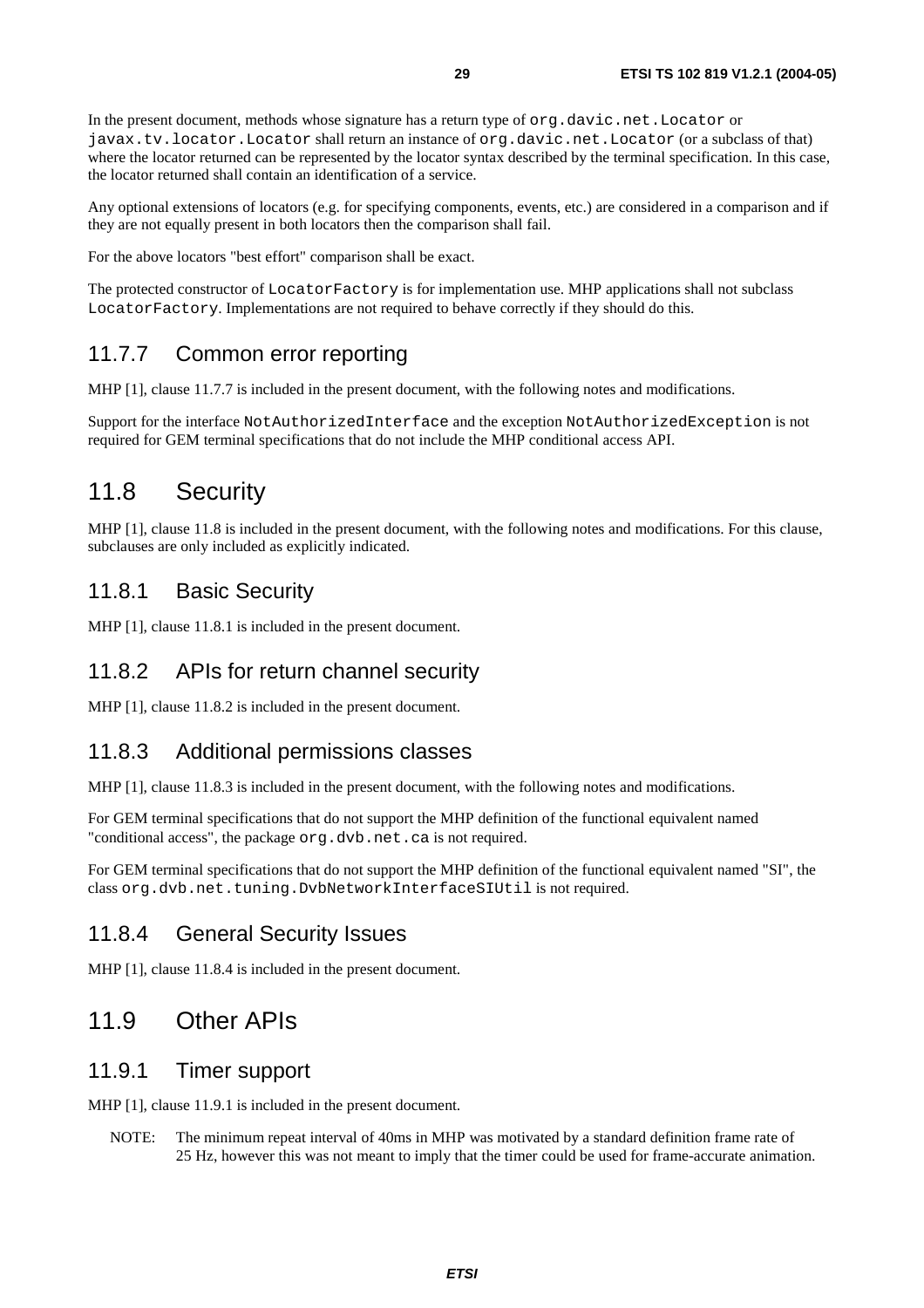# <span id="page-29-0"></span>11.9.2 User settings and preferences API

MHP [1], clause 11.9.2 is included in the present document.

# 11.9.3 Profile and version properties

MHP [1], clause 11.9.3 is included in the present document, with the following notes and modifications.

All of the system properties defined in this clause is required by the present document. For GEM-based terminal specifications, the properties indicating the profile ("mhp.profile.enhanced\_broadcast",

"mhp.profile.interactive\_broadcast" and "mhp.profile.internet\_access") are to be interpreted as referring to the profile descriptions in clause 15 of the present document. The properties referring to version numbers are to be interpreted as referring to the corresponding MHP version number.

NOTE: This means that a receiver implementing a terminal specification based on the interactive broadcast profile of GEM would return property values consistent with the MHP [1] interactive broadcast profile.

# 11.10 Java permissions

MHP [1], clause 11.10 is included in the present document, with the following notes and modifications.

In MHP, the only mechanism by which an application may be trusted, and thus request additional permissions, is for that application to be signed. As described in clause 12.1.3, GEM terminal specifications may add other mechanisms for establishing that an application is trusted. Thus, in this clause the term "signed application" is to be interpreted as meaning an application that is eligible for being granted permissions beyond the MHP sandbox. "Unsigned application" is to be interpreted as meaning an application that has not been packaged in such a way.

Any additional mechanism complementing the MHP codesigning model for granting trust to an application shall be defined in a GEM-based terminal specification.

MHP [1], clause 11.10.2.2 refers to object carousels. This is to be interpreted as meaning object carousels, or any other filesystem that may be mounted using the DSMCC APIs.

The class org.dvb.net.ca.CAPermission is not required by the present document; MHP [1], clause 11.10.2.3 does not apply for GEM terminal specifications that do not include the MHP definition of the functional equivalent named "Conditional Access" as defined in [clause 15.6, "Functional Equivalents"](#page-42-0).

# 11.11 Content referencing

### 11.11.0 General

The following mapping shall be used between the types of locator defined in table 6 and the DVB-J methods defined in this clause. It lists the Java methods and constructors that accept or return (as defined by their method signature) instances of org.davic.net.Locator, javax.tv.locator.Locator, javax.media.MediaLocator or their subclasses. The external form of the locators shall as described in table 6 for the corresponding entity being referenced. Where the same method is listed as accepting multiple forms of locator, then it is required to accept all forms listed in this clause.

Where a method listed below is defined (in its specification) to check its input then it shall only accept the forms of locator listed below as being valid for that method from among those defined in the present document and in the GEM terminal specification. Other forms of locator from among those defined in the present document shall be rejected as specified for the method concerned. If a method does not specify a means of rejecting inappropriate locators then it shall fail silently apart from Exceptions and Events which do not check their input and where it is the responsibility of the platform to use correct locators when constructing them. The present document does not prevent methods accepting other forms of locator that are not defined in the present document.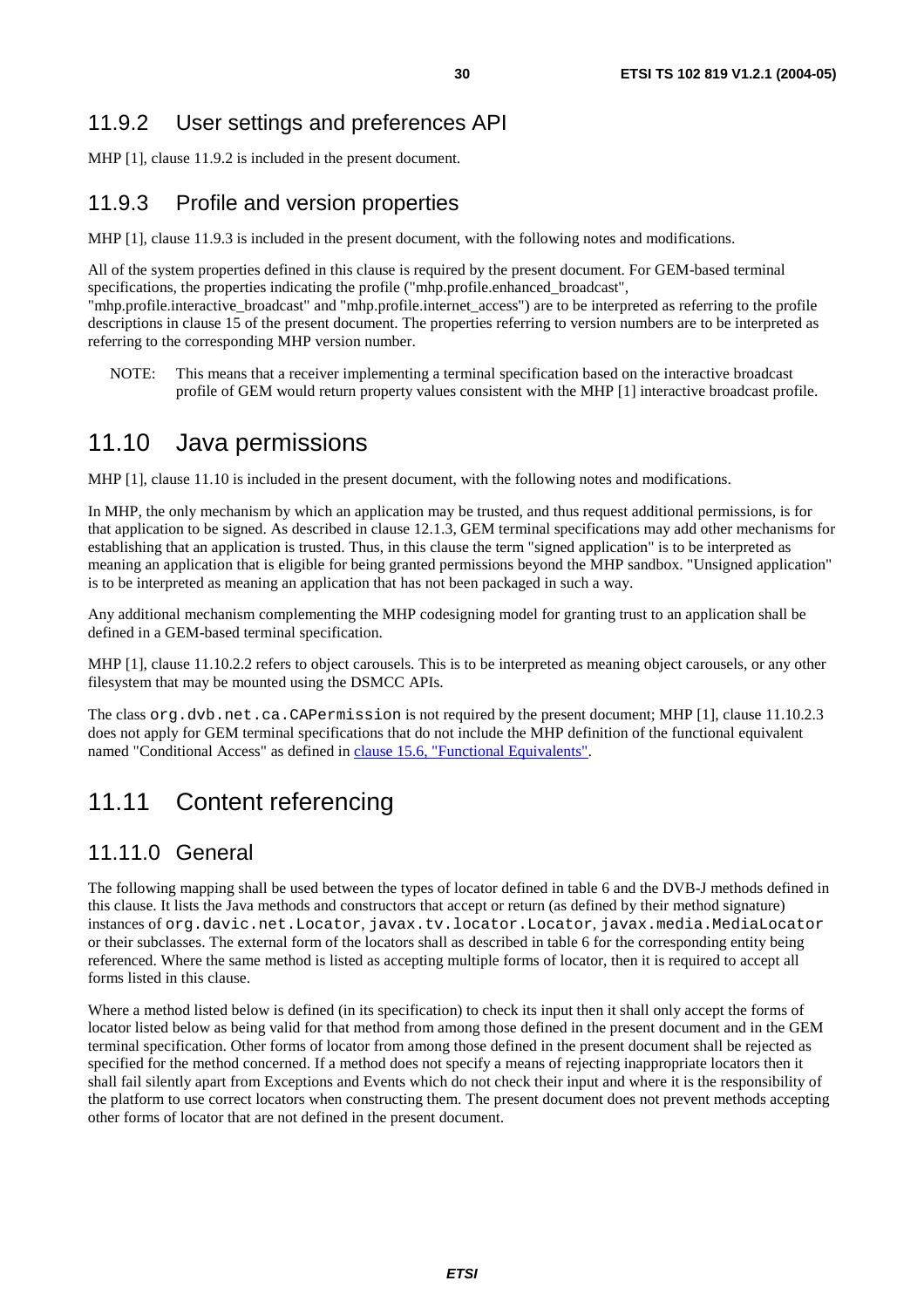#### 11.11.1 Transport stream

MHP [1], clause 11.11.1 is included in the present document, with the following notes and modifications.

The term "DVB locators" is considered to refer to all valid locators as described in table 6. The informative note at the end of this clause referring to DVB-SI tables does not apply for GEM terminal specifications that do not include the MHP definition of the functional equivalent named "Content Referencing" as defined in [clause 15.6, "Functional](#page-42-0)  [Equivalents"](#page-42-0).

#### 11.11.2 Network

MHP [1], clause 11.11.2 is included in the present document, with the following notes and modifications.

The term "DVB network" is to be interpreted as referring to a valid network, as described in table 6.

#### 11.11.3 Bouquet

MHP [1], clause 11.11.3 is not included in the present document.

#### 11.11.4 Service

#### 11.11.4.1 MPEG/GEM specific service

MHP [1], clause 11.11.4.1 is included in the present document, with the following notes and modifications.

The term "DVB service" is to be interpreted as meaning "GEM service". "DVB locator" is to be interpreted as meaning "GEM locator."

The following methods are *not* required by the present document:

- org.davic.net.ca.CAModule.buyEntitlement();
- org.davic.net.ca.CAModule.queryEntitlement();
- org.dvb.si.SIDatabase.retrieveSIService();
- org.dvb.si.SIDatabase.retrievePMTService();
- org.dvb.si.PMTService.getDvbLocator();
- org.dvb.si.SIBouquet.getSIServiceLocators();
- org.dvb.si.SIService.getDvbLocator();
- org.davic.net.ca.TuneRequestEvent constructor;
- org.davic.net.ca.TuneRequestEvent.getLocator().

The semantics for these methods described in MHP [1], clause 11.11.4.1 only apply if the GEM terminal specification requires a given method.

#### 11.11.4.2 Generic service

MHP [1], clause 11.11.4.1 is included in the present document, with the following notes and modifications.

The term "DVB specific service" is to be interpreted as meaning "GEM service".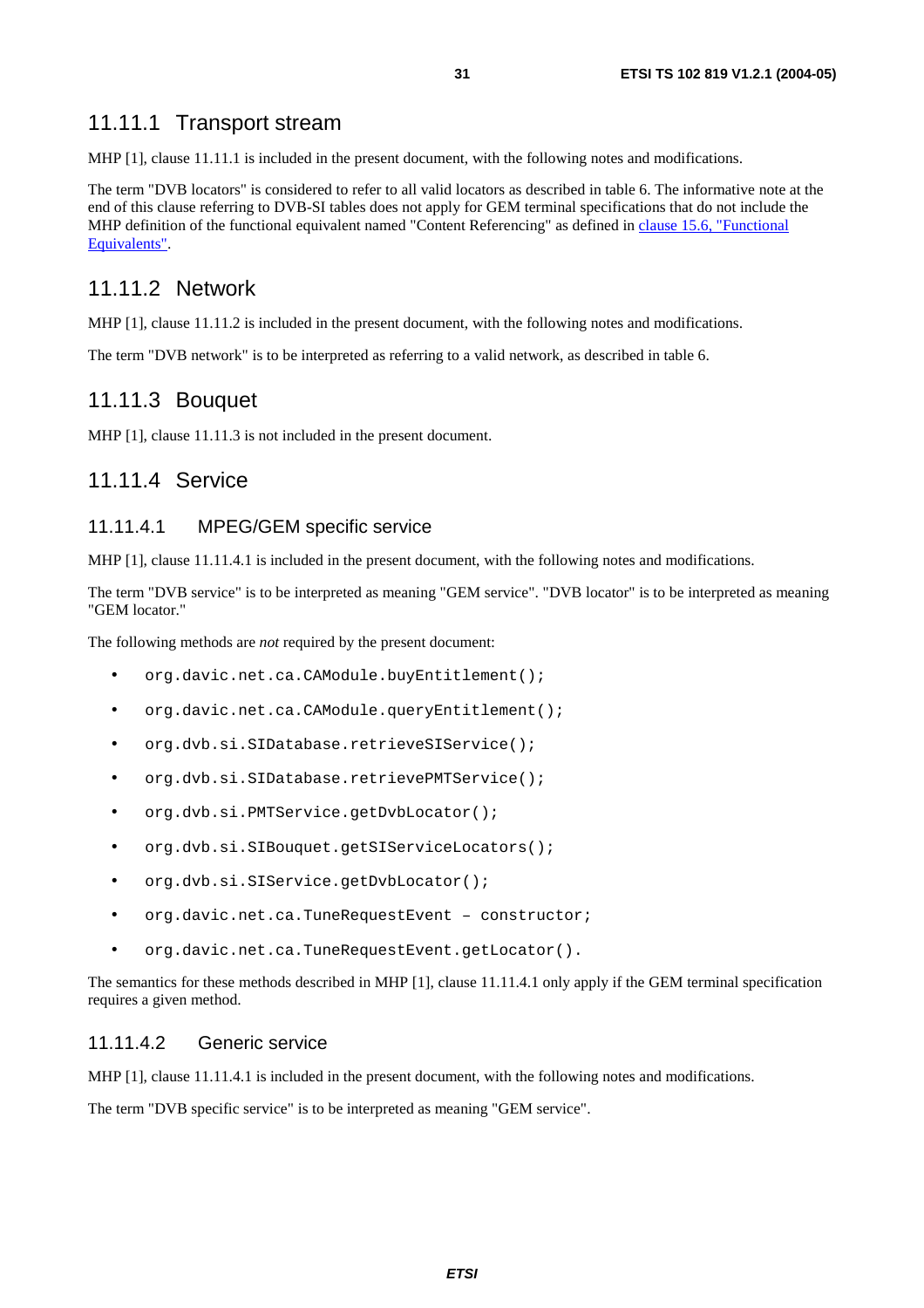#### 11.11.5 Program event

MHP [1], clause 11.11.5 is included in the present document, with the following notes and modifications.

The term "DVB Event" is to be interpreted as meaning "program event".

The following methods are *not* required by the present document:

- org.davic.net.ca.CAModule.buyEntitlement();
- org.davic.net.ca.CAModule.queryEntitlement();
- org.dvb.si.SIEvent.getDvbLocator().

The semantics for these methods described in MHP [1], clause 11.11.5 only apply if the GEM terminal specification requires a given method.

#### 11.11.6 MPEG elementary stream

MHP [1], clause 11.11.6 is included in the present document, with the following notes and modifications.

The phrase "DVB locators including multiple component tags" is to be interpreted as meaning "GEM locators including a reference to multiple components." In the bulleted list, the note "shall also accept multiple component tag "dvb:" locator" shall be interpreted as referring to these same GEM locators.

The following methods are *not* required by the present document:

- org.dvb.si.SIDatabase.retrievePMTElementaryStreams();
- org.dvb.si.PMTElementaryStream.getDvbLocator();
- org.davic.net.ca.DescramblingStoppedEvent.getServiceLocator();
- org.davic.net.ca.DescramblingStartedEvent.getServiceLocator().

The semantics for these methods described in MHP [1], clause 11.11.6 only apply if the GEM terminal specification requires a given method.

### 11.11.7 File

MHP [1], clause 11.11.7 is included in the present document, with the following notes and modifications.

The note about "instances of `dvb: "locator including dvb\_abs\_path" shall be interpreted as meaning locators referring to File or Directory entities, as defined in table 6.

#### 11.11.8 Directory

MHP [1], clause 11.11.8 is included in the present document, with the following notes and modifications.

The phrase "`dvb:' locator" shall be interpreted as meaning GEM locator.

#### 11.11.9 Drip feed decoder

MHP [1], clause 11.11.9 is included in the present document.

#### 11.11.10 Irrelevant

MHP [1], clause 11.11.10 is included in the present document.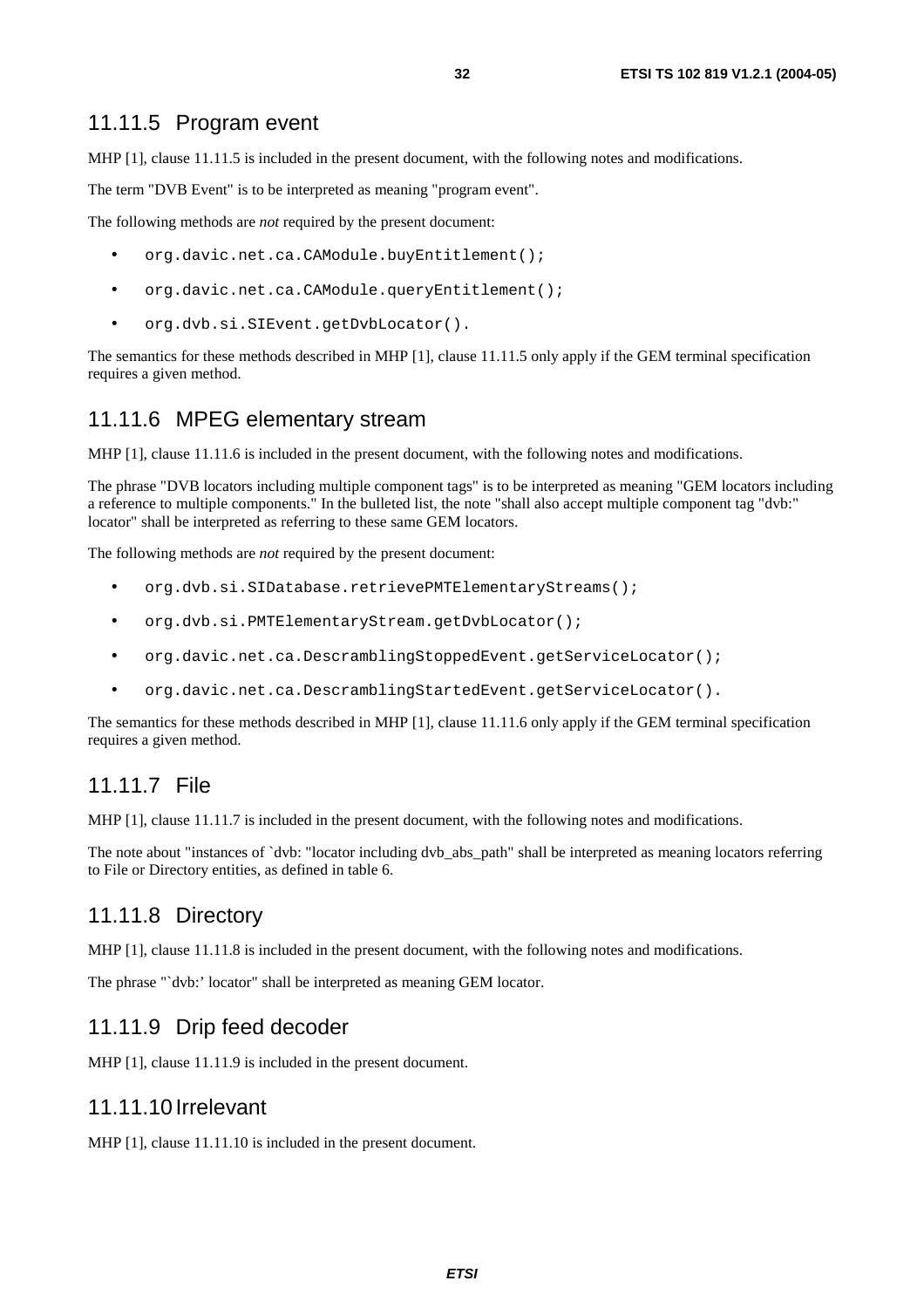### 11.11.11 Methods working on many locator types

The following methods used in the present document work on many locator types. The locator types which each method is required to support are listed for each of the methods concerned.

- javax.tv.locator.LocatorFactory.transformLocator transforms a transport independent locator into a transport dependent one:
	- required to accept instances of org.davic.net.Locator describing a transport independent service;
	- required to return instances of org.davic.net.Locator describing a transport dependent service.
- javax.tv.locator.LocatorFactory.createLocator creates a locator from a string:
	- required to accept valid GEM locators (see clause 6.3.3) and return corresponding instances of org.davic.net.Locator.
- javax.tv.service.SIManager.registerInterest accepts a locator referencing one or more SIElements as input.
- javax.tv.service.SIManager.retrieveSIElement accepts a locator referencing one or more SIElements as input:
	- both these methods are required to accept locators referencing:-Bouquet, Network, Event, ElementaryStream, Service, TransportStream.
- javax.tv.service.SIElement.getLocator:
	- returns a locator for "this SIElement" as specified by the JavaTV specified sub-interfaces.

GEM terminal specifications may add rules similar to the above for locator types that they specify.

### 11.11.12 Support for the HTTP Protocol in DVB-J

MHP [1], clause 11.11.12 is included in the present document.

# 12 Security

# 12.1 Introduction

This clause covers the following areas of security:

- Authentication of applications;
- Security policies for applications;
- Authentication and privacy of the return channel communications;
- Certificate management.

**ETSI**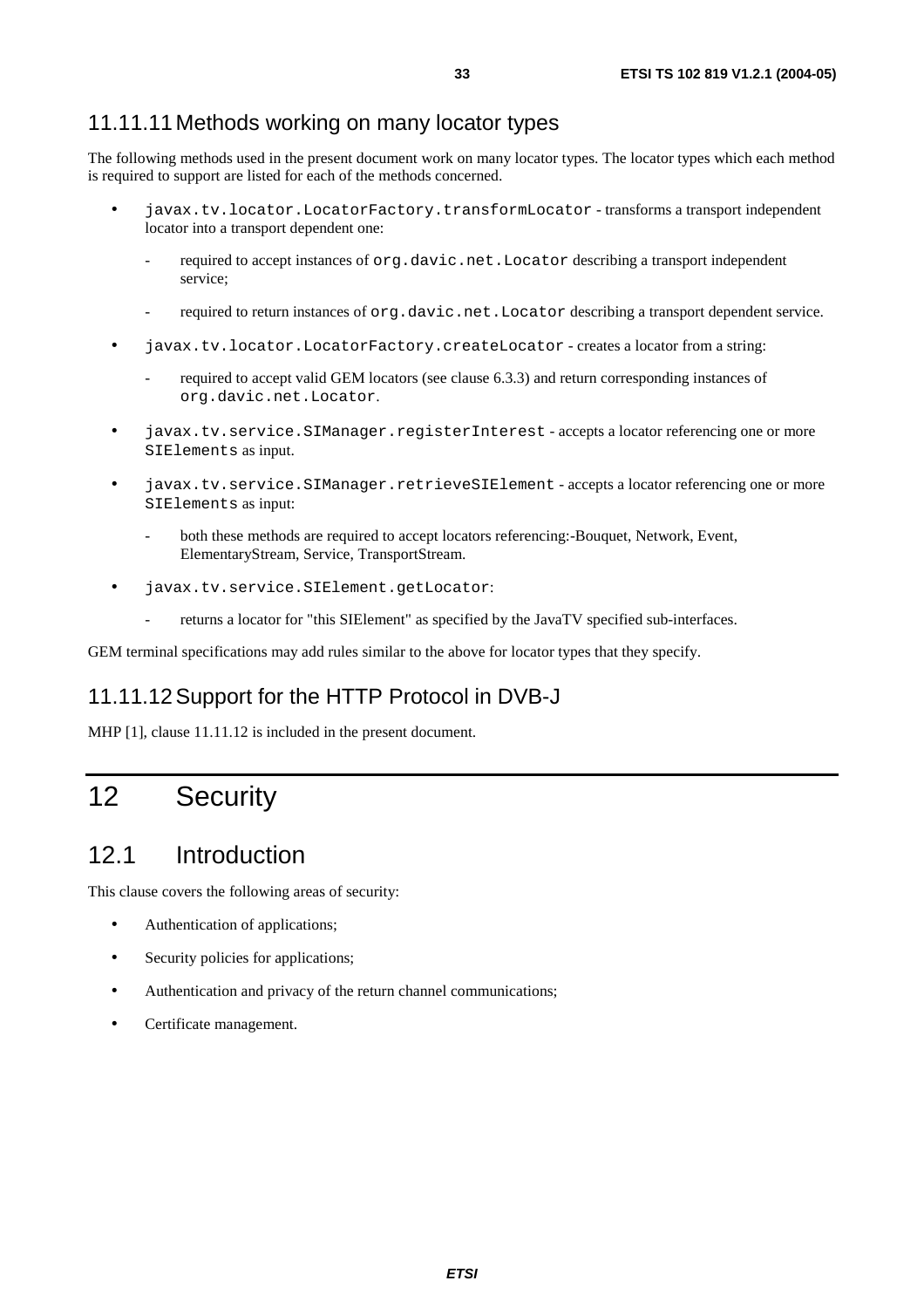# 12.1.1 Overview of the security framework for applications

MHP [1], clause 12.1.1 is included in the present document, with the following comments and modifications.

The last paragraph of this clause is not included in the present document, and is replaced by the following:

• Applications that are eligible to be trusted shall be identified with an application\_id from range of values allocated for signed applications in MHP [1] (see MHP [1] clause 12.5.1, table 12,"Value ranges for application\_id"). Applications that are not eligible to be trusted shall be identified with an application\_id from MHP's unsigned applications range. For an application with an application\_id from the signed application range that requires signing to establish trust, if it is not signed it is considered to have failed authentication. An application with an application id from the unsigned application range is treated as not eligible to be trusted even if the files might be transmitted with signatures.

In the last paragraph of clause 12.1.1, "applications that are signed" is to be interpreted as referring to any application that is eligible to be trusted, either through the MHP mechanism or through other mechanisms, as specified in the present document in clause 12.1.3. "unsigned applications" is to be interpreted as referring to applications that are not eligible to be trusted, through the MHP mechanism or other mechanisms.

# 12.1.2 Overview of return channel security

MHP [1], clause 12.1.2 is included in the present document.

# 12.1.3 Extensions to MHP application signing framework

In MHP, the only mechanism by which an application may be trusted, and thus request additional permissions, is for that application to be signed. Terminal specifications based on GEM may introduce additional mechanisms for establishing that an application is trusted. These mechanisms may involve some form of codesigning.

Any such extensions to the MHP security framework, whether they involve codesigning or not, shall:

- Require that trusted applications be identified with an application\_id from the signed applications range, as described in clause 12.1.1;
- Refuse to grant permissions outside of the set granted to unsigned applications in MHP, unless those permissions are explicitly requested in the signalling;
- Must be completely specified in the GEM terminal specification.

# 12.2 Authentication of applications

MHP [1], clause 12.2 is included in the present document.

# 12.3 Message transport

MHP [1], clause 12.3 is included in the present document.

# 12.4 Detail of application authentication messages

MHP [1], clause 12.4 is included in the present document.

NOTE: The exact file names, locations and syntaxes described in this clause must be supported. This includes the requirement in clause 12.4.3.1 that the last certificate in a CertificateFile be the root certificate.

# 12.5 Profile of X.509 certificates for authentication of applications

MHP [1], clause 12.5 is included in the present document.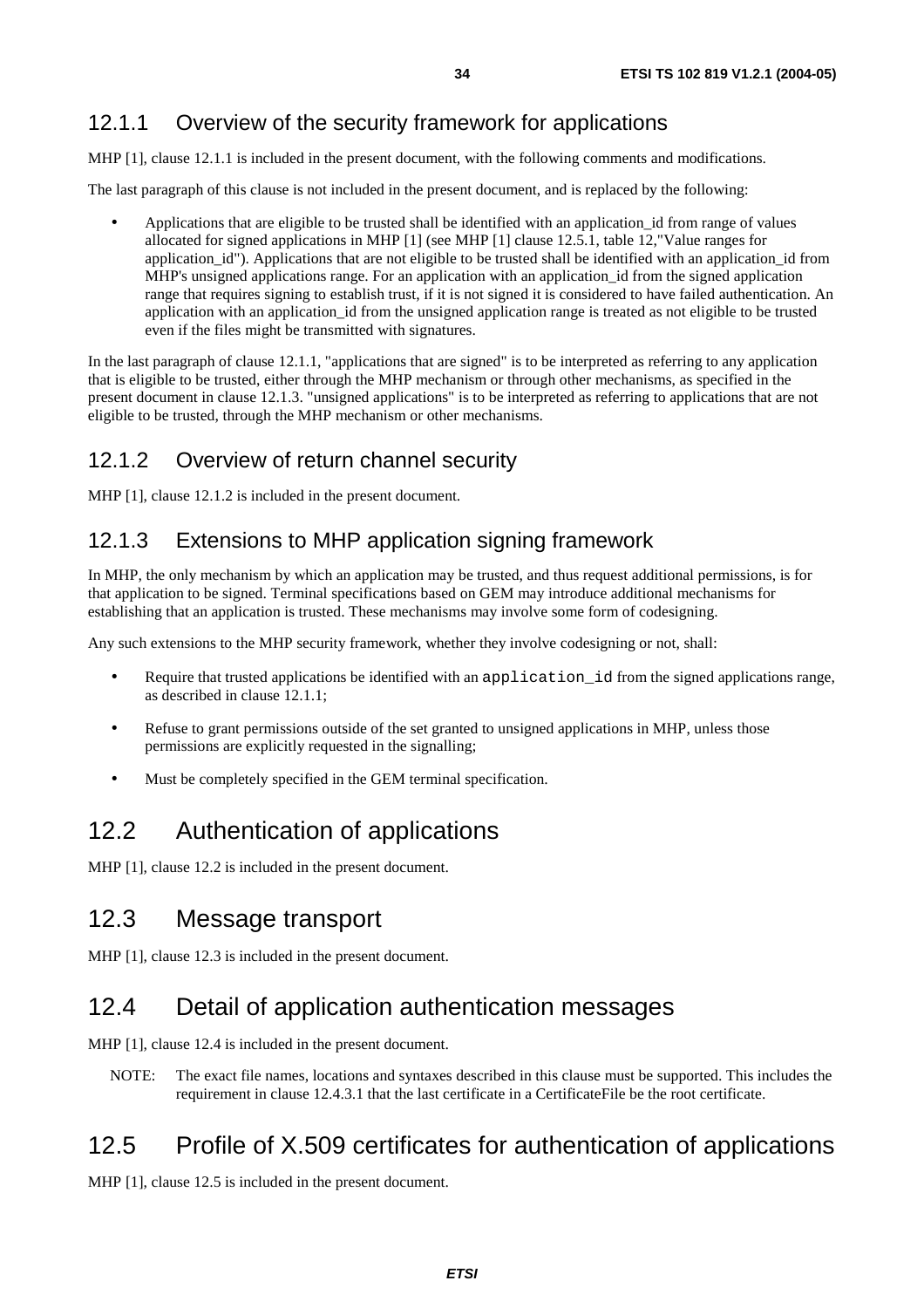# 12.6 Security policy for applications

MHP [1], clause 12.6 is included in the present document, with the following notes and modifications.

As described in clause 12.1.3, mechanisms other than MHP codesigning may be used to determine if additional permissions should be granted to applications. As a consequence, in clause 12.4 the term "signed application" is to be interpreted as meaning an application that has been packaged in such a way that it is eligible for being granted additional permissions, either via the MHP signing mechanisms or through other mechanisms. "Unsigned application" is to be interpreted as meaning an application that has not.

An alternative permission request mechanism may be used in order to request additional permissions over and above the ones defined in the present document. Any such alternative permission request mechanism shall not conflict with the MHP one and shall be completely defined in the GEM terminal specification with the following constraints:

- the permission requests shall be contained in a file encoded in XML format;
- the alternative permission request file shall be located in the directory that contains the initial file of the application;
- the formal public identifier of the alternative DTD shall identify the organization that specifies the alternative mechanism;
- the name of an alternative permission request file (PRF) shall be prefixed with a name identifying the GEM terminal specification, e.g. ocap.<application\_name>.perm;
- the alternative DTD shall include at least all of the same XML elements and attributes as those defined in the DVB PRF;
- any additional permissions that are needed beyond those defined in GEM shall have their XML element and attribute names prefixed by a string identifying the GEM terminal specification.

The following rules shall apply for the processing of PRFs by a GEM terminal:

- 1) If there is only a DVB PRF present, the GEM terminal shall use it.
- 2) If there is a platform-specific PRF (i.e. an OCAP PRF) present on the corresponding target platform (i.e. an OCAP terminal), then the GEM terminal shall use it exclusively.
- 3) If there is a platform-specific PRF present on a non-corresponding target platform, then it shall be ignored. In this case, if a DVB PRF is present, the GEM terminal shall use it.
- NOTE 1: The policy for granting of permissions outlined in MHP [1], clause 12.6.1 is required to be supported. It is possible that these policy decisions will be made by an element that is downloaded to the terminal, e.g. OCAP 1.0 [3] defines a "monitor application" that makes policy decisions. In cases such as this, the downloaded element is required to implement a policy consistent with the present document.
- NOTE 2: The exact syntax of the permission request file specified in MHP [1], clause 12.6.2 is required to be supported. Because of the rules in MHP [1], clause 14.3, it cannot be extended by adding tag definitions.
- NOTE 3: If a terminal cannot support functionality implied by a permission tag, it must still support the syntax of the permission tag. E.g. capermission tag must be supported, even if support for the MHP CA APIs is present.

Table 54 in MHP [1], clause 12.6.2.4 contains a reference to the name initial\_class\_byte. For the present document, this is to be interpreted as referring to initial\_class\_name from table 2.

MHP [1], clause 12.6.2.8 discusses the permissions for conditional access. As discussed in [clause 11.10](#page-29-0) of the present document, the class CAPermission is not required to be present for GEM terminal specifications that do not include the MHP definition of the functional equivalent named "conditional access" as defined in [clause 15.6, "Functional](#page-42-0)  [Equivalents"](#page-42-0); for such GEM terminal specifications the policies specified in MHP [1] clauses 12.6.2.8.1 and 12.6.2.8.2 do not apply. However, the syntax of the capermission tag as specified in MHP [1], clause 12.6.2.8.3 shall be supported in all cases; if the MHP definition of "conditional access" is not included, it is to be silently ignored.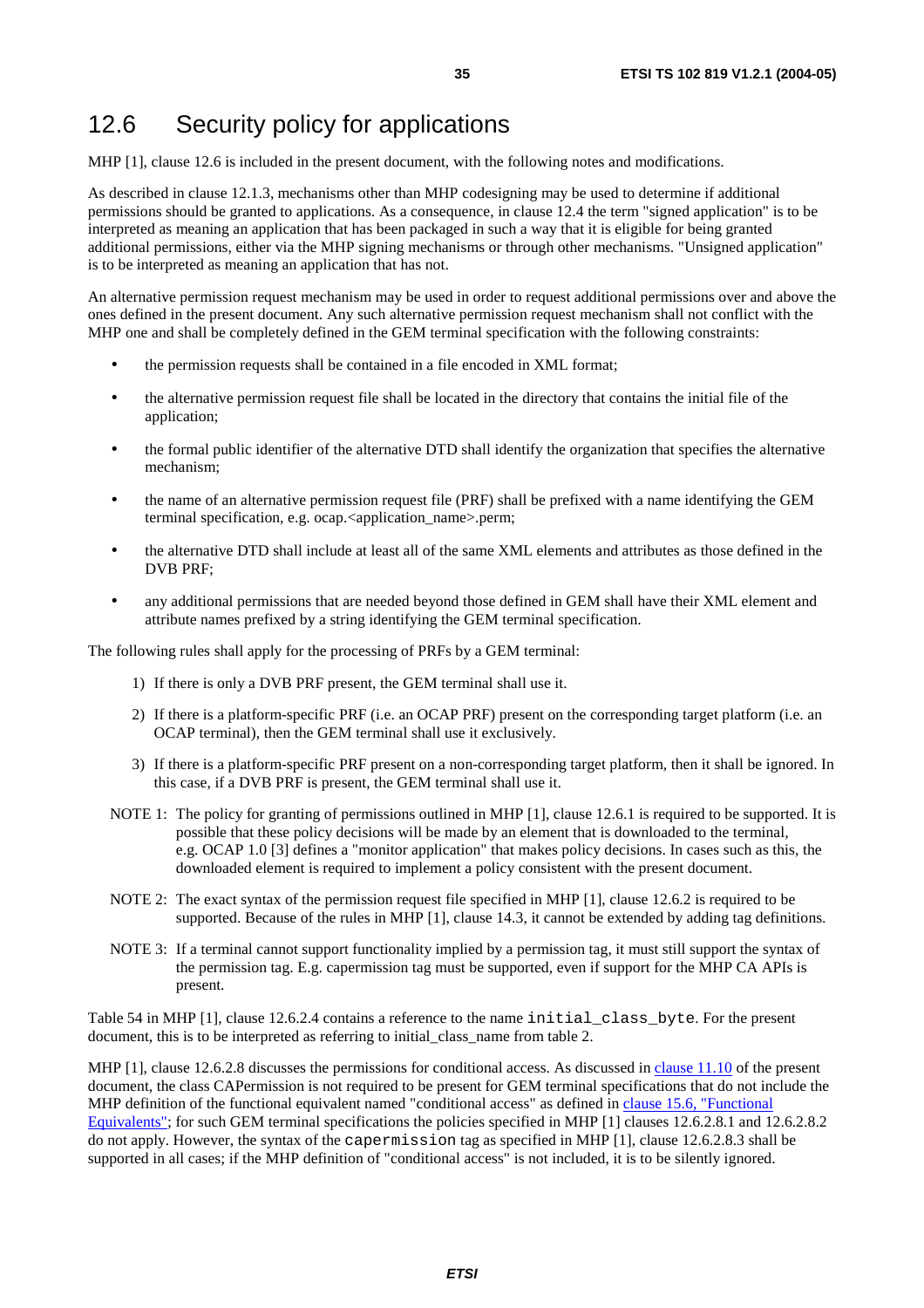NOTE 4: The return channel access policy and permission described in MHP [1] are required to be supported. Attention is drawn to the note at the end of clause 12.6.1 relating to the return channel permission and return channel connections where it is not necessary to dial a phone, e.g. cable modems.

# 12.7 Example of creating an application that can be authenticated

MHP [1], clause 12.7 is included in the present document.

# 12.8 GEM/MHP certification procedures

Certification procedures are outside the scope of the present document.

# 12.9 Certificate management

### 12.9.1 Certificate Revocation Lists

MHP [1], clause 12.9.1 is included in the present document.

### 12.9.2 Root certificate management

#### 12.9.2.1 Introduction

MHP [1], clause 12.9.2.1 is included in the present document with the following notes and modifications:

• MHP [1] specifies a root certificate management protocol that fulfils the requirements of GEM, but another protocol syntax and another distribution means are possible. Broadly speaking, GEM places requirements on both the semantics of a root certificate management message and requirements underlying its processing. GEM does not, however, mandate the syntax of the protocol message and its distribution means; this is left for GEM terminal specifications to define, either by using the MHP definition or by defining a functional equivalent.

#### 12.9.2.2 Security of the root certificate replacement message

MHP [1], clause 12.9.2.2 is included in the present document with the following notes and modifications:

The reference to the nextNbOfSignature field is to be interpreted as referring to the version of nextNbOfSignature from the present document, as specified in clause 12.9.2.3.

#### 12.9.2.3 Format of RCMM

RCMM encoding format as specified in MHP [1], clause 12.9.2.3 is not required for GEM terminal specifications. MHP [1], clause 12.9.2.3 shall apply to GEM terminal specifications that include the MHP definition of the functional equivalent named "RCMM" as defined in [clause 15.6, "Functional Equivalents"](#page-42-0). GEM terminal specifications that do not include this MHP definition shall specify a functional equivalent that satisfies the requirements of this clause.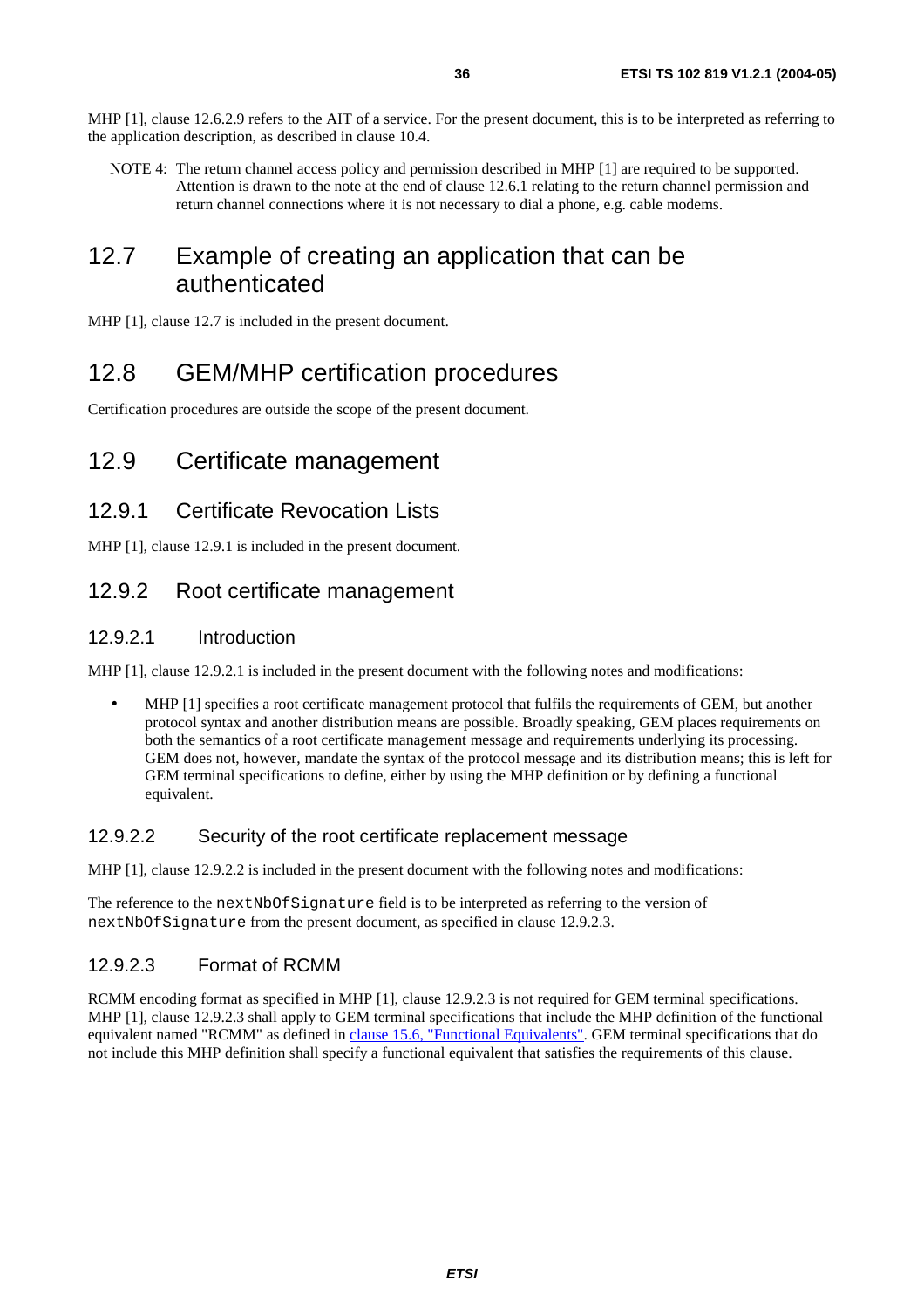The unsigned RCMM message shall contain information sufficient to derive the following :

| <b>Function</b>     | Type                          |
|---------------------|-------------------------------|
| thisUpdate          | Date                          |
| nextNbOfSignatures  | 8-bit Unsigned Integer        |
| addedCertificates   | set of certificates           |
| removedCertificates | set of certificate references |

**Table 5: Root Certificate Management Message description** 

GEM-based terminal specifications are allowed to define additional fields in the RCMM message.

The signatures shall subsequently be computed on the whole content of the unsigned RCMM, including possible extensions defined by GEM-based terminal specifications.

| this Update:         | Date of issue of the message.                                                                                                                                    |
|----------------------|------------------------------------------------------------------------------------------------------------------------------------------------------------------|
| nextNbOfSignatures:  | This field is used to change the minimum number of valid signatures required for an<br>RCMM message. This value will be applied to the next RCMMs not to itself. |
| added Certificates:  | List of root certificates to be added in persistent storage.                                                                                                     |
| removedCertificates: | Reference of the root certificates to be removed from persistent storage.                                                                                        |

#### 12.9.2.4 Distribution of root certificate replacement messages

MHP [1], clause 12.9.2.4 is not required for GEM terminal specifications. MHP [1], clause 12.9.2.4 shall apply to GEM terminal specifications that include the MHP definition of the functional equivalent named "RCMM" as defined in [clause 15.6, "Functional Equivalents"](#page-42-0). GEM terminal specifications that do not include this MHP definition shall specify a functional equivalent that satisfies the requirements of this clause.

RCMM messages shall be distributed to the MHP terminals in the broadcast MPEG Transport Stream. The distribution mechanism to be specified in a GEM terminal specification that do not support the MHP definition of the functional equivalent named "RCMM" as defined in [clause 15.6, "Functional Equivalents"](#page-42-0) shall take into account the need to broadcast a set of historic RCMM messages in addition to the latest one. See MHP [1], clause 12.9.2.4.

#### 12.9.2.5 RCMM Processing

MHP [1], clause 12.9.2.5 is included in the present document with the following notes and modifications:

References to RCMM messages named "dvb.rcmm.<x>" shall be interpreted as the set of historic RCMM messages as mentioned in clause 12.9.2.4 of the present document. References to RCMM message named "dvb.rcmm" shall be interpreted as the most recent RCMM message.

The reference to the thisUpdate field is to be interpreted as referring to the version of thisUpdate from the present document, as specified in clause 12.9.2.3.

The reference to the nextNbOfSignature field is to be interpreted as referring to the version of nextNbOfSignature from the present document, as specified in clause 12.9.2.3.

#### 12.9.2.6 Example: Renewal of a root certificate

MHP [1], 12.9.2.6 is included in the present document.

#### 12.9.3 Test certificates

MHP [1] 12.9.3 is included in the present document.

#### 12.10 Security on the return channel

MHP [1], clause 12.10 is included in the present document.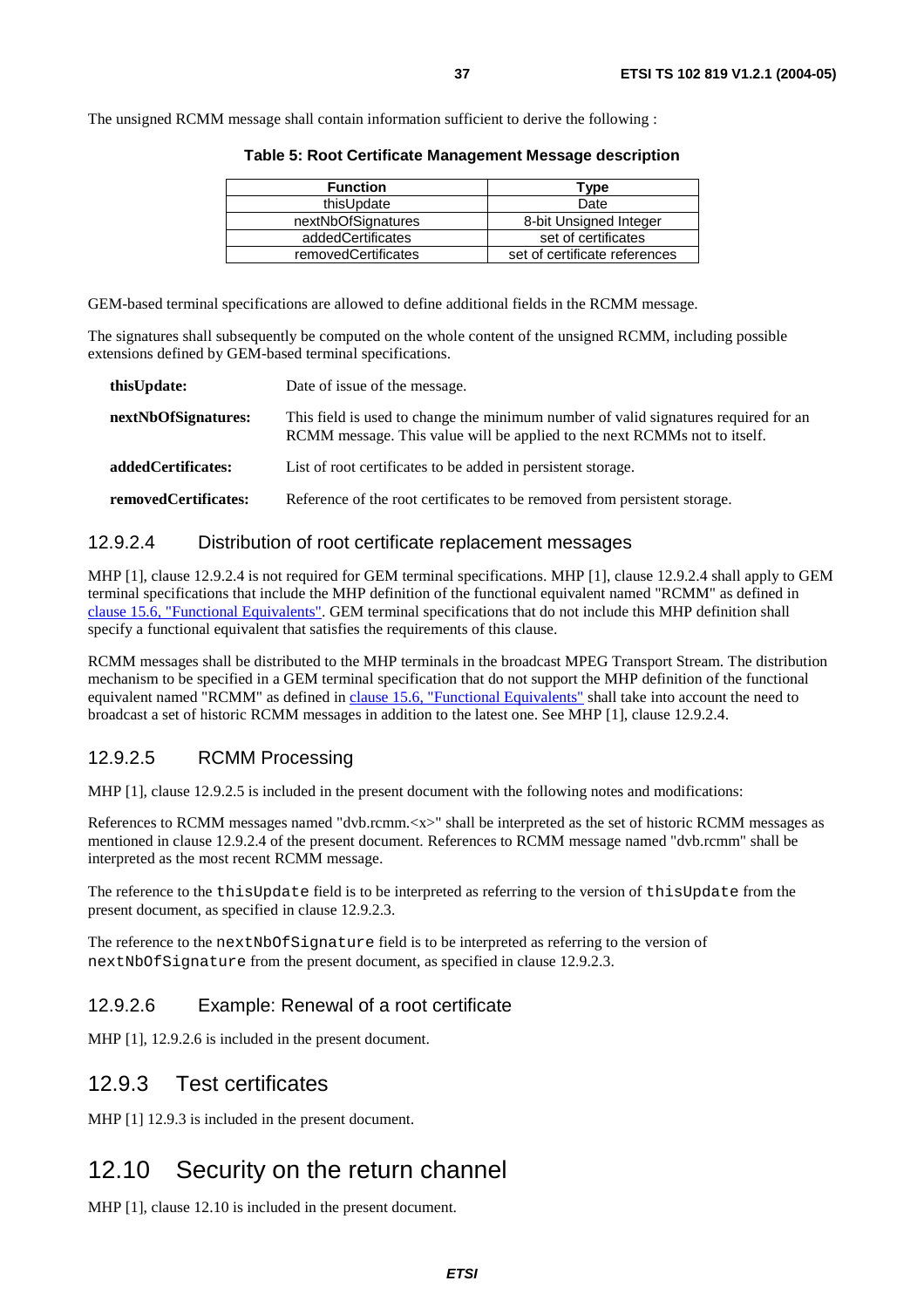MHP [1], clause 12.11 is included in the present document.

## 12.12 Platform minima

MHP [1], clause 12.12 is included in the present document.

## 13 Graphics reference model

## 13.0 General

MHP [1], clause 13 is included in the present document, with the notes and modifications detailed in the following clauses.

## 13.1 Supported graphics resolutions

MHP [1], clause 13 contains references to the platform minima in annex G, e.g. in clauses 13.2.1.3 and 13.3.6.1. For the present document, these references are to be interpreted as referring to annex G.

Table 62 in MHP [1], clause 13.2.1.3 is an informative listing of typical resolutions and their pixel aspect ratios. This may not apply in all regions, e.g. regions with NTSC standard definition.

## 13.2 Broadcast streaming formats

MHP [1], clause 13.4.1 mandates background players for the broadcast streaming formats. The present document does not mandate a particular broadcast streaming format, e.g. Standard Definition 25Hz MPEG-2 Video is not required by the present document. However, as described in clause 7.2.2 a GEM terminal specification shall include some mechanism for delivering MPEG-2 audio and video programming in standard definition. For these formats, background JMF players shall be created. Thus, the last paragraph of clause 13.4.1 applies to this player.

## 13.3 Subtitles

As signalling to support subtitles is not required by the present document, MHP [1], clause 13.5 only applies to GEM terminal specifications for which subtitling is available. If subtitling signalling is available, the presentation of subtitles shall follow the model specified in MHP [1], clause 13.5. Further, the introduction to subtitles contained in MHP [1] clause 13.1 and the components related to subtitles in figure 17 in MHP [1] clause 13.2.1 only apply to GEM terminal specifications that include support for subtitling.

NOTE: US closed captioning is not the same thing as subtitles, thus, in systems where closed captioning is available but subtitling is not, clause 13.5 is optional.

## 14 System integration aspects

#### 14.1 Namespace mapping

The present document does not mandate any particular format for locators. Note, however, that clause 6.3.3 requires that terminal specifications based on the present document define some text representation for certain entities.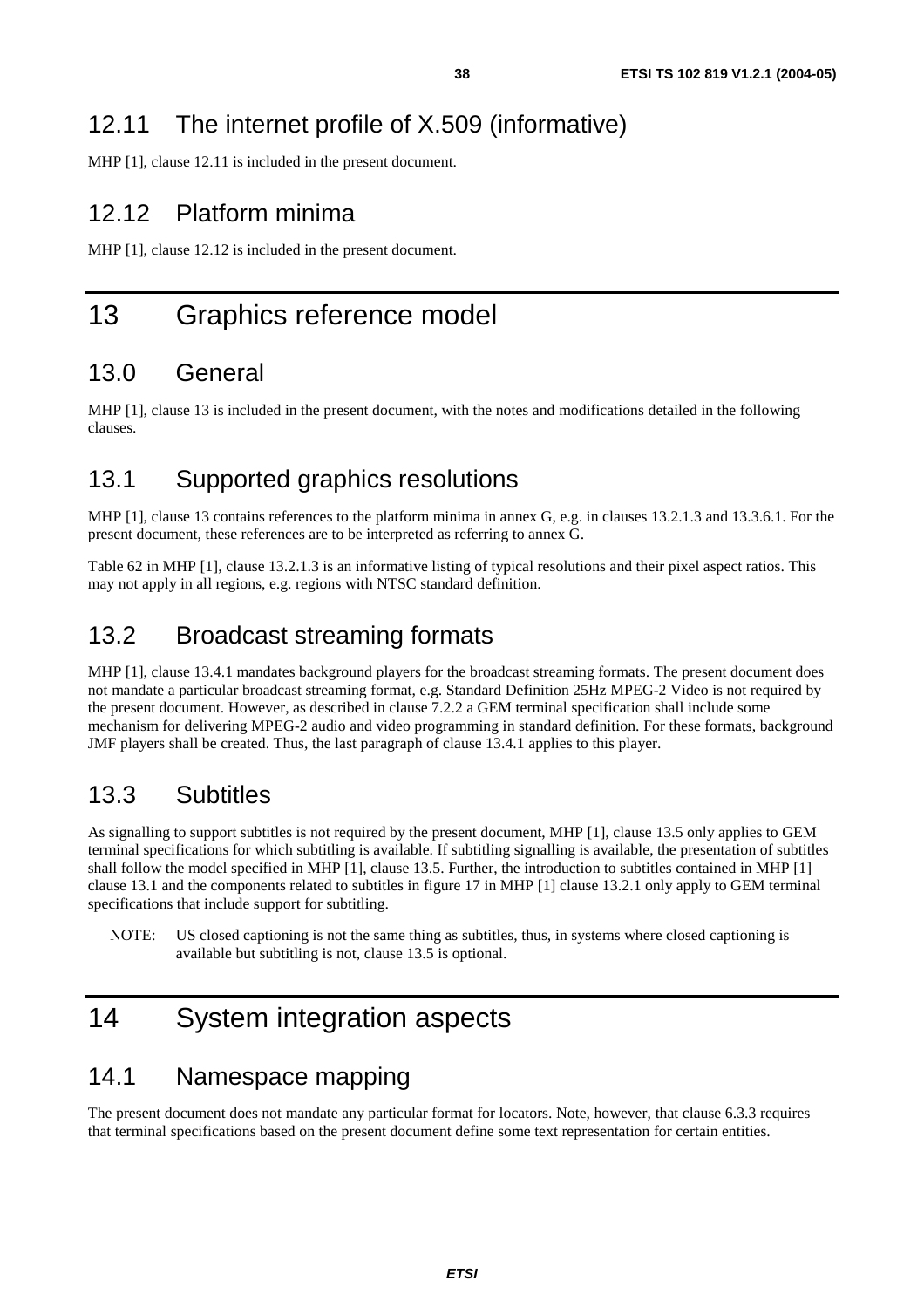#### 14.2 Reserved names

MHP [1], clause 14.2 is included in the present document.

## 14.3 XML notation

MHP [1], clause 14.3 is included in the present document, with the following notes and modifications.

These XML notation rules only apply to XML file formats defined in the present document, or in MHP [1].

In the fourth bullet item, MHP prohibits indicating an encoding attribute in an XMLDecl item to specify an encoding other than UTF-8. The present document relaxes this prohibition: GEM terminal specifications may extend the allowed XML notation by permitting other character encodings, if this extension is explicitly stated in a GEM terminal specification. If no encoding is specified in an XML file, however, the default shall be UTF-8.

## 14.4 Network signalling (error behaviour)

MHP [1], clause 14.4 is included in the present document.

## 14.5 Text encoding of application identifiers

MHP [1], clause 14.5 is included in the present document, with the following notes and modifications.

The references to organization id and application id are to be interpreted as referring to the versions of organization id and application id from the present document.

## 14.6 Filename requirements

MHP [1], clause 14.6 is included in the present document.

### 14.7 Files and file names

MHP [1], clause 14.8 is included in the present document, with the following notes and modifications.

The reference to "using a DVB locator including the dvb\_abs\_path part of the name part of the syntax" shall be interpreted to mean the use of a locator that refers to a file or directory, as described in clause 6.3.3.

The locator format shall be able to reference any valid file name; at least the minima specified in clause B.2.1 shall be supported.

### 14.8 Locators and content referencing

Table 6 lists the types of entity that may be addressed by locators in the present document, and defines the entities for which a text representation is required. In the case of locators, where a text representation is required the present document does not specify what that representation is, however GEM terminal specifications shall supply an unambiguous, concrete syntax for each of these entities.

NOTE: Clause 11.7.6 describes how this text representation can be used in DVB-J applications.

The present document does not require support for addressing any other type of entity in an MHP system by locator or URL.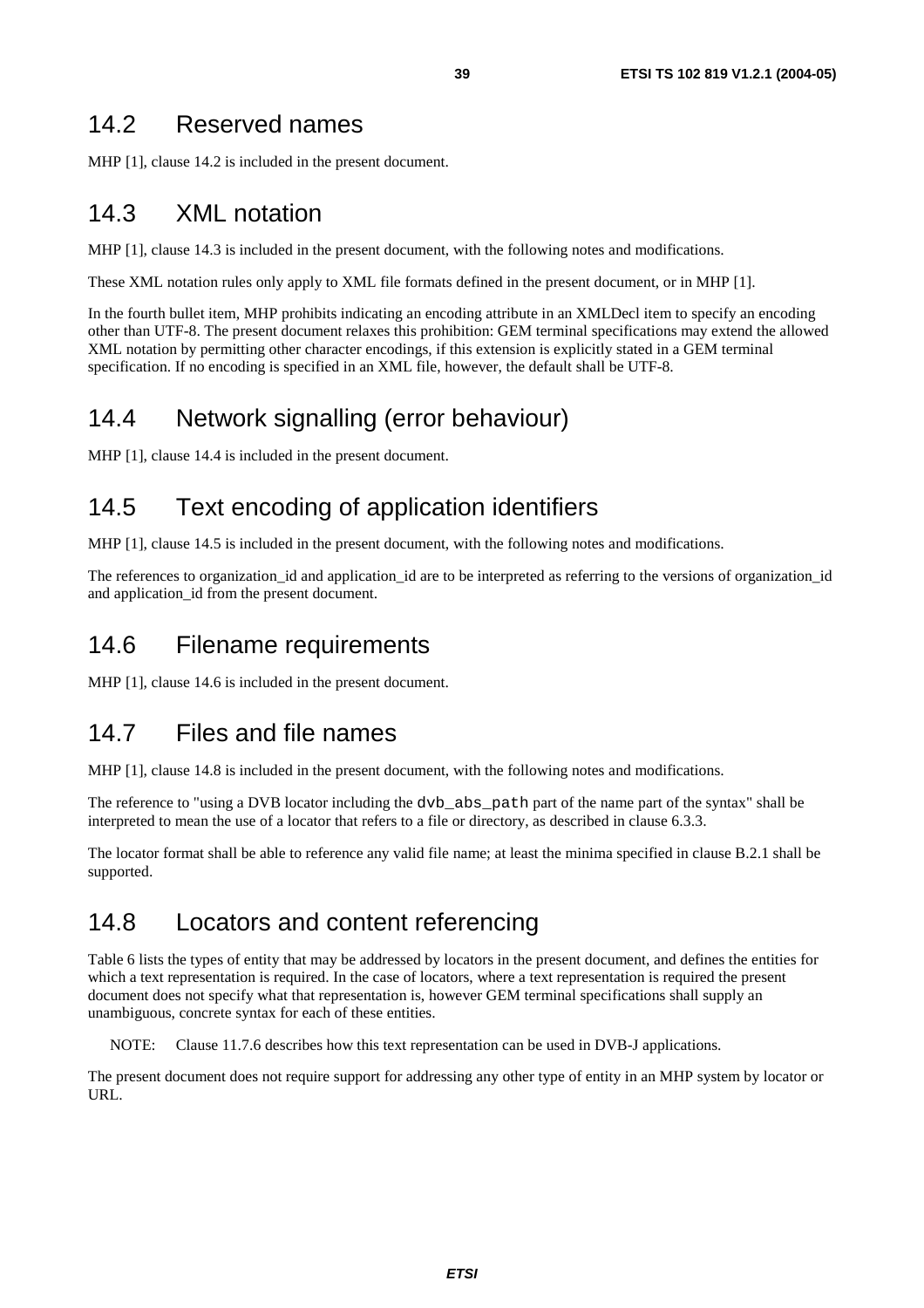| Entity                                                                                                                                                                                          | <b>Text Representation</b>                    |  |
|-------------------------------------------------------------------------------------------------------------------------------------------------------------------------------------------------|-----------------------------------------------|--|
| Transport stream                                                                                                                                                                                | locator text representation shall be defined  |  |
| Network                                                                                                                                                                                         | no standardized text representation required  |  |
| Service                                                                                                                                                                                         | locator text representation shall be defined  |  |
| Service domain                                                                                                                                                                                  | locator text representation shall be defined. |  |
| Program Event                                                                                                                                                                                   | locator text representation shall be defined  |  |
| <b>MPEG Elementary Stream</b>                                                                                                                                                                   | locator text representation shall be defined  |  |
| "file:", "http:" and "https:" URLs, as referred to in MHP [1],<br>clause 14.8<br>File<br>locator text representation shall be defined for files located<br>within a Service domain.             |                                               |  |
| "file:", "http:" and "https:" URLs, as referred to in MHP [1],<br>clause 14.8<br>Directory<br>locator text representation shall be defined for directories<br>llocated within a Service domain. |                                               |  |
| Drip feed decoder                                                                                                                                                                               | "dripfeed://"                                 |  |

#### **Table 6: Addressable entities, locators and their text representation**

#### 14.9 Service identification

Java TV can support two kinds of locators for identifying a service: transport independent locators and transport dependent locators. Both enable global, unique identification of a service.

A transport independent locator has additional properties:

It can identify two (or more) service instances as being the same service even if they for technical reasons have different transport dependent locators.

 It is up to the service provider to decide whether different service instances are identified as being the same service.

• They can give alternate identifications for a single service.

Terminal specifications based on GEM shall provide a textual representation for transport dependent locators. Support for transport independent locators is not required by the present document.

#### 14.10 CA system

The present document places no requirements on a CA system, if one is present. Thus, MHP [1], clause 14.10 is not included in the present document.

NOTE: GEM terminal specifications may include the MHP requirements in clause 14.10 as described in [clause](#page-42-0) [15.6, "Functional Equivalents"](#page-42-0).

# 15 Detailed platform profile definitions

#### 15.0 General

This clause defines the capabilities of platforms as presented to applications. Products that claim to conform to a profile shall provide at least the minimum capabilities identified for the profile. In some cases this implies that specific hardware resources are present in the platform.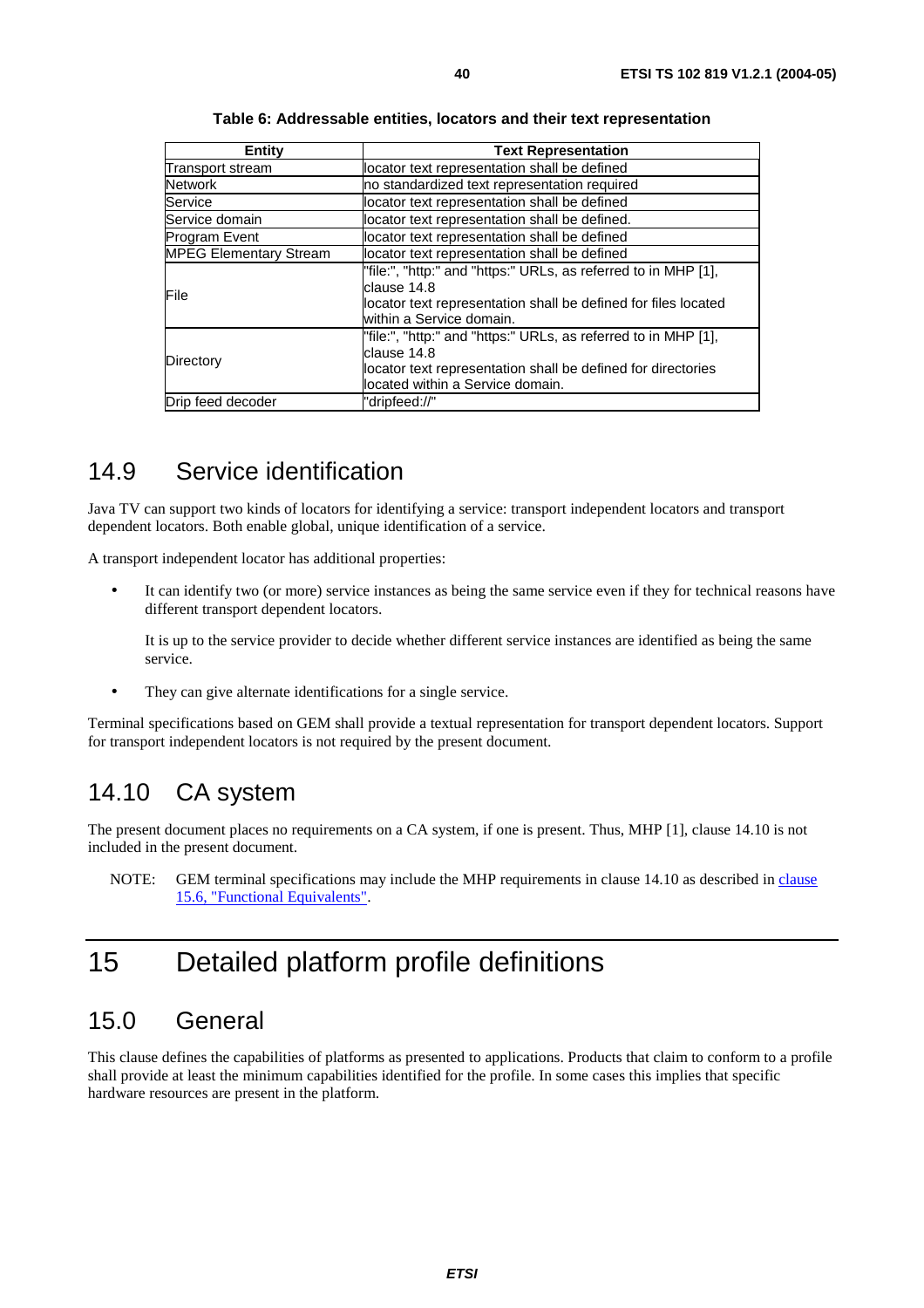| Area                               | <b>Specification</b>                                                         | Profile 1                | <b>Enhanced Interactive</b><br><b>Broadcast Broadcast</b><br><b>Profile 1</b> |
|------------------------------------|------------------------------------------------------------------------------|--------------------------|-------------------------------------------------------------------------------|
| <b>Static Formats</b>              |                                                                              |                          |                                                                               |
|                                    | 7.1.1.3, "PNG" + 15.1, "PNG - restrictions"                                  | М                        | М                                                                             |
|                                    | 7.1.1.3, "PNG" without restrictions                                          |                          |                                                                               |
| <b>Bitmap pictures</b>             | 7.1.1.4, "GIF"                                                               | $\blacksquare$           | $\blacksquare$                                                                |
|                                    | 7.1.2, "MPEG-2 I-Frames"                                                     | М                        | М                                                                             |
|                                    | 7.1.1.2, "JPEG" + 11.11.11, "10.2"                                           | М                        |                                                                               |
|                                    | 7.1.1.2, "JPEG" without restrictions                                         |                          | M                                                                             |
| Audio clips                        | 7.1.4, "Monomedia format for audio clips"                                    | М                        | М                                                                             |
| Video drips                        | 7.1.3, "MPEG-2 Video 'drips"                                                 | М                        | м                                                                             |
|                                    | Text encoding 7.1.5, "Monomedia format for text"                             | М                        | М                                                                             |
|                                    | <b>Broadcast streaming formats</b>                                           |                          |                                                                               |
| Video                              | 7.2.2, "Video"                                                               | м                        | М                                                                             |
| Audio                              | 7.2.1, "Audio"                                                               | М                        | м                                                                             |
| <b>Subtitles</b>                   | 7.2.3, "Subtitles"                                                           |                          |                                                                               |
| <b>Fonts</b>                       |                                                                              |                          |                                                                               |
|                                    | Character set see annex E                                                    | м                        | М                                                                             |
| <b>Built in</b>                    | Metrics see annex D                                                          |                          |                                                                               |
|                                    | Face: UK RNIB "Tiresias"                                                     |                          |                                                                               |
|                                    | Downloadable 7.4, " Downloadable fonts"                                      | M                        | М                                                                             |
| <b>Broadcast channel protocols</b> |                                                                              |                          |                                                                               |
|                                    | 6.2.2, "MPEG-2 sections"                                                     | М                        | м                                                                             |
|                                    | 6.2.5, "Object carousel"                                                     | M                        | M                                                                             |
|                                    | IP Multicast stack based on:                                                 | O                        | Ro                                                                            |
|                                    | 6.2.6, "Protocol for delivery of IP multicast over the broadcast<br>channel" |                          |                                                                               |
|                                    | 6.2.7, "Internet Protocol (IP)"                                              |                          |                                                                               |
|                                    | 6.2.8, "User Datagram Protocol (UDP)"                                        |                          |                                                                               |
| Interaction channel protocols      |                                                                              |                          |                                                                               |
|                                    | 6.3.3 "Transmission Control Protocol (TCP)"                                  |                          | м                                                                             |
| <b>TCP/IP</b>                      | 6.3.2 "Internet Protocol (IP)"                                               |                          |                                                                               |
|                                    | 6.3.2, "Internet Protocol (IP)"                                              |                          | М                                                                             |
| UDP/IP                             | 6.3.9, "User Datagram Protocol (UDP)"                                        |                          |                                                                               |
| <b>HTTP</b>                        | 6.3.7.1, "HTTP 1.1"                                                          |                          | O                                                                             |
|                                    | 6.3.4, "UNO-RPC"                                                             |                          | O                                                                             |
| <b>DSMCC-UU</b>                    | 6.3.5, "UNO-CDR"                                                             |                          |                                                                               |
| <b>RPC</b>                         | 6.3.6, "DSM-CC User-to-User"                                                 |                          |                                                                               |
| <b>DNS</b>                         | 6.3.10, "DNS"                                                                | $\overline{\phantom{a}}$ | М                                                                             |
| <b>DVB-J</b>                       |                                                                              |                          |                                                                               |
| Core                               | 11.3, "Fundamental DVB-J APIs"                                               | M                        | M                                                                             |
| Presentation                       | 11.4, "Presentation APIs"                                                    | M (note)                 | M (note)                                                                      |
|                                    | 11.5.1, "Broadcast Transport Protocol Access API"                            | М                        | м                                                                             |
|                                    | 11.5.2, "Support for Multicast IP over the Broadcast Channel"                | O                        | Ro                                                                            |
|                                    | 11.5.3, "Support for IP over the Return Channel"                             | $\blacksquare$           | M                                                                             |
| Data Access                        | 11.5.4, "MPEG-2 section filter API"                                          | M                        | М                                                                             |
|                                    | 11.5.5, "Mid-Level communications API" as modified by 11.5, "Data            |                          | М                                                                             |
|                                    | access APIs"                                                                 |                          |                                                                               |
|                                    | 11.5.6, "Persistent Storage API"                                             | M                        | M                                                                             |
|                                    | 11.6.1, "Signalling-bound service information API"                           | M                        | М                                                                             |
| Service                            | 11.6.2, "Service selection API"                                              | M                        | M                                                                             |
|                                    | Information and 11.6.3, "Tuning API"                                         | M                        | М                                                                             |
| Selection                          | 11.6.4, "Conditional access API"                                             |                          |                                                                               |
|                                    | 11.6.5, "Protocol independent SI API"                                        | M                        | М                                                                             |
|                                    | 11.7.1, "APIs to support DVB-J application lifecycle"                        | M                        | М                                                                             |
|                                    | 11.7.2, "Application discovery and launching APIs"                           | M                        | M                                                                             |
|                                    | 11.7.3, "Inter-application communication API"                                | M                        | M                                                                             |
| Common                             | 11.7.4, "Basic MPEG concepts"                                                | M                        | M                                                                             |
| Infrastructure                     | 11.7.5, "Resource notification"                                              | M                        | М                                                                             |
|                                    | 11.7.6, "Content referencing"                                                | M                        | Μ                                                                             |
|                                    | 11.7.7, "Common error reporting"                                             | M                        | M                                                                             |

#### **Table 7: Platform profile definitions**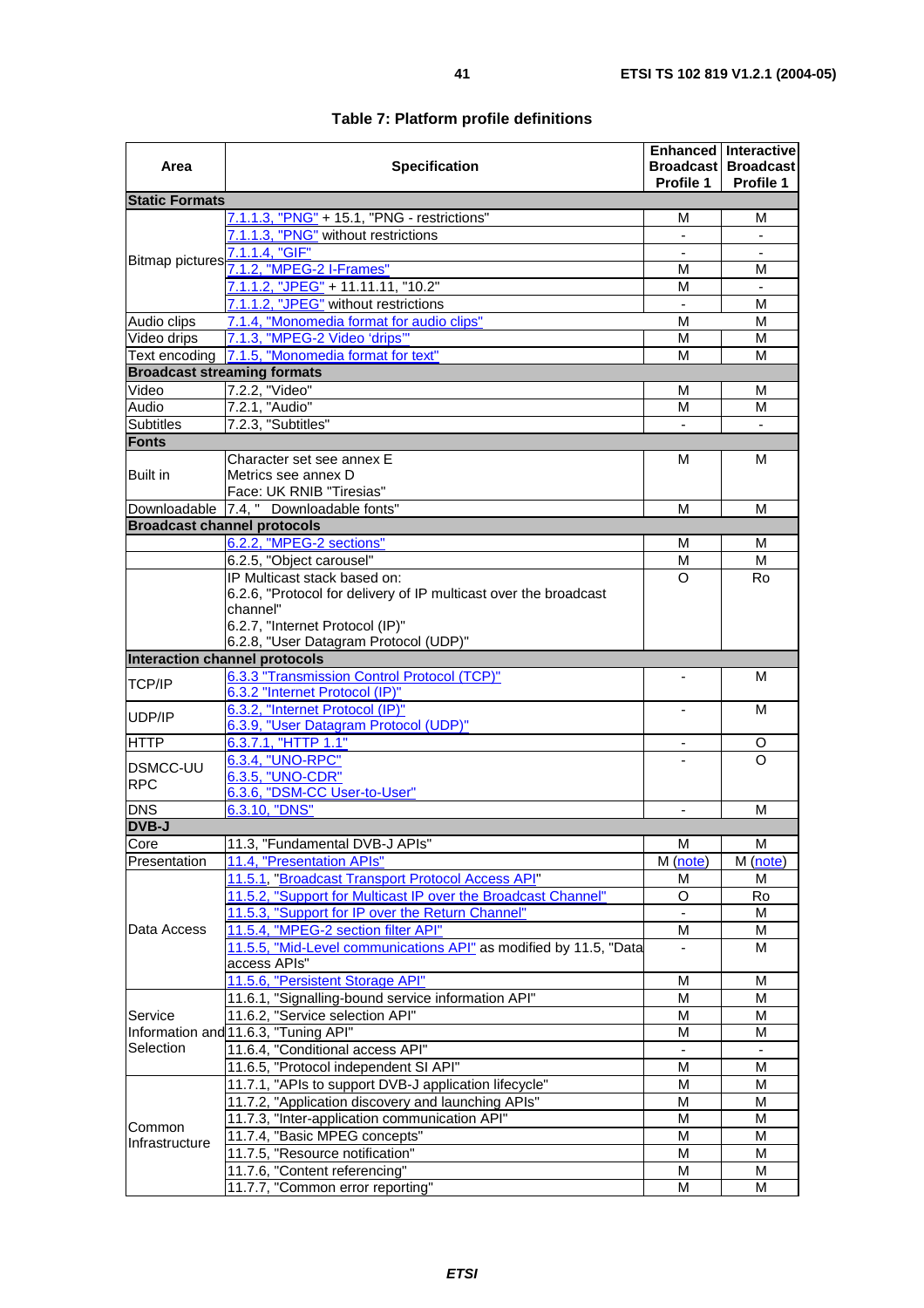<span id="page-41-0"></span>

| Area                                                                                           | <b>Specification</b>                      | Profile 1 | <b>Enhanced Interactivel</b><br><b>Broadcast Broadcast</b><br><b>Profile 1</b> |
|------------------------------------------------------------------------------------------------|-------------------------------------------|-----------|--------------------------------------------------------------------------------|
|                                                                                                | 11.8.1 "Basic Security"                   | м         | M                                                                              |
| Security                                                                                       | 11.8.2 "APIs for return channel security" |           | M                                                                              |
|                                                                                                | 11.8.3 "Additional permissions classes"   | м         | М                                                                              |
|                                                                                                | 11.9.1, "Timer support"                   | м         | М                                                                              |
| <b>Others</b><br>11.9.2, "User settings and preferences API"<br>м                              |                                           | M         |                                                                                |
| 11.9.3, "Profile and version properties"<br>м                                                  |                                           | М         |                                                                                |
| NOTE:<br>The javax.tv.graphics.TVContainer.getRootContainer method shall return an instance of |                                           |           |                                                                                |
|                                                                                                | org.havi.ui.HScene or null.               |           |                                                                                |

| Key                      |                                              |  |
|--------------------------|----------------------------------------------|--|
| $\overline{\phantom{a}}$ | Not applicable/Not required                  |  |
| O                        | Optional feature in the receiver             |  |
| Ro                       | Recommended optional feature in the receiver |  |
| М                        | Mandatory feature in the receiver            |  |

If a GEM terminal specification wishes to include APIs, signalling or behaviours defined in MHP [1] as functional equivalents, it shall do so by referencing the corresponding entry in [clause 15.6, "Functional Equivalents"](#page-42-0) and not by directly referencing MHP.

#### 15.1 PNG - restrictions

MHP [1], clause 15.1 is included in the present document.

## 15.2 Minimum media formats supported by DVB-J APIs

MHP [1], clause 15.2 is included in the present document, with the following notes and modifications.

Support for subtitles is optional.

### 15.3 JPEG - restrictions

MHP [1], clause 15.3 is included in the present document.

### 15.4 Locale support

MHP [1], clause 15.4 is included in the present document.

NOTE: Terminal specifications may, of course, guarantee support for locales in addition to UK English, however, support for the UK English locale is required by the present document.

### 15.5 Video raster format dependencies

This clause addresses the aspects of the present document that vary as a consequence of the video raster format.

#### 15.5.1 Standard Definition (PAL/SECAM or NTSC resolution)

#### 15.5.1.1 Logical pixel resolution

The logical pixel resolution shall be 72 dots per inch.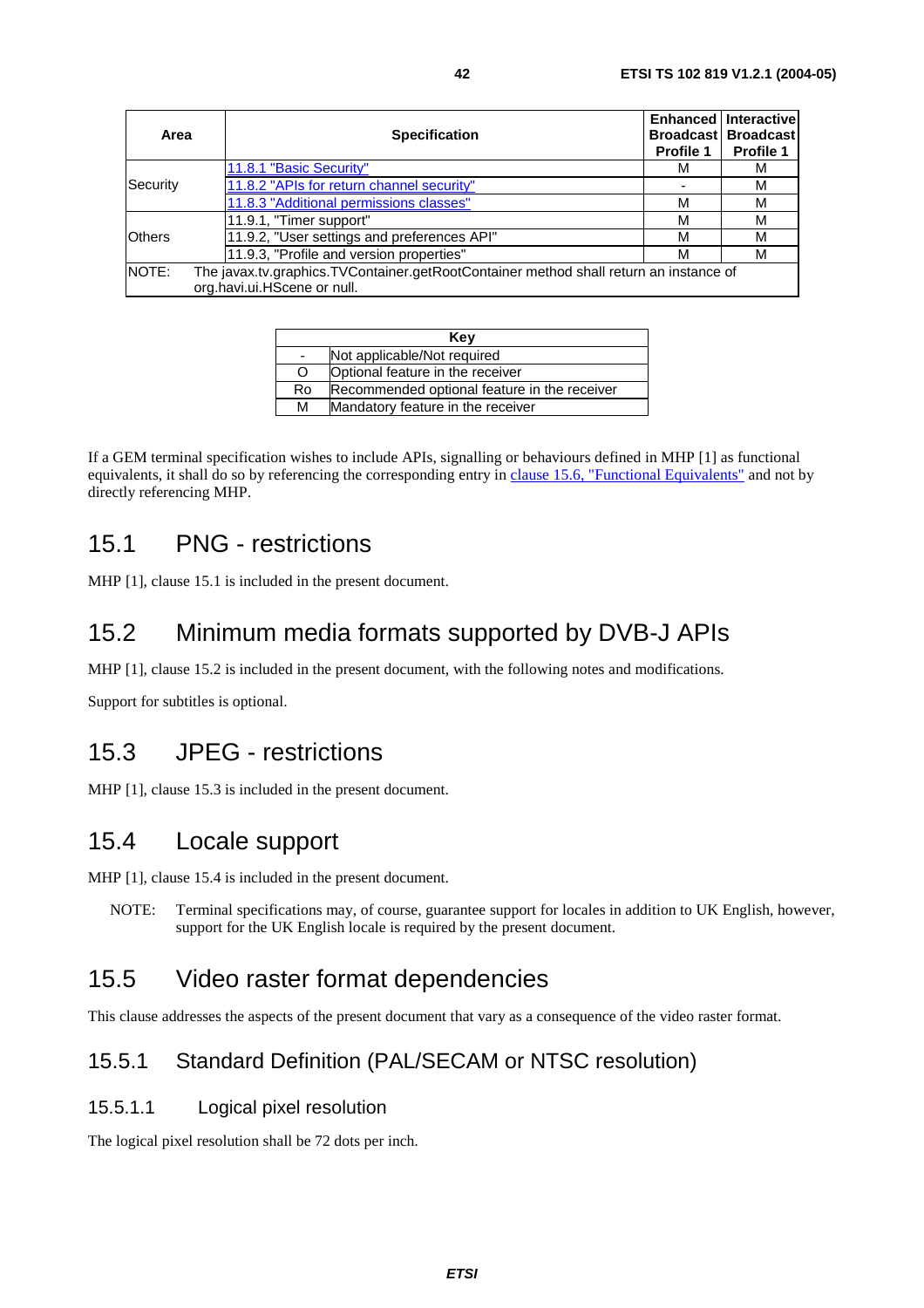### <span id="page-42-0"></span>15.6 Functional equivalents

The table 8 lists the set of mandatory and optional functional equivalents. Those elements marked mandatory shall be defined in a GEM terminal specification. Those marked optional may be defined in a GEM terminal specification.

If a GEM terminal specification wishes to include technology defined in MHP [1] that is not required by GEM, it may do so only for those elements listed in table 8 and shall be conformant with the clauses referenced by table 8.

Each reference to a clause in MHP [1] in table 8 refers to the original MHP technology, including all references within MHP [1]. For references in the "MHP definition" column, the rule about internal references in clause 4.2.1 of the present document does not apply.

NOTE: This means that references in the "MHP definition" column refer to the original MHP clauses unmodified by GEM.

Each functional equivalent is identified by a name in the leftmost column of table 8.

For each mandatory named functional equivalent, the GEM terminal specification shall explicitly indicate that it adopts the entire MHP Definition as referenced in table 8 or shall specify a replacement as required by the corresponding GEM clause(s) in table 8.

For each optional named functional equivalent, the GEM terminal specification shall explicitly indicate whether it is supported. If supported, the GEM terminal specification shall indicate that it adopts the entire MHP Definition as referenced in table 8 or shall specify a replacement as required by the corresponding GEM clause(s) in table 8.

| <b>Name</b>                       | <b>GEM Clause(s)</b>                                                                                                  | <b>MHP Definition</b>                                                                                                                                                                          | <b>Enhanced</b><br><b>Broadcast</b><br><b>Profile 1</b> | <b>Interactive</b><br><b>Broadcast</b><br>Profile 1 |
|-----------------------------------|-----------------------------------------------------------------------------------------------------------------------|------------------------------------------------------------------------------------------------------------------------------------------------------------------------------------------------|---------------------------------------------------------|-----------------------------------------------------|
| Arch                              | 5, "Basic Architecture"                                                                                               | MHP [1], clause 5, "Basic<br>Architecture"                                                                                                                                                     | $\overline{\mathsf{O}}$                                 | $\overline{\mathsf{O}}$                             |
| Carousel                          | 6.2.5, "Object carousel"<br>See also 11.7.2, "Application<br>discovery and launching<br>APIs"                         | MHP [1], clause 6.2.5, "DSMCC<br>User-to-user Object Carousel"                                                                                                                                 | $\underline{\mathsf{M}}$                                | <u>M</u>                                            |
| IP MPE                            | 6.2.6, "Protocol for delivery of<br>IP multicast over the<br>broadcast channel"                                       | MHP [1], clause 6.2.6, "DVB<br>Multiprotocol Encapsulation"                                                                                                                                    | $\overline{\mathsf{O}}$                                 | <u>୦</u>                                            |
| SI                                | 6.2.9, "Service information"<br>11.6.1, "Signalling-bound<br>service information API"<br>Annex O, "Integration of the | MHP [1], clause 6.2.9, "DVB<br>Service Information"<br>MHP [1], clause 11.6.1, "DVB<br>Service Information API"<br>MHP [1], clause 11.11.3,<br>"Bouquet"<br>MHP [1], clause O, "Integration of | $\underline{\mathsf{M}}$                                | M                                                   |
| <b>Broadcast IP</b><br>signalling | JavaTV SI API"<br>6.2.10, "IP signalling"                                                                             | the JavaTV SI API"<br>MHP [1], clause 6.2.10, "IP<br>signalling"                                                                                                                               | <u>୦</u>                                                | <u>୦</u>                                            |
| Audio                             | 7.2.1, "Audio"                                                                                                        | MHP [1], clause 7.2.1, "Audio"                                                                                                                                                                 | M                                                       | M                                                   |
| Video                             | 7.2.2, "Video"                                                                                                        | MHP [1], clause 7.2.2, "Video"                                                                                                                                                                 | M                                                       | M                                                   |
| <b>Subtitles</b>                  | 7.2.3, "Subtitles"<br>11.4, "Presentation APIs,"<br>classes related to subtitles                                      | MHP [1], clause 7.2.3, "Subtitles"<br>MHP [1], clause 11.4.2.5.1,<br>classes related to subtitles                                                                                              | <u>୦</u>                                                | $\overline{\mathsf{O}}$                             |

#### **Table 8: Functional equivalents**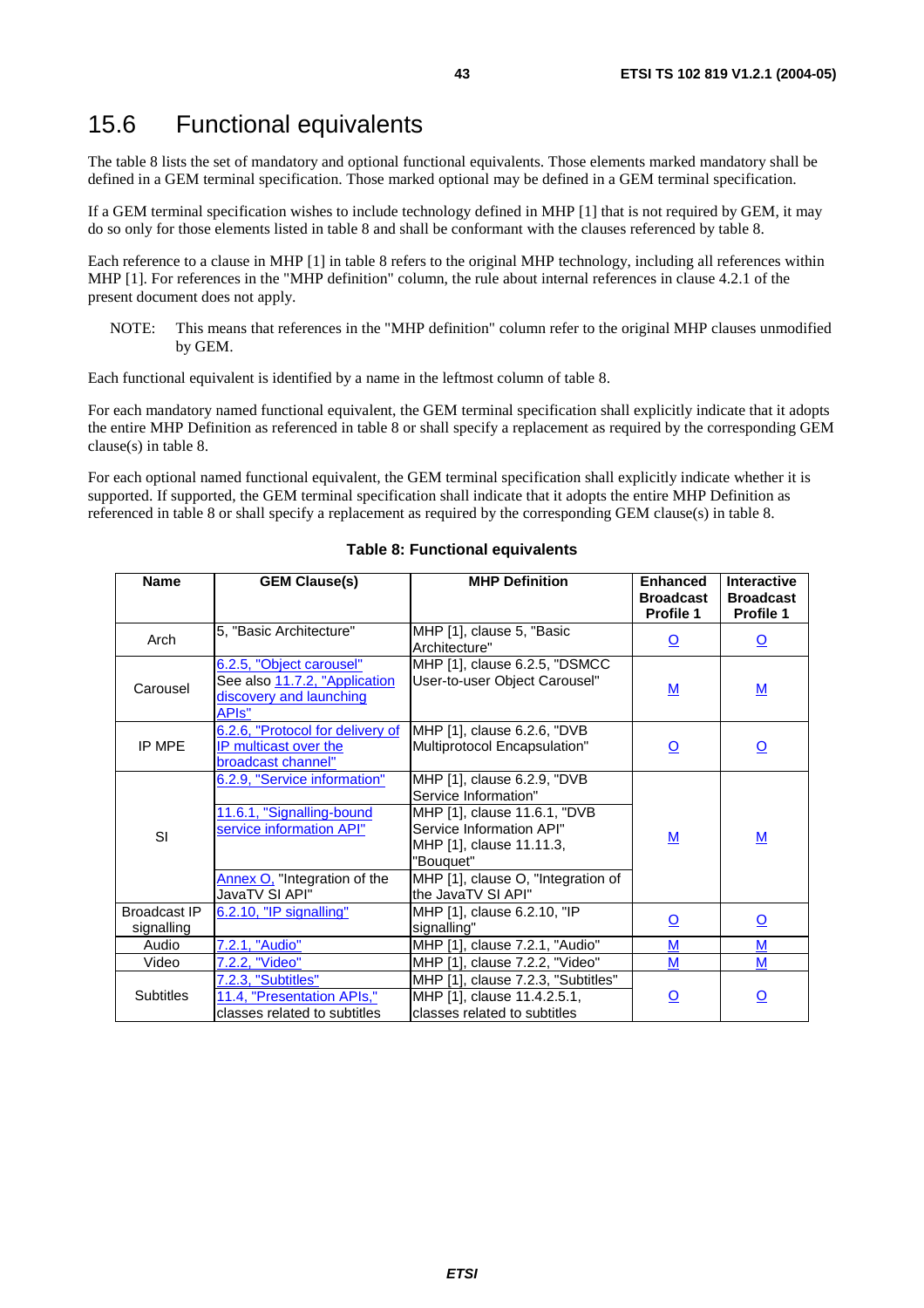<span id="page-43-0"></span>

| <b>Name</b>               | <b>GEM Clause(s)</b>                                                                                                                                 | <b>MHP Definition</b>                                                                                                                                                                                                                                                                                                                                                                                                                                                                                   | <b>Enhanced</b><br><b>Broadcast</b><br>Profile 1 | <b>Interactive</b><br><b>Broadcast</b><br>Profile 1 |
|---------------------------|------------------------------------------------------------------------------------------------------------------------------------------------------|---------------------------------------------------------------------------------------------------------------------------------------------------------------------------------------------------------------------------------------------------------------------------------------------------------------------------------------------------------------------------------------------------------------------------------------------------------------------------------------------------------|--------------------------------------------------|-----------------------------------------------------|
| Application<br>Signalling | 10.2, "Program specific<br>information"<br>10.4, "Application description"<br>10.5, "DVB-J specific<br>application description"                      | MHP [1], clause 10.2, "Program<br>Specific Information"<br>MHP [1], clause 10.3, "Notation"<br>MHP [1], clause 10.4, "Application<br>Information Table"<br>MHP [1], clause 10.5, "Application<br>Identification"<br>MHP [1], clause 10.6, "Control of<br>application life cycle"<br>MHP [1], clause 10.7, "Generic<br>descriptors"<br>MHP [1], clause 10.8, "Transport<br>protocol descriptors"<br>MHP [1], clause 10.9, "DVB-J<br>specific descriptors"<br>MHP [1], clause 10.11, "Constant<br>values" | M                                                | M                                                   |
|                           | 11.7.2, "Application discovery<br>and launching APIs and<br>bindings"                                                                                | MHP [1], clause 11.7.2,<br>"Application discovery and<br>launching APIs"                                                                                                                                                                                                                                                                                                                                                                                                                                |                                                  |                                                     |
| Conditional<br>Access     | 11.4, "Presentation APIs,"<br>classes related to conditional<br>acess<br>11.6.4, "Conditional access<br>API"                                         | MHP [1], clause 11.4.2.5.1,<br>classes related to conditional<br>access<br>MHP [1], clause 11.6.4,<br>"Conditional Access API"<br>MHP [1], clause 14.10, "CA<br>system"                                                                                                                                                                                                                                                                                                                                 | <u>୦</u>                                         | <u>୦</u>                                            |
| Content<br>Referencing    | 11.7.6, "Content referencing"<br>11.11.11, "Methods working<br>on many locator types"<br>14.1, "Namespace mapping"<br>14.9, "Service identification" | MHP [1], clause 11.7.6, "Content<br>Referencing"<br>MHP [1], clause 11.11.11,<br>"Methods working on many<br>Locator types"<br>MHP [1], clause 14.1,<br>"Namespace mapping (DVB<br>Locator)"<br>MHP [1], clause 14.9, "Service<br>identification"                                                                                                                                                                                                                                                       | M                                                | M                                                   |
| Graphics<br>Resolution    | D.1, "Horizontal resolution"<br>G.1.1, "Device resolution for<br><b>Standard Definition"</b><br>G.4, "Resident fonts and text<br>rendering"          | MHP [1], clause D.3.4.2,<br>"Horizontal resolution"<br> MHP [1], clause G.1.1, "Device<br>capabilities"<br>MHP [1], clause G.4, "Resident<br>fonts and text rendering"                                                                                                                                                                                                                                                                                                                                  | $\underline{\mathsf{M}}$                         | $\underline{\mathsf{M}}$                            |
| Text<br>Wrapping          | D.2, "Text wrapping setting is<br>true"                                                                                                              | MHP [1], clause D.3.7.2, "Text<br>wrapping setting is true"                                                                                                                                                                                                                                                                                                                                                                                                                                             | M                                                | M                                                   |
| Minimum<br><b>CLUT</b>    | G.1.2, "Minimum Colour<br><b>Lookup Table"</b>                                                                                                       | MHP [1], clause G.1.5, "Colour<br>capabilities"                                                                                                                                                                                                                                                                                                                                                                                                                                                         | $\underline{\mathsf{M}}$                         | $\underline{\mathsf{M}}$                            |
| <b>RCMM</b>               | 12.9.2. "Root Certificate<br>Management"                                                                                                             | MHP [1], clause 12.9.2, "Root<br>Certificate Management"                                                                                                                                                                                                                                                                                                                                                                                                                                                | $\underline{\mathsf{M}}$                         | $\underline{\mathsf{M}}$                            |

| Kev |                                                        |  |
|-----|--------------------------------------------------------|--|
| м   | Functional equivalent required                         |  |
| ( ) | Optional feature, no functional<br>equivalent required |  |
|     | Not required/Not applicable                            |  |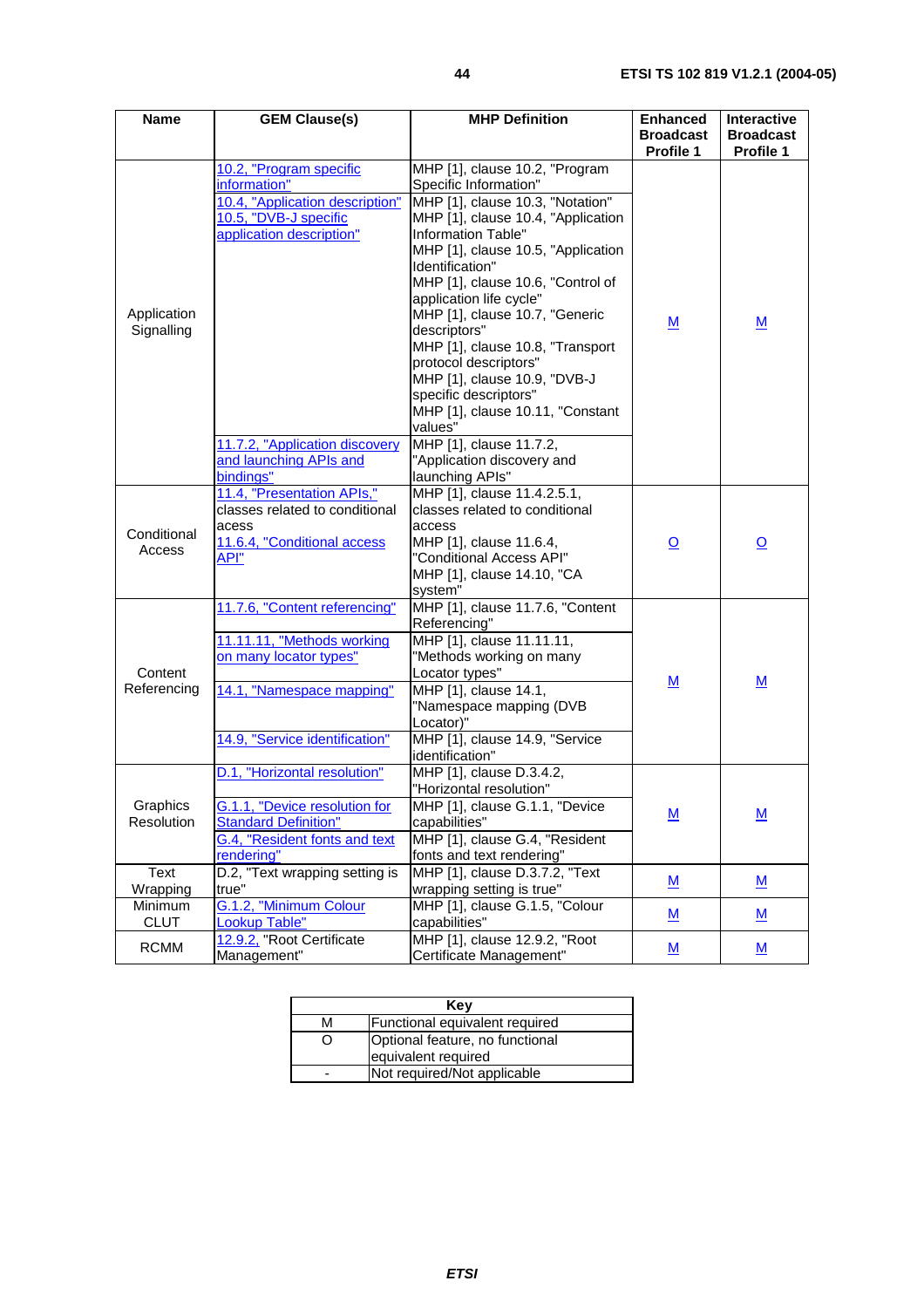# <span id="page-44-0"></span>16 Registry of constants

### 16.1 System constants

MHP [1], clause 16.1 is included in the present document.

## 16.2 DVB-J constants

MHP [1], clause 16.2 is included in the present document, with the following notes and modifications.

Where this clause lists a constant for a class that is not required by the present document (e.g. a class in the package org.dvb.si), that constant is not required.

MHP [1], clause 16.2.2 requires the constant java.awt.event.KeyEvent.CHAR\_UNDEFINED. In GEM terminal specifications, this constant is required to be present but its value may be either 0 or 0xffff.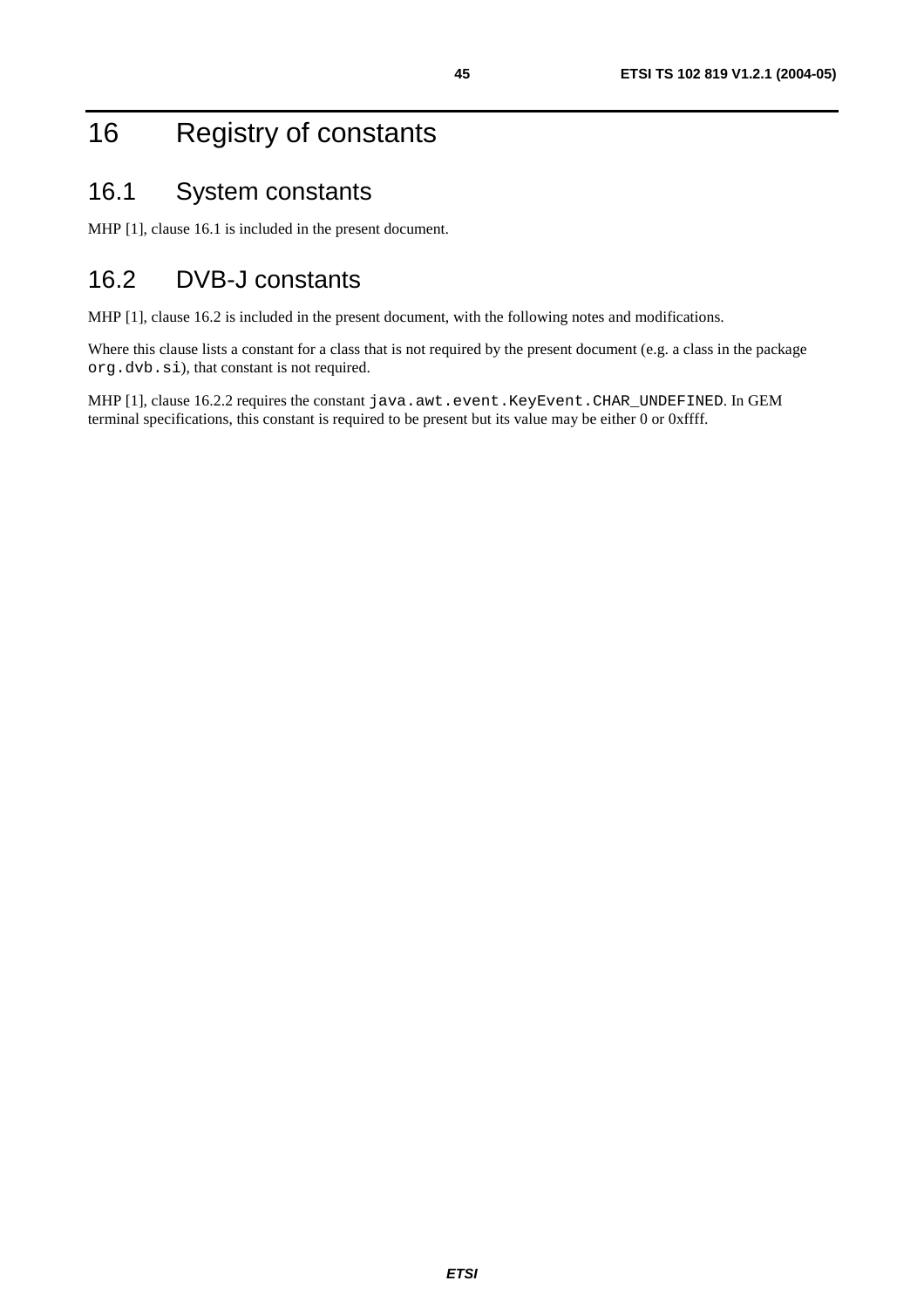# Annex A (normative): External references; errata, clarifications and exemptions

MHP [1], annex A is included in the present document.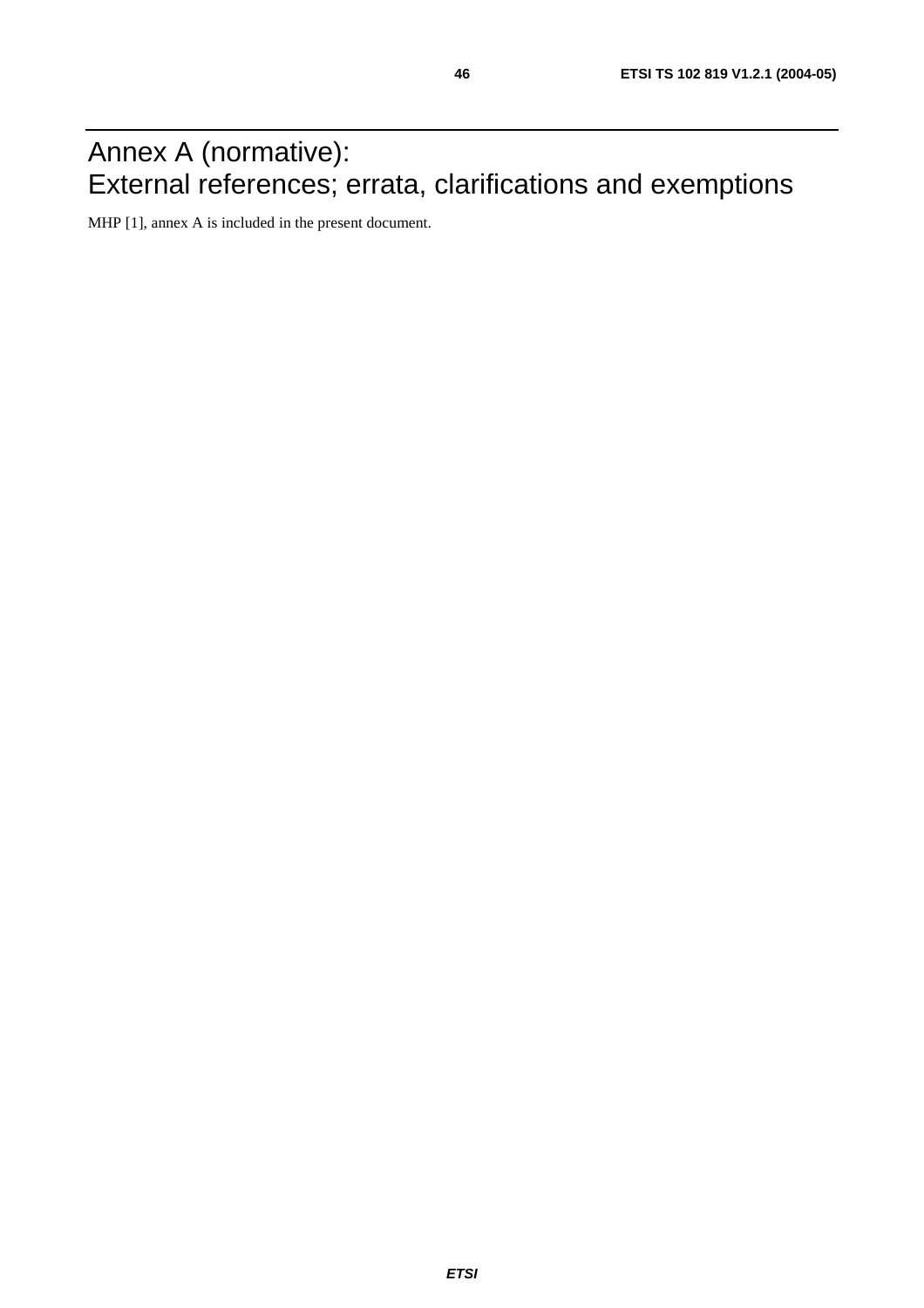## Annex B (normative): Broadcast filesystem and trigger transport

## B.0 General

The present document does not specify a transport protocol for broadcast file systems or for trigger (event) delivery. It does, however, require that GEM terminal specifications provide a mechanism for delivery of filesystems and triggers.

NOTE: MHP [1], annex B defines a profile of DSMCC object carousels that fulfils the requirements of this annex.

## B.1 Service domain

Terminal specifications based on GEM shall include a mechanism for signalling a service domain. A service domain is an entity that uniquely identifies a filesystem, which can contain files, directories, stream descriptions, trigger objects and trigger events. The format of these is described in the following clauses. This mechanism shall be sufficient to support all functionalities of the API defined in annex P.

Terminal specifications based on GEM shall define a syntax for a locator to refer to a service domain. This locator syntax shall support the encoding of an optional integer, in order to accommodate the requirements of the method ServiceDomain.getLocator() (see clause P.2.5.3).

A service domain provides a "mount point" for a file system. Once an application attaches to a service domain, a mapping from locators to files within the carousel is established. To read any object in a filesystem, a GEM application shall first mount a service domain, then navigate the filesystem to the desired object. The text form of a relative path to an object in the filesystem is represented by dvb\_abs\_path as specified in MHP [1], clause 14.1.

The signalling for a service domain shall be sufficient to identify the "root" directory of a filesystem, and allow attaching to that filesystem.

The details of mounting a service domain are described in annex P.

## B.2 Filesystem requirements

#### B.2.1 Static requirements

Terminal specifications based on GEM shall include a mechanism for delivering a hierarchical file system within a service domain. It shall be possible to construct a locator that refers to files and directories in this hierarchy. The file system delivery mechanism shall satisfy the following minimum requirements. Of course, in addition to these limits, available bandwidth and memory resources would constrain the size of what can practically be broadcast.

| Area                                                     | <b>Minimum requirement</b>                                                                                                                                          |
|----------------------------------------------------------|---------------------------------------------------------------------------------------------------------------------------------------------------------------------|
| Characters Allowed in File and Directory<br><b>Names</b> | The ASCII character "a""z", "A""Z", "0""9", "\$", "-", and "_". After the<br>first character of a file name, "." and " " (the space character) is also<br>permitted |
| Maximum length of file name                              | 200 characters                                                                                                                                                      |
| Number of entries per directory                          | 500                                                                                                                                                                 |
| Maximum Directory Nesting                                | 20 levels                                                                                                                                                           |
| Maximum File Length                                      | $2^{27}$ -1 bytes                                                                                                                                                   |
| Caching                                                  | See clause B.2.1.1                                                                                                                                                  |

|  | Table B.1: Filesystem signalling requirements |  |
|--|-----------------------------------------------|--|
|--|-----------------------------------------------|--|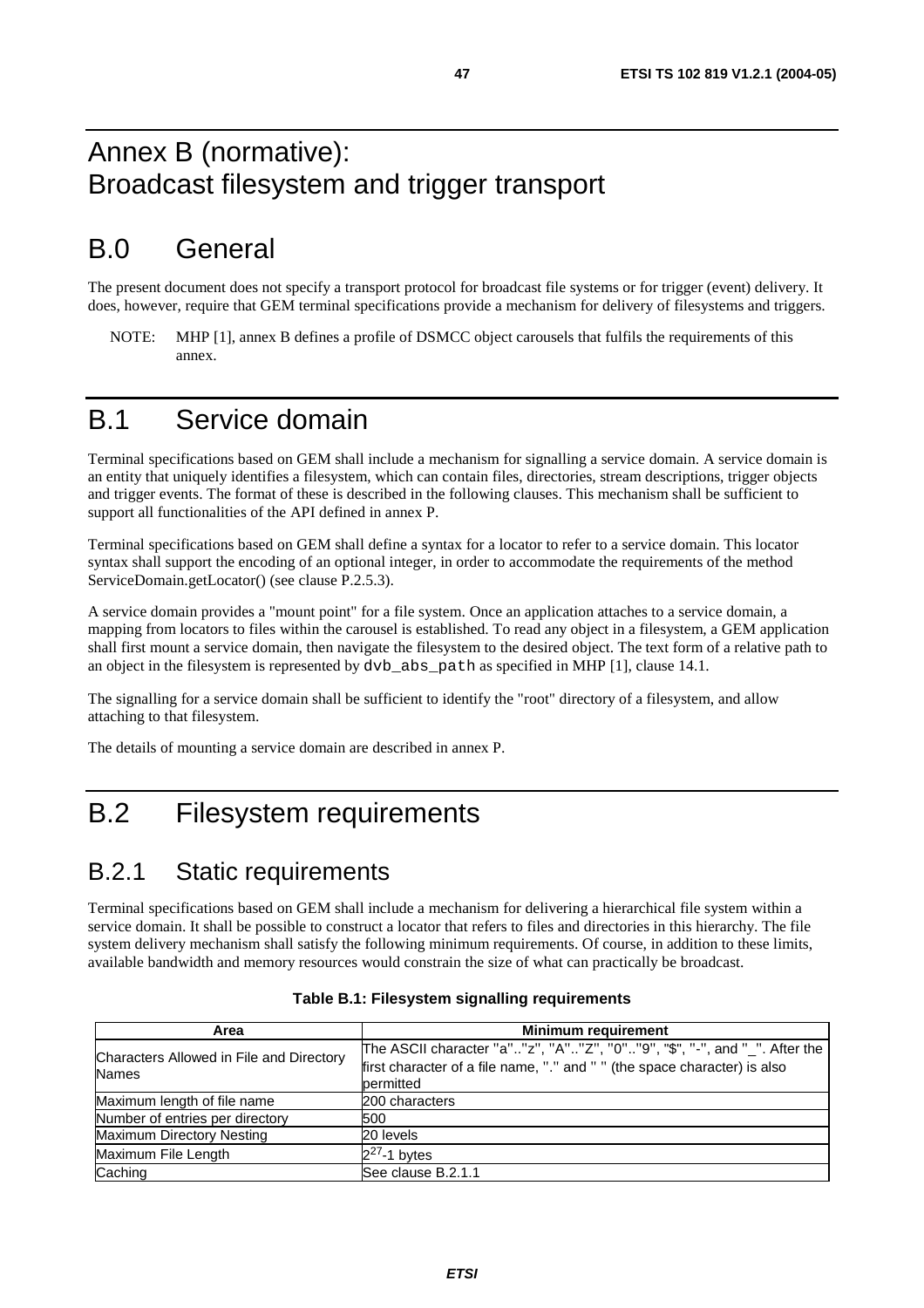#### B.2.1.1 Caching behaviour

It shall be possible to signal along with carousel modules, information related to the caching behaviour of a GEM terminal.

This signalling shall contain sufficient information to derive the following:

#### **Table B.2: Caching behaviour signalling requirements**

| <b>Function</b>    | Type                   |
|--------------------|------------------------|
| priority value     | 8 bit unsigned integer |
| transparency_level | 8 bit unsigned integer |

Semantics of these two fields are as defined in MHP [1], clauses B.2.2.4.2. and B.5.

GEM terminals that support caching shall comply with those semantics. Default behaviour is as defined in clause B.2.2.4.2.

#### B.2.2 Filesystem updates

It shall be possible to signal a new version of a file or directory.

### B.3 Stream description

There shall be a signalling mechanism for sending a description of an MPEG stream. Such a stream can carry a service (e.g. in MHP, a DVB service).

NOTE 1: The following requirements are modelled on DSMCC BIOP::StreamMessage.

Stream descriptions shall be identified with a special file sent in the hierarchical filesystem described in clause B.2. This file shall contain information sufficient to derive the following:

#### **Table B.3: Stream description**

| <b>Function</b> | Type                    |
|-----------------|-------------------------|
| npt_source      | Reference (see text)    |
| stream locator  | Locator external form   |
| duration        | 32 bit unsigned integer |
| audio stream    | flag                    |
| video stream    | flag                    |
| data_stream     | flag                    |
| is_mpeg_program | flag                    |

**npt\_source:** A reference to a source of MPEG Normal Play Time (NPT). This shall be sufficient to derive NPT values, and the NPT rate. It may indicate that no source of NPT is associated with this stream collection.

**stream\_locator:** A locator that references the streams of this collection.

**duration:** The duration of this stream description, in milliseconds. Signalling for this value is not required; if not present it shall always considered to be zero.

NOTE 2: MHP signalling can indicate a value of up to  $2^{32}$  s with a resolution of microseconds.

**audio** stream: True if this stream contains audio.

video stream: True if this stream contains video.

**data\_stream:** True if this stream contains data.

**is\_mpeg\_program:** An indication whether or not this stream collection is an MPEG program.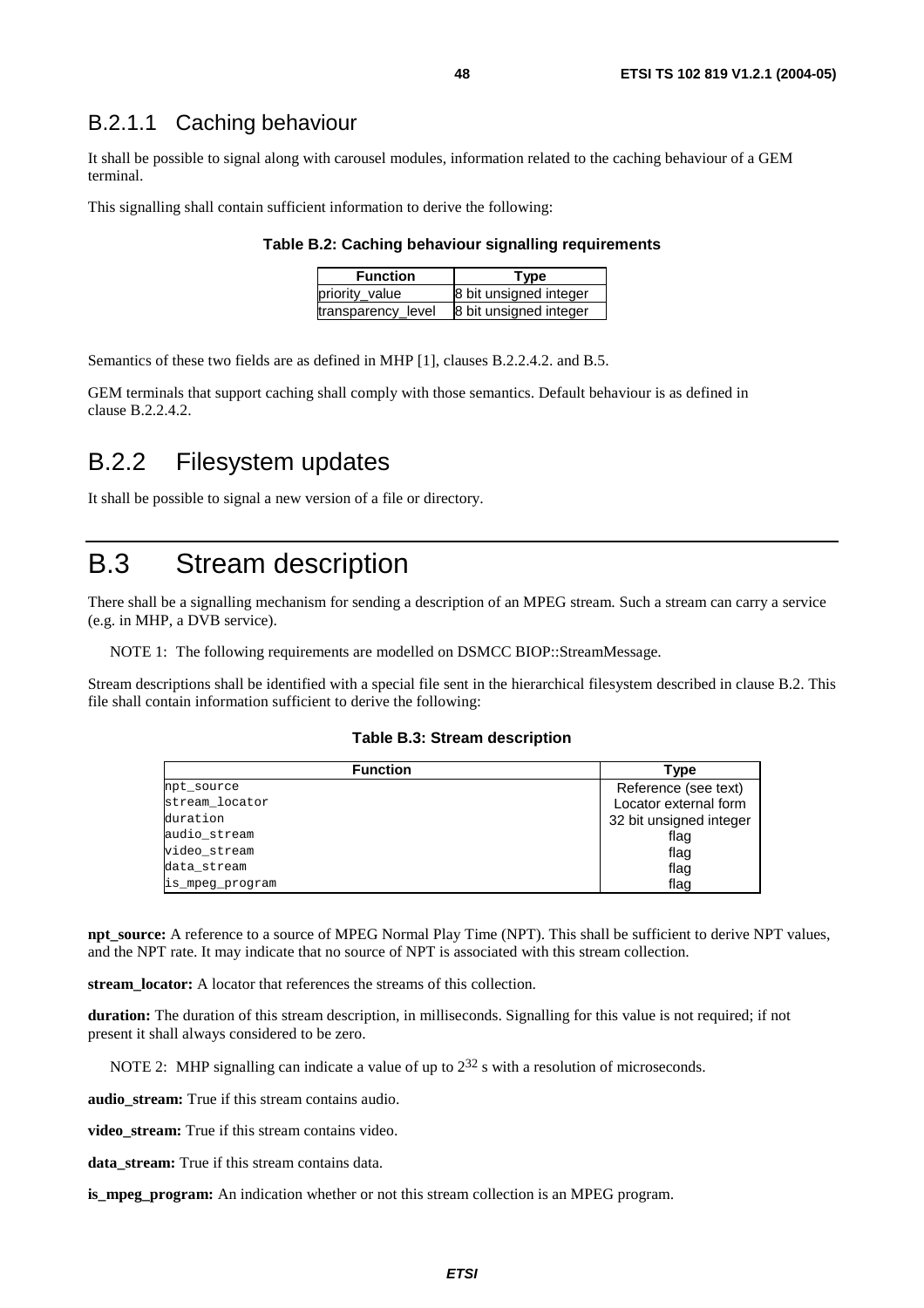# B.4 Trigger signalling

## B.4.0 General

There shall be a mechanism for signalling the presence of triggers to an application, and for delivery of those triggers.

## B.4.1 Trigger object

Triggers shall be identified with a special file sent in the hierarchical filesystem described in clause B.2. This file shall contain information sufficient to derive all of the contents of a Stream description, plus the following:

#### **Table B.4: Trigger object**

| <b>Function</b> | Tvpe                    |
|-----------------|-------------------------|
| num triggers    | 16 bit unsigned integer |
| for $(i=0; i {$ |                         |
| trigger_name    | string                  |
| event id        | 14 bit unsigned integer |
|                 |                         |

**num\_triggers:** The number of trigger events identified in this trigger object.

**trigger\_name:** The name of a trigger event. The signalling shall support trigger names up to 200 characters long containing any valid 7-bit ASCII character between 32 and 126, inclusive.

**event\_id:** An integer uniquely identifying a trigger event within the context of the currently selected service.

NOTE: A trigger object corresponds to a BIOP::StreamEvent message in DSMCC.

## B.4.2 Trigger event

It shall be possible to signal a trigger event. The signalling shall contain information sufficient to derive the following:

#### **Table B.5: Trigger event**

| <b>Function</b> | Type                    |
|-----------------|-------------------------|
| event id        | 14 bit unsigned integer |
| is_do_it_now    | flag                    |
| mpeg_npt        | 32 bit unsigned integer |
| payload         | byte array              |

**event\_id:** An integer uniquely identifying a trigger event within the context of the currently selected service.

**is do it now:** Flag indicating if this is a "do it now" event. If true, this is a "do it now" event that is to be triggered upon reception. If false, this is a scheduled event to be triggered when a given NPT value is reached.

**mpeg\_npt:** A normal play time value of an MPEG timebase. For "do it now" events, this value is ignored.

NOTE 1: A timebase associated with the stream identified by the Trigger object will be used by the terminal to send a trigger to a registered application.

**payload:** A sequence of up to 220 bytes containing arbitrary data.

NOTE 2: A trigger event corresponds to a DSMCC section carrying a stream event descriptor.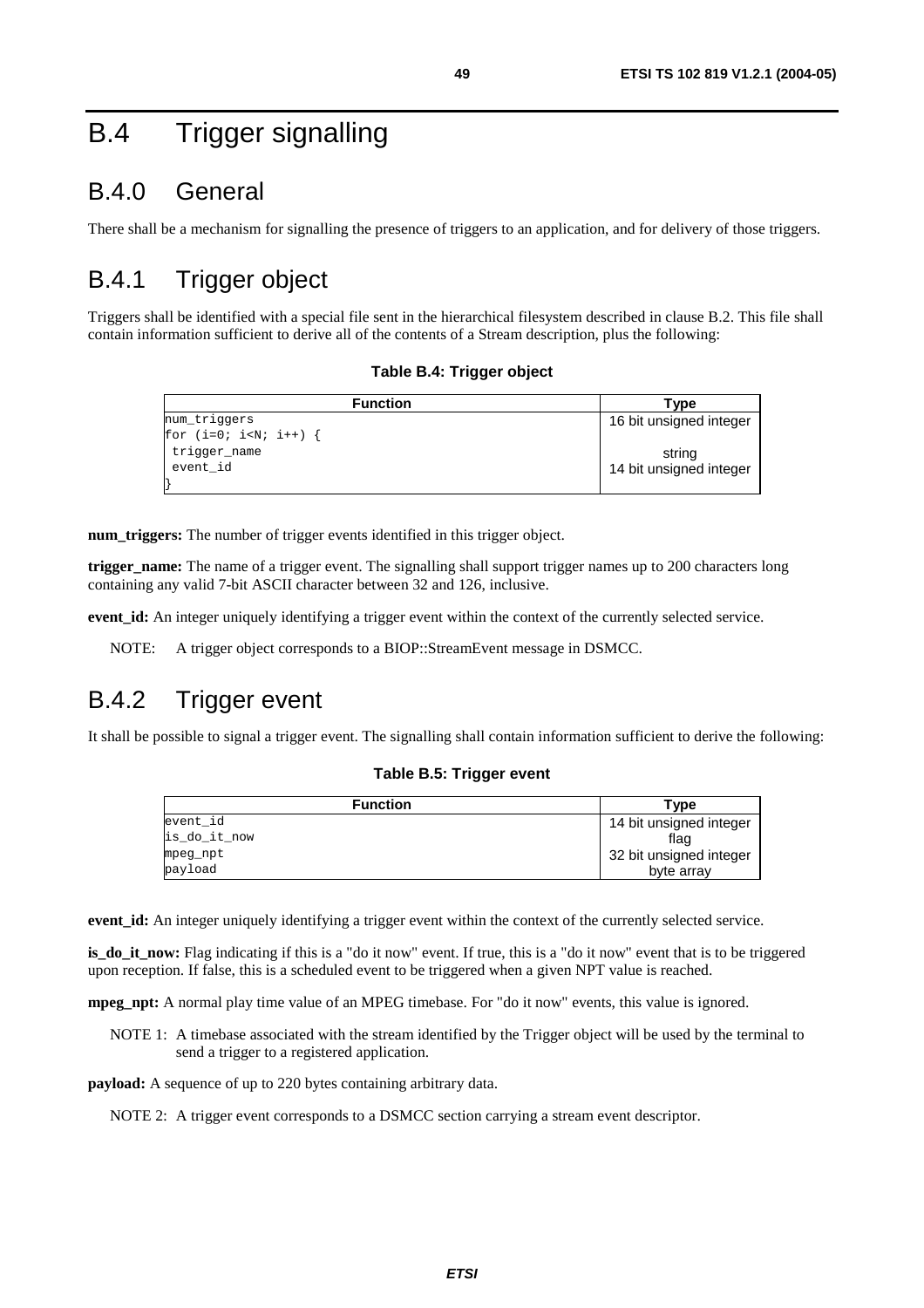#### B.4.2.1 Extrapolation of NPT values

Terminal specifications based on GEM shall be written such that, for broadcasts confirming to appropriate broadcast norms and specifications and absent reception errors, any extrapolation of NPT values shall last no more than 5 s.

NOTE: This corresponds to the requirements in NPT signalling spelled out in MHP [1], clause B.2.4.4, "Timebases".

#### B.4.2.2 Monitoring of trigger events

For each GEM application, GEM terminal specifications shall require monitoring at least one stream delivering scheduled stream events, and one stream delivering "do it now" stream events. For broadcasts confirming to appropriate broadcast norms and specifications and absent reception errors, the terminal shall raise an event in response to a scheduled trigger event provided that an application subscribed to the event at least 5 seconds before the scheduled time.

NOTE: This corresponds to the requirements spelled out in MHP [1], clause B.2.4.5, "Monitoring Stream Events." MHP requires that scheduled stream event descriptors be *broadcast* at least 5 s before the scheduled time, but in GEM this requirement is not expressed, because it is a part of appropriate broadcast norms and specifications.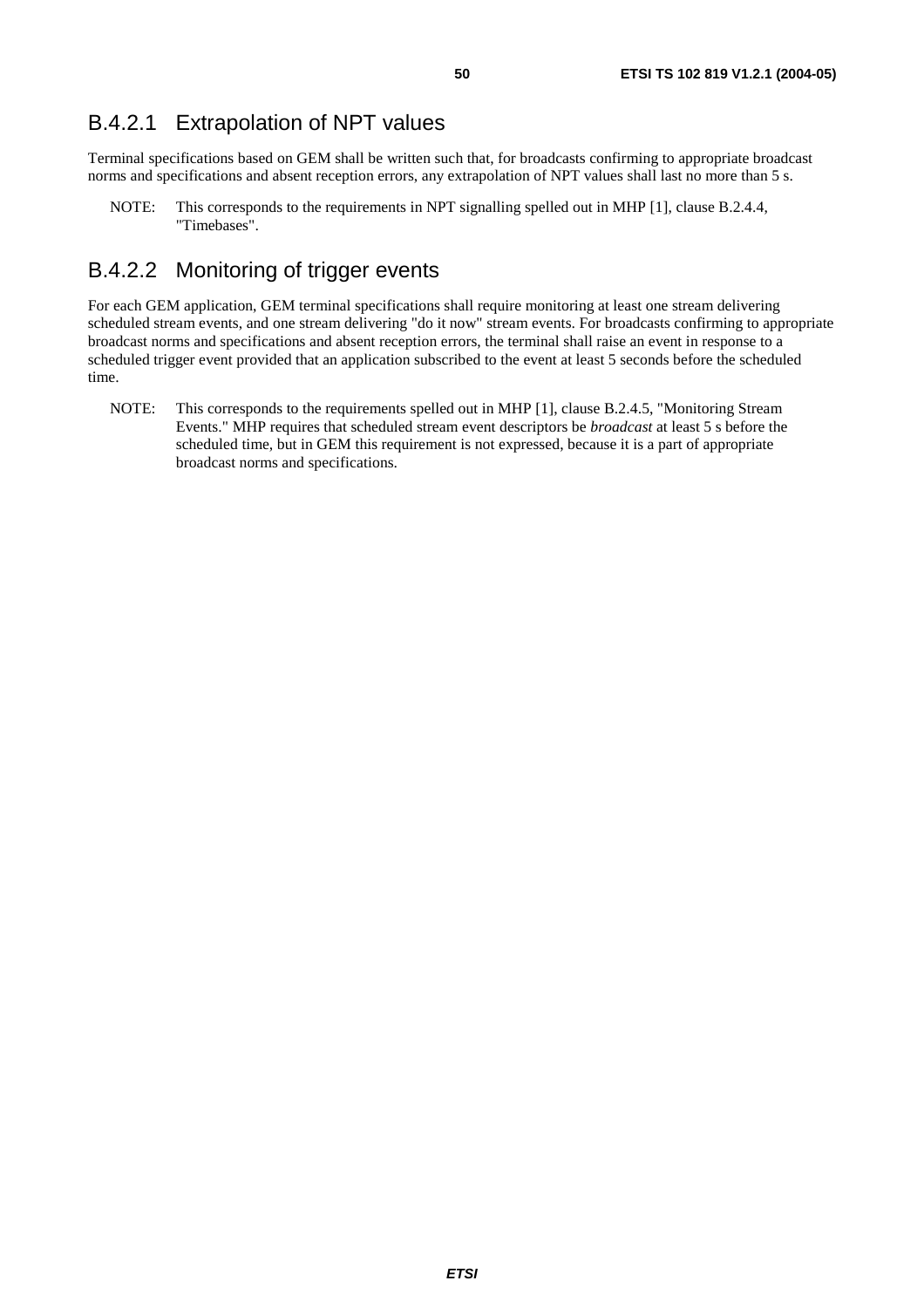# Annex C (informative): References

# C.1 Informative references from MHP

MHP [1], annex C is included in the present document.

# C.2 Informative reference to MHP 1.1

ETSI TS 102 812: "Digital Video Broadcasting (DVB); Multimedia Home Platform (MHP) Specification 1.1".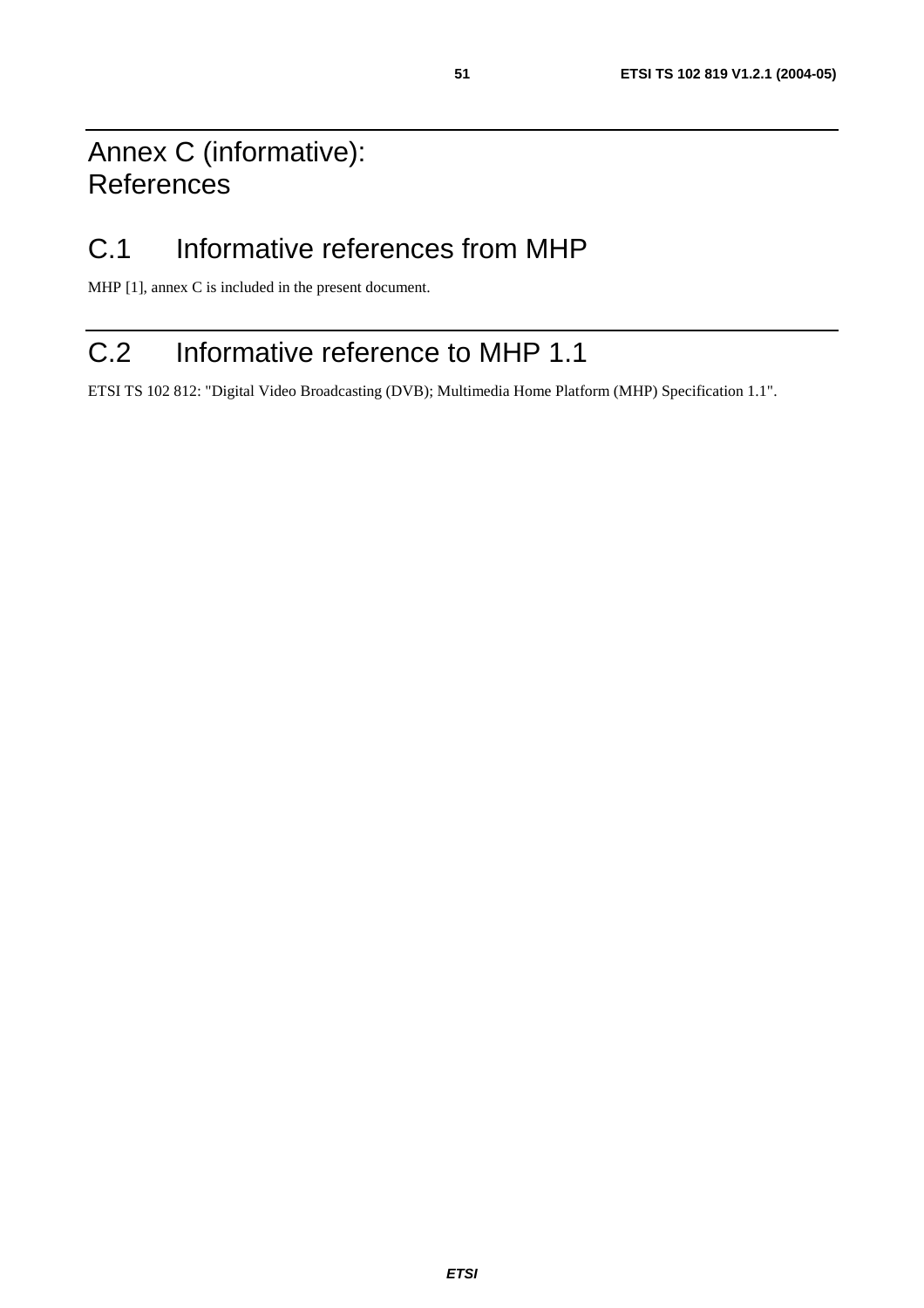# <span id="page-51-0"></span>Annex D (normative): Text presentation

MHP [1], annex D is included in the present document, with the notes and modifications detailed in the following clauses.

# D.1 Horizontal resolution

Table D.3 in MHP [1], clause D.3.4.2 is not required for GEM terminal specifications that do not support a graphics device resolution of  $720 \times 576$ , however a functional equivalent shall be specified in GEM terminal specifications.

# D.2 Text wrapping setting is true

MHP [1], clause D.3.7.2 may not apply for non-western languages. GEM terminal specifications that support languages for which MHP [1], clause D.3.7.2 does not apply shall provide a functional equivalent.

**ETSI**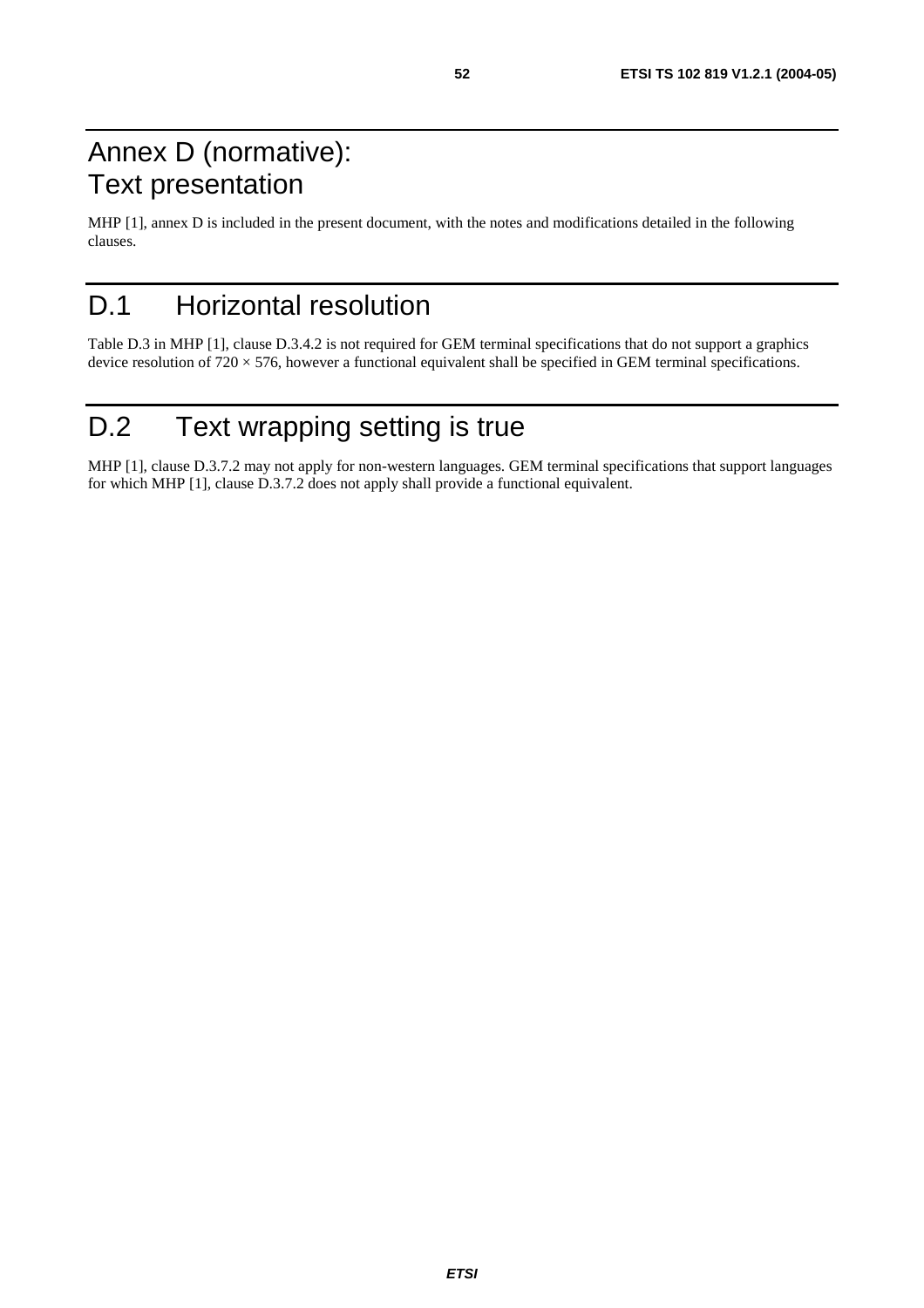# Annex E (normative): Character set

MHP [1], annex E is included in the present document.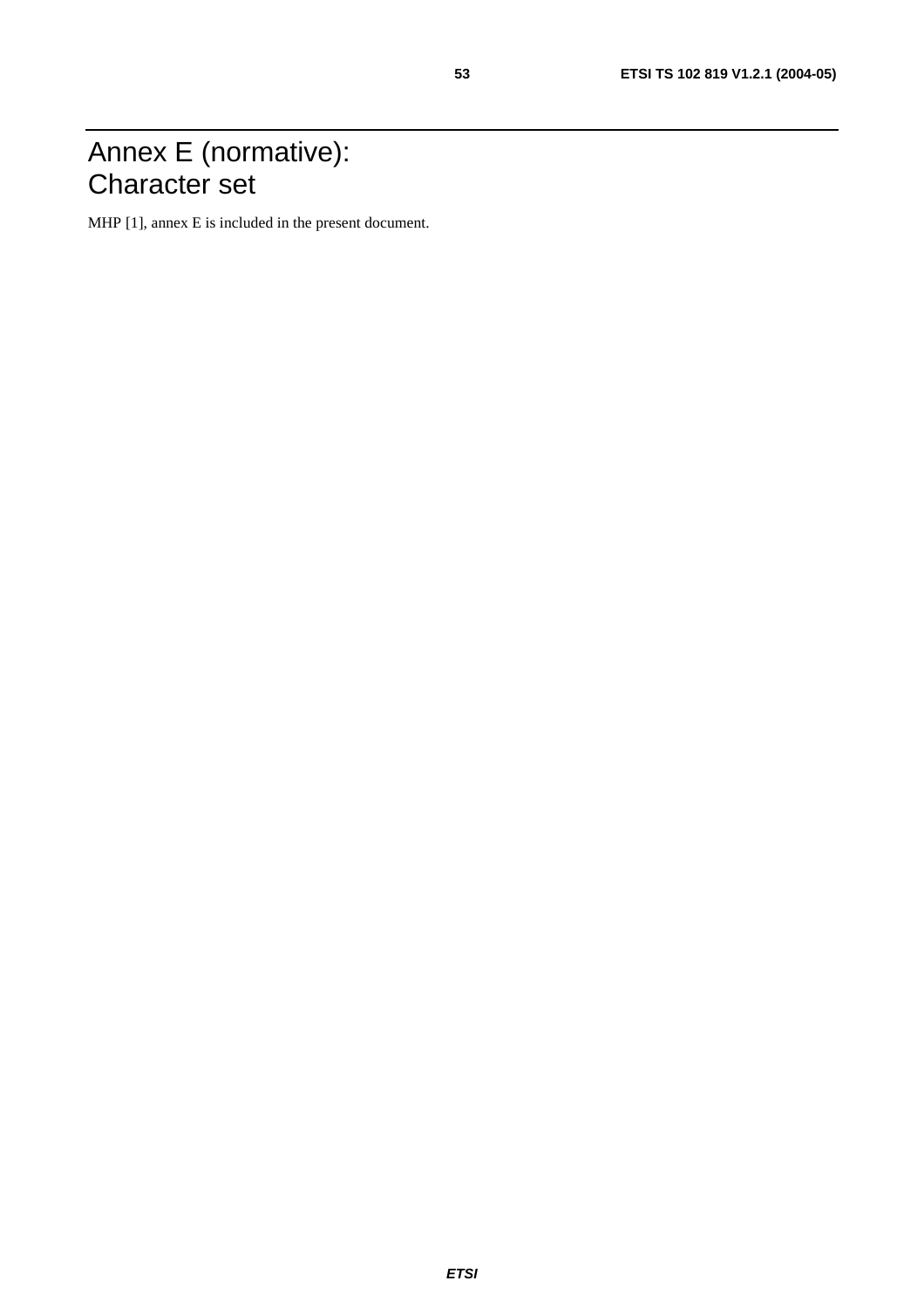# Annex F (informative): Authoring and implementation guidelines

MHP [1], annex F is included in the present document.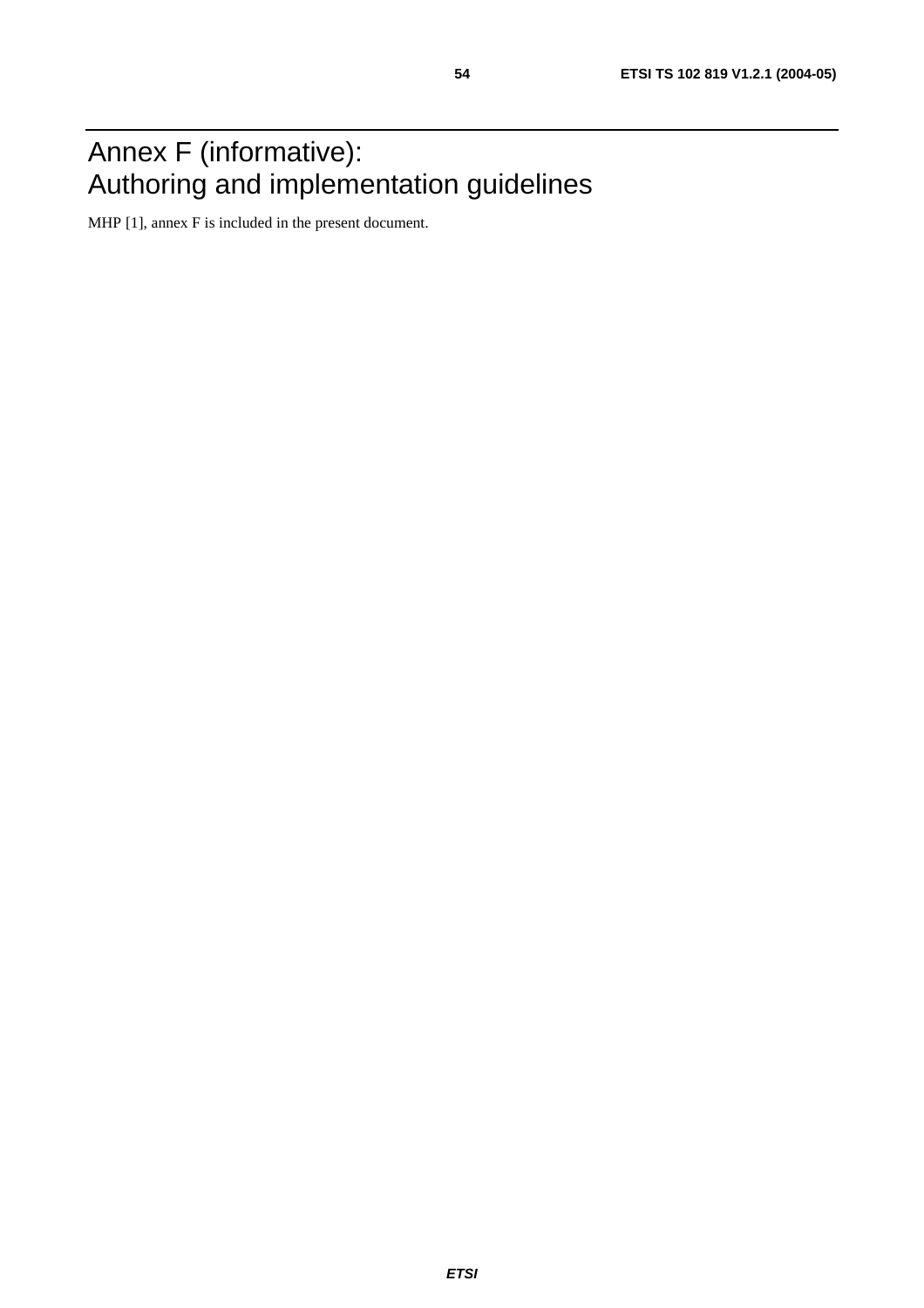## <span id="page-54-0"></span>Annex G (normative): Minimum platform capabilities

# G.1 Graphics

MHP [1], clause G.1 is included in the present document, with the notes and modifications detailed in the following clauses.

#### G.1.1 Device resolution for Standard Definition

The last bullet point of MHP [1], clause G.1.1 discusses a resolution of  $720 \times 576$ . This is to be interpreted as meaning the appropriate resolution with the terminal in standard definition mode.

### G.1.2 Minimum Colour Lookup Table

MHP [1], clause G.1.5 defines minimum colour capabilities, including a precise definition of the CLUT. This CLUT may be inappropriate in some locations, because it is impossible to reproduce certain colours on all devices. For example, some of the specified colours fall outside of the NTSC gamut, and thus cannot be reproduced on devices with an NTSC composite video output. For this reason, the CLUT as specified in MHP is not required, but a functional equivalent shall be provided. It shall support at least 139 opaque colours, 48 colours at 30 % transparency, and 1 colour at 100 % transparency. Where the receiver cannot implement the "ideal" value of 30 % transparency it shall replace it with the nearest value of semi-transparency it can implement. Semi-transparency shall not be approximated as either 0 % or 100 % transparency.

A GEM terminal specification with a different CLUT should provide a set of colours that approximates the MHP CLUT as closely as possible.

# G.2 Audio

MHP [1], clause G.2 is included in the present document.

# G.3 Video

MHP [1], clause G.3 is included in the present document.

# G.4 Resident fonts and text rendering

MHP [1], clause G.4 is included in the present document, with the following notes and modifications.

Table G.2 in clause G.4.1 is informative in MHP, and it may not apply to all GEM terminal specifications. For clarity GEM terminal specifications may specify an equivalent of these values, though if they do not this does not imply that table G.2 is accurate for these specifications.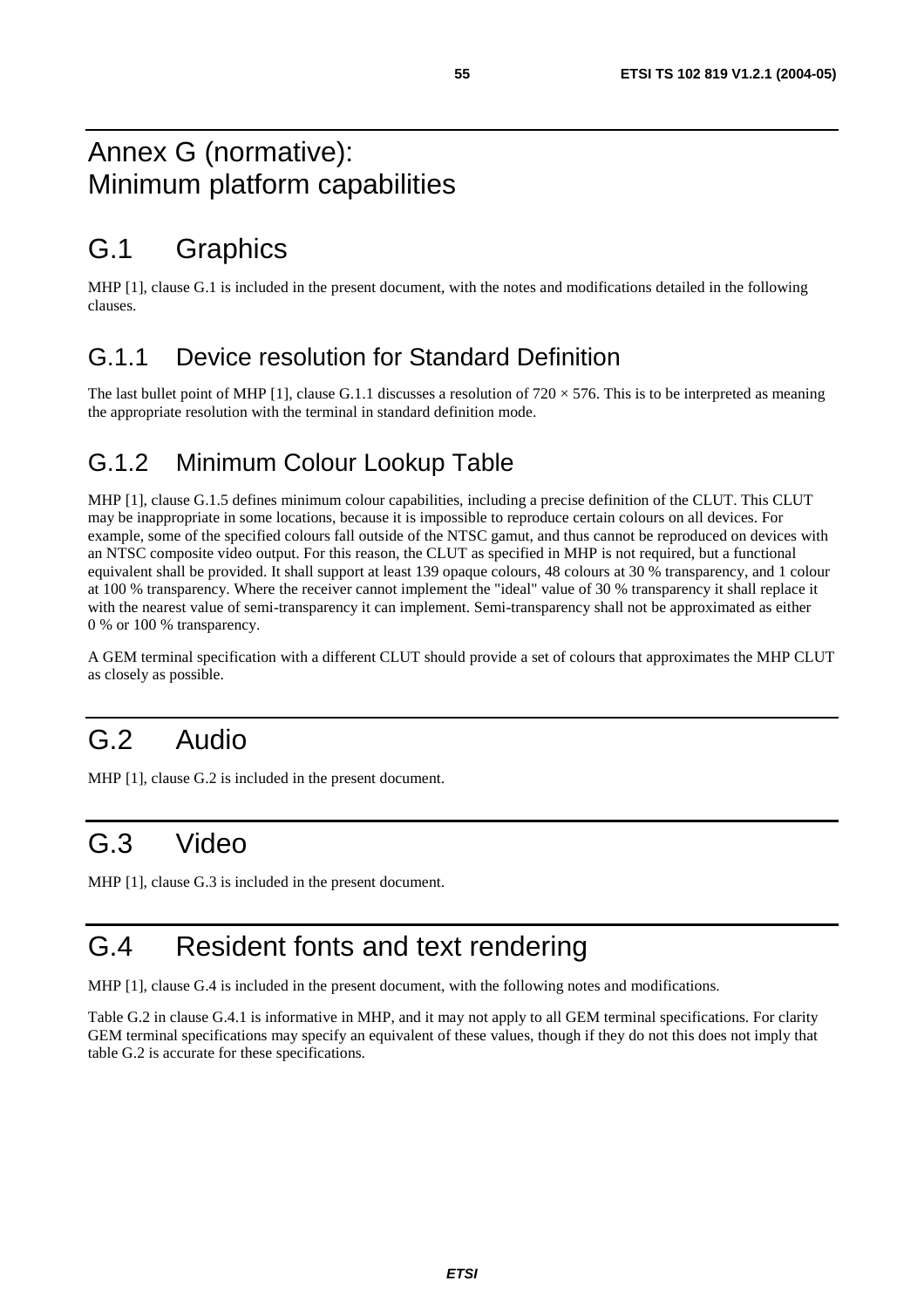## G.5 Input events

MHP [1], clause G.5 is included in the present document with the following notes and modifications:

GEM-based terminal specifications are allowed to make optional the VK\_TELETEXT input event.

Some downloaded resident applications specified as extensions to the present document may perform some of the functions of the MHP navigator, e.g. the monitor application defined OCAP 1.0 [3]. In this case, such downloaded software shall implement a policy that is consistent with the requirements of the present document, e.g. MHP [1], clause G.5.

# G.6 Memory

MHP [1], clause G.6 is included in the present document, with the following notes and modifications.

The bullet point requiring enough memory to load a 720x576 8 bit PNG image is to be read as requiring a PNG image whose size is the same as the resolution of an HGraphicsDevice at standard definition, as discussed in clause G.1.

# G.7 Other resources

MHP [1], clause G.7 is included in the present document, with the following notes and modifications.

MHP [1], table G.4 refers to AIT section filtering. As an MHP AIT is not required, this entry does not apply to GEM terminal specifications that do not include the MHP definition of the functional equivalent named "Application Signalling" as defined in [clause 15.6, "Functional Equivalents"](#page-42-0). However, attention is drawn to the requirement on detecting application description changes in clause 10.4.1.

The key lengths for application authentication in MHP [1], table G.4 apply only to codesigning using the MHP model.

Table G.5 in MHP [1], clause G.7 contains an entry for conditional access. This does not apply to GEM terminal specifications that do not support the MHP definition of the functional equivalent named "Conditional Access" as specified by MHP [1].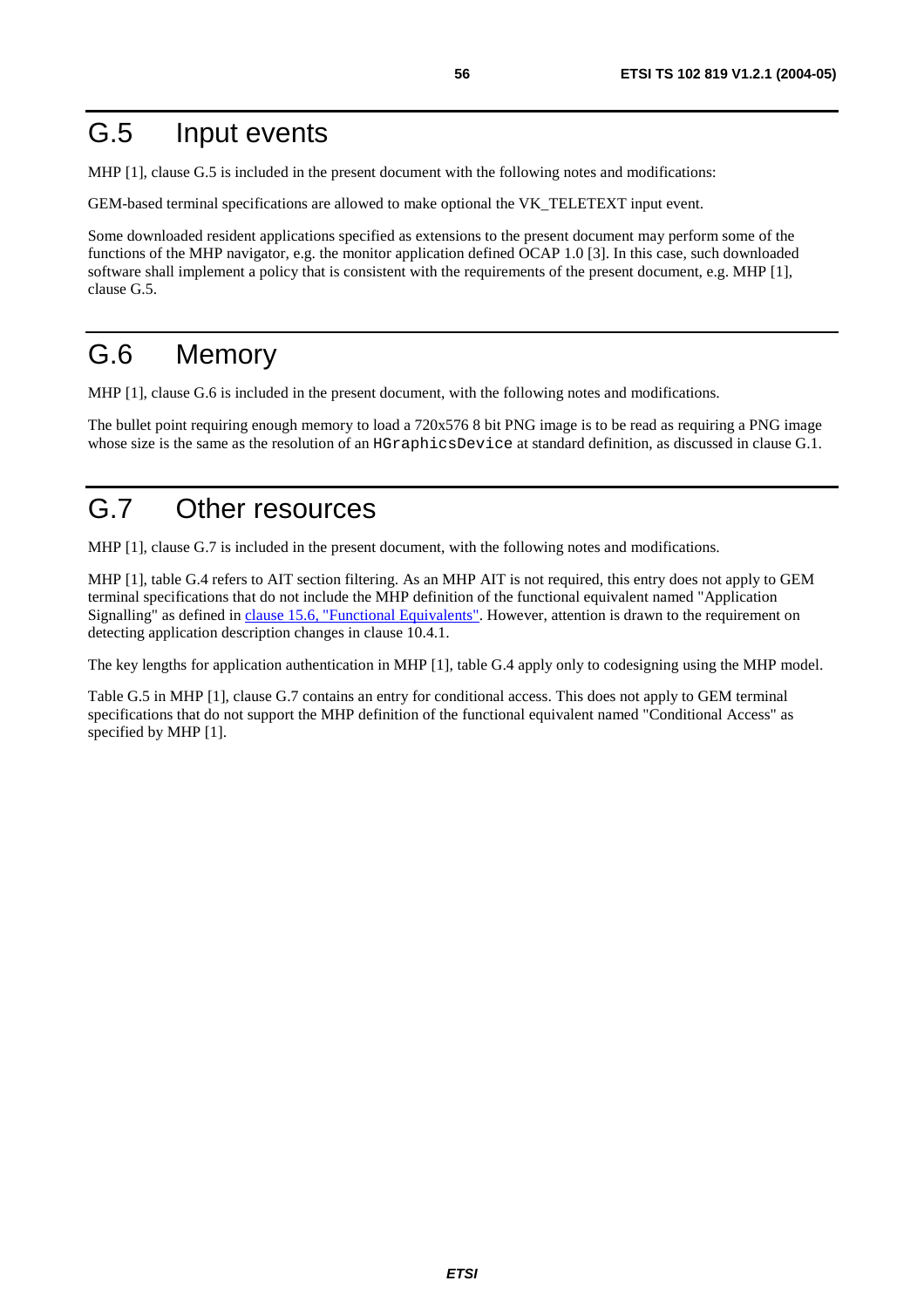## Annex H (normative): **Extensions**

MHP [1], annex H is included in the present document.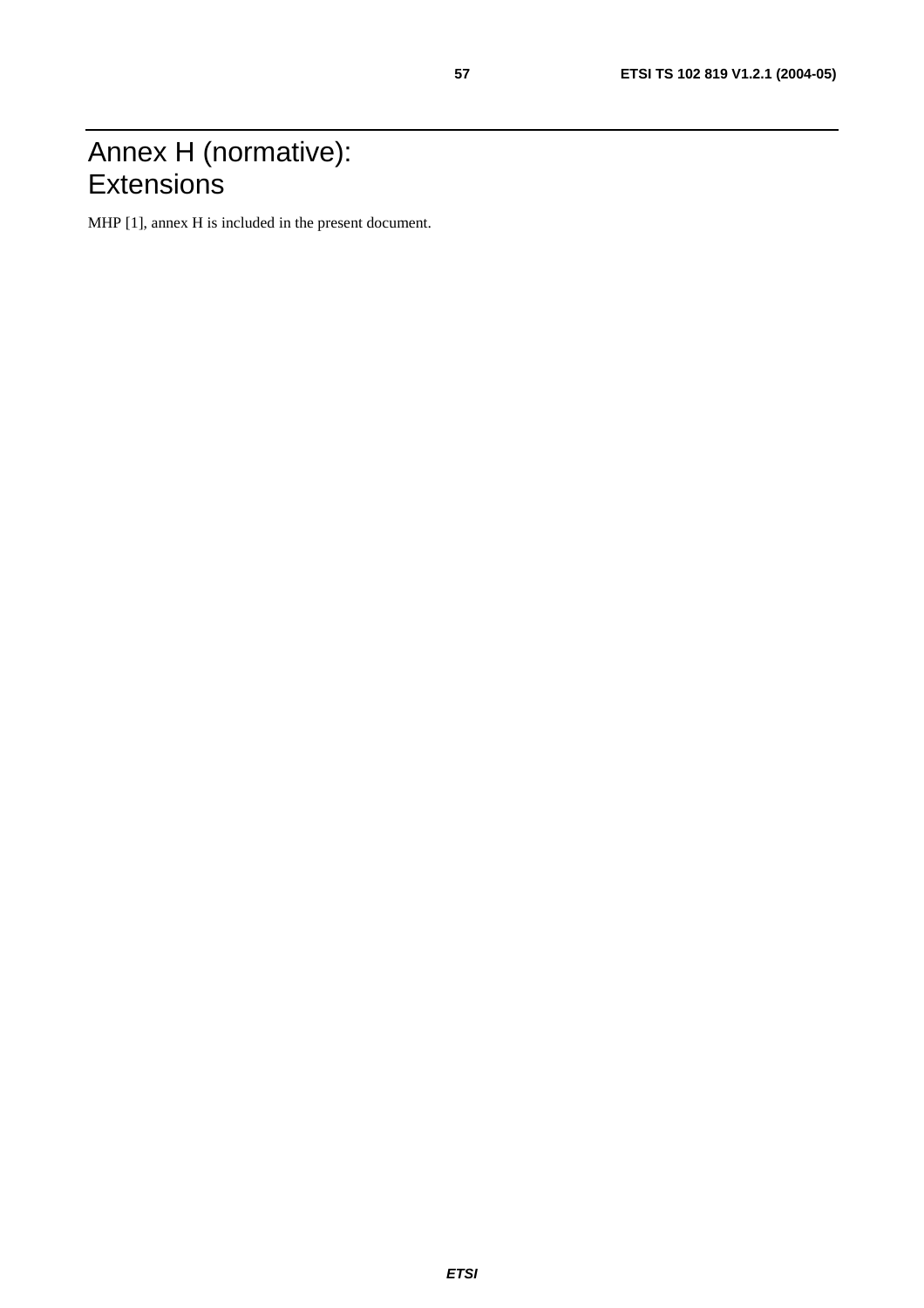## Annex I (normative): DVB-J fundamental classes

MHP [1], annex I is included in the present document.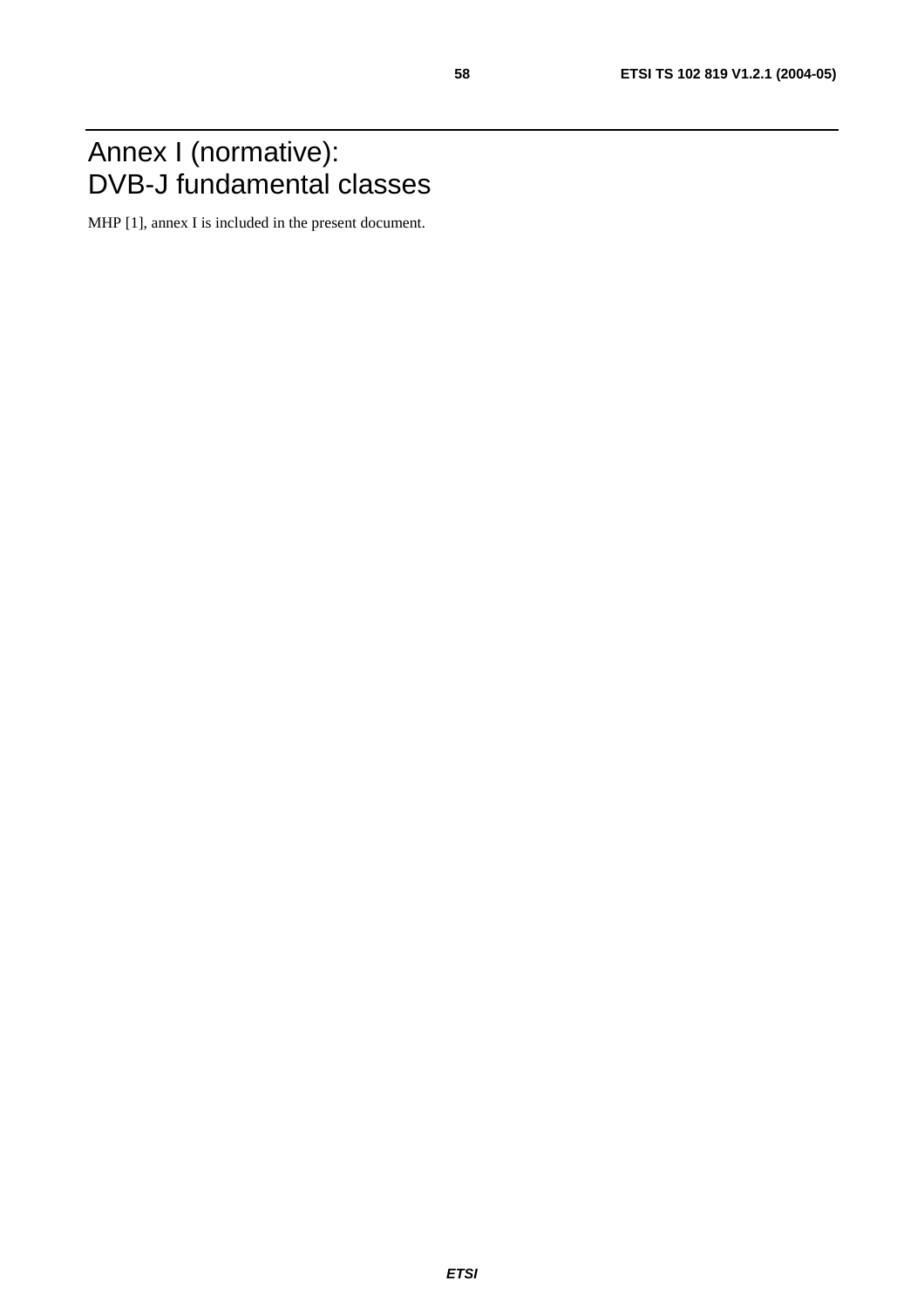# Annex J (normative): DVB-J event API

MHP [1], annex J is included in the present document, with the following notes and modifications.

[Clause 16.2, "DVB-J constants"](#page-44-0) alters the definition of the constant

java.awt.event.KeyEvent.CHAR\_UNDEFINED. The return value of

org.dvb.event.UserEvent.getKeyChar() is defined in terms of CHAR\_UNDEFINED. The value of getKeyChar() for this method is not defined in an interoperable way. In no case should an interoperable application rely on the return value of getKeyChar(); further, the value returned for an undefined key is not defined interoperably and may vary across platform implementations.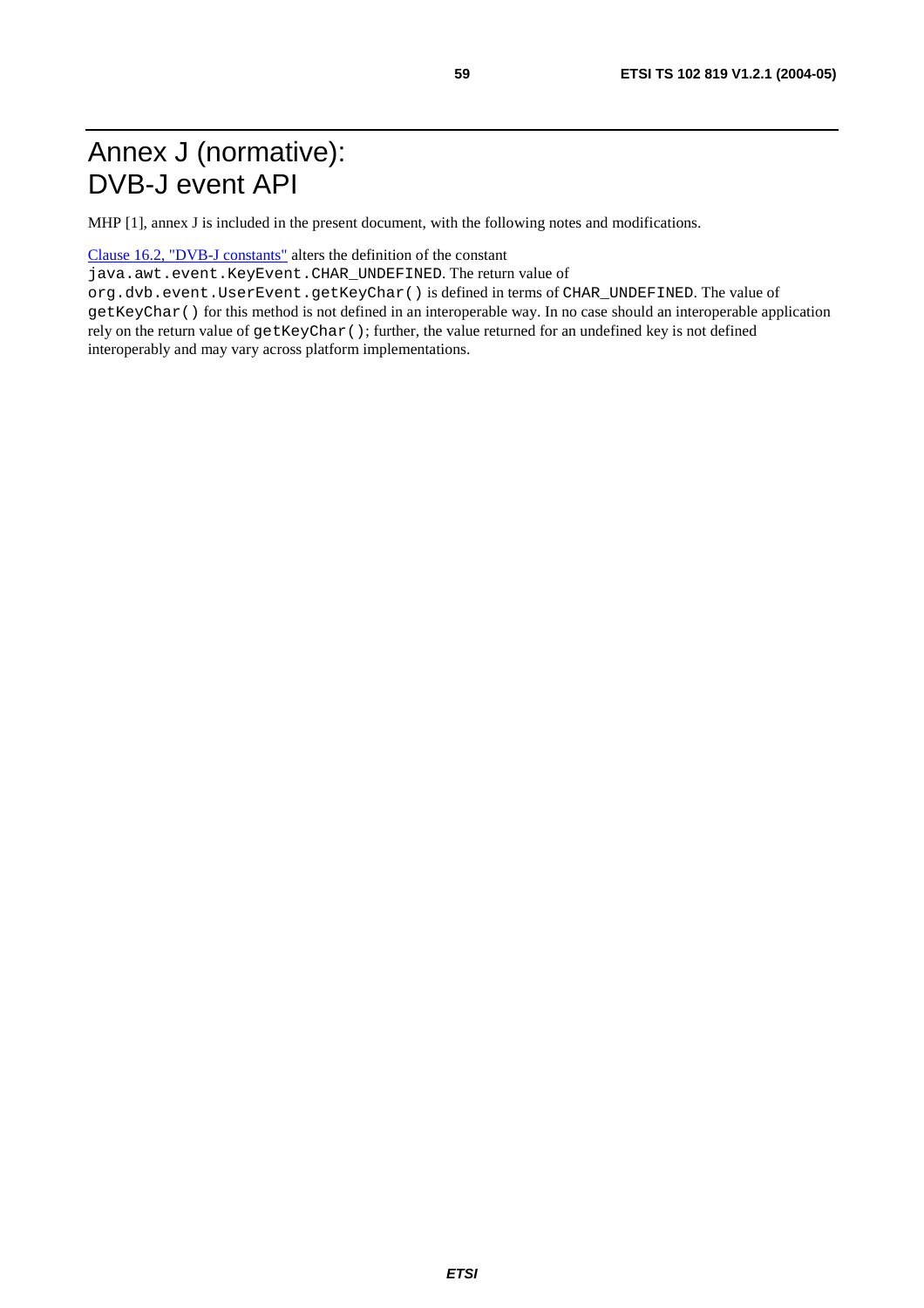## Annex K (normative): DVB-J persistent storage API

MHP [1], annex K is included in the present document.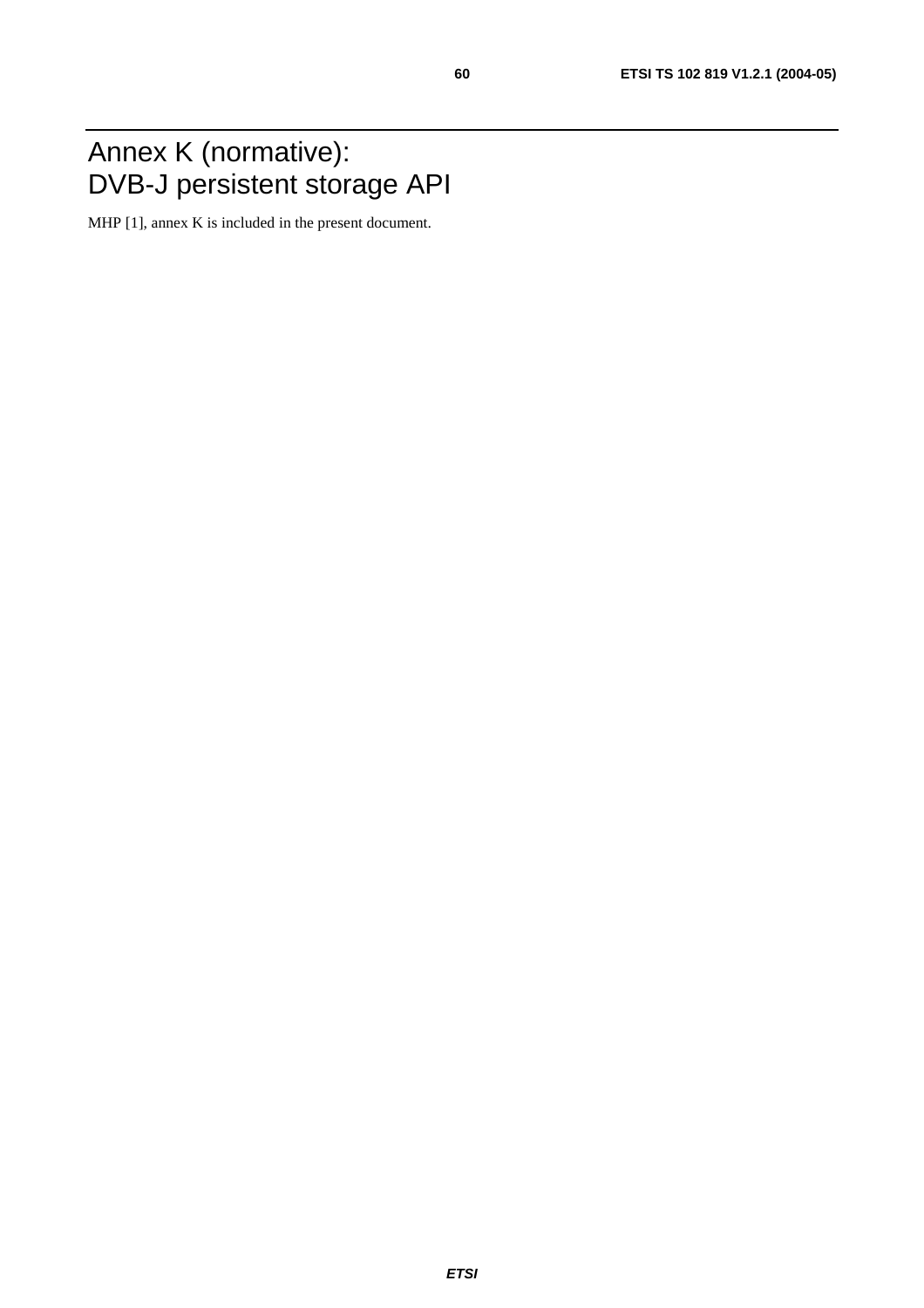# Annex L (normative): User settings and preferences API

MHP [1], annex L is included in the present document, with the following notes and modifications.

In the class org.dvb.user.GeneralPreference, the preference "User Name" requires that name be reported as first name followed by last name. It is understood that "first name" and "last name" are ambiguous concepts in some locales. For this reason, in the present document this property is only required to contain the name of the user, in some order that is suitable for presentation to an end user.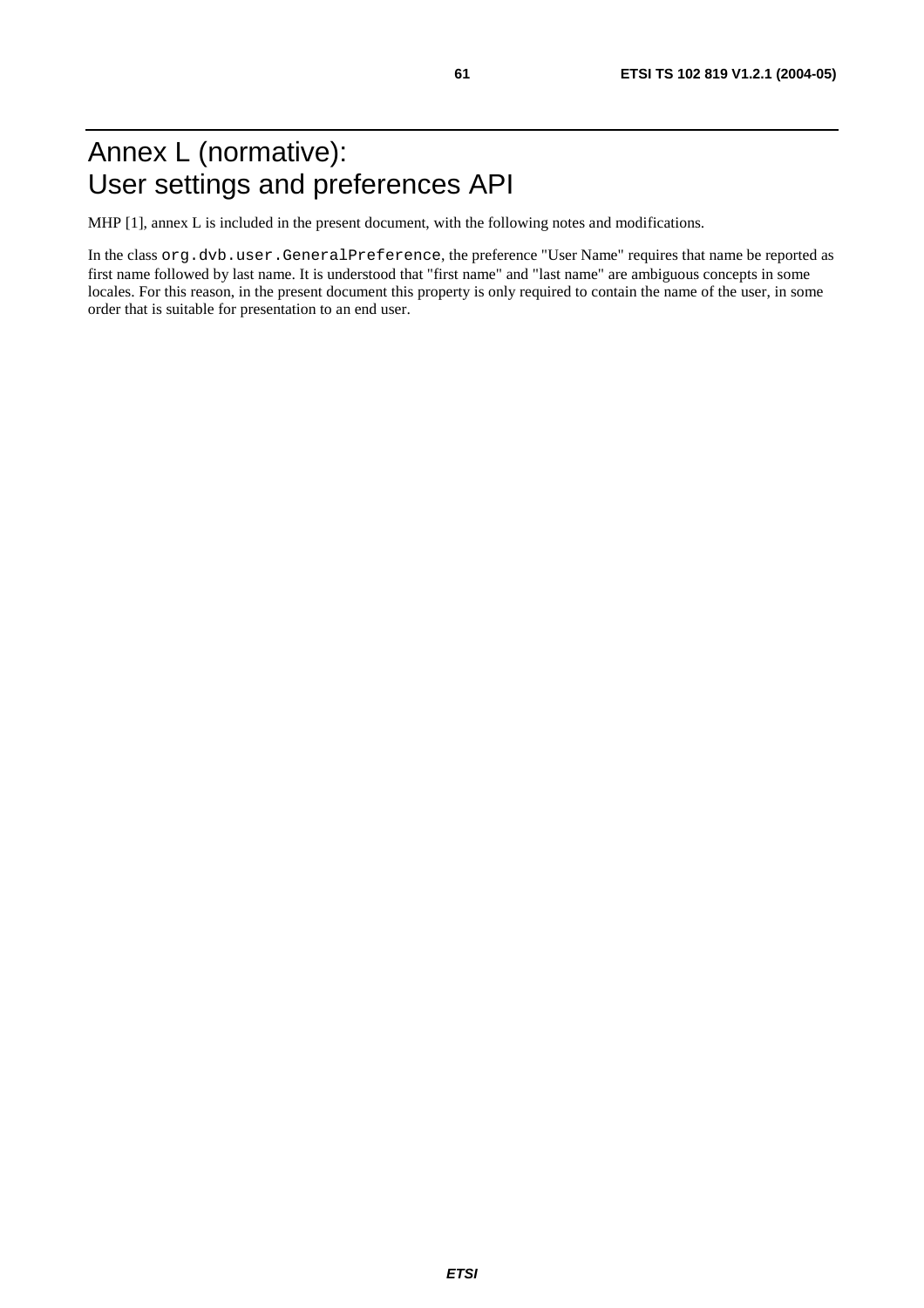# Annex M (normative): SI Access API

MHP [1] annex M is not included in the present document.

NOTE: The MHP definition of the functional equivalent named "SI" in [clause 15.6, "Functional Equivalents"](#page-42-0) references MHP [1] annex M.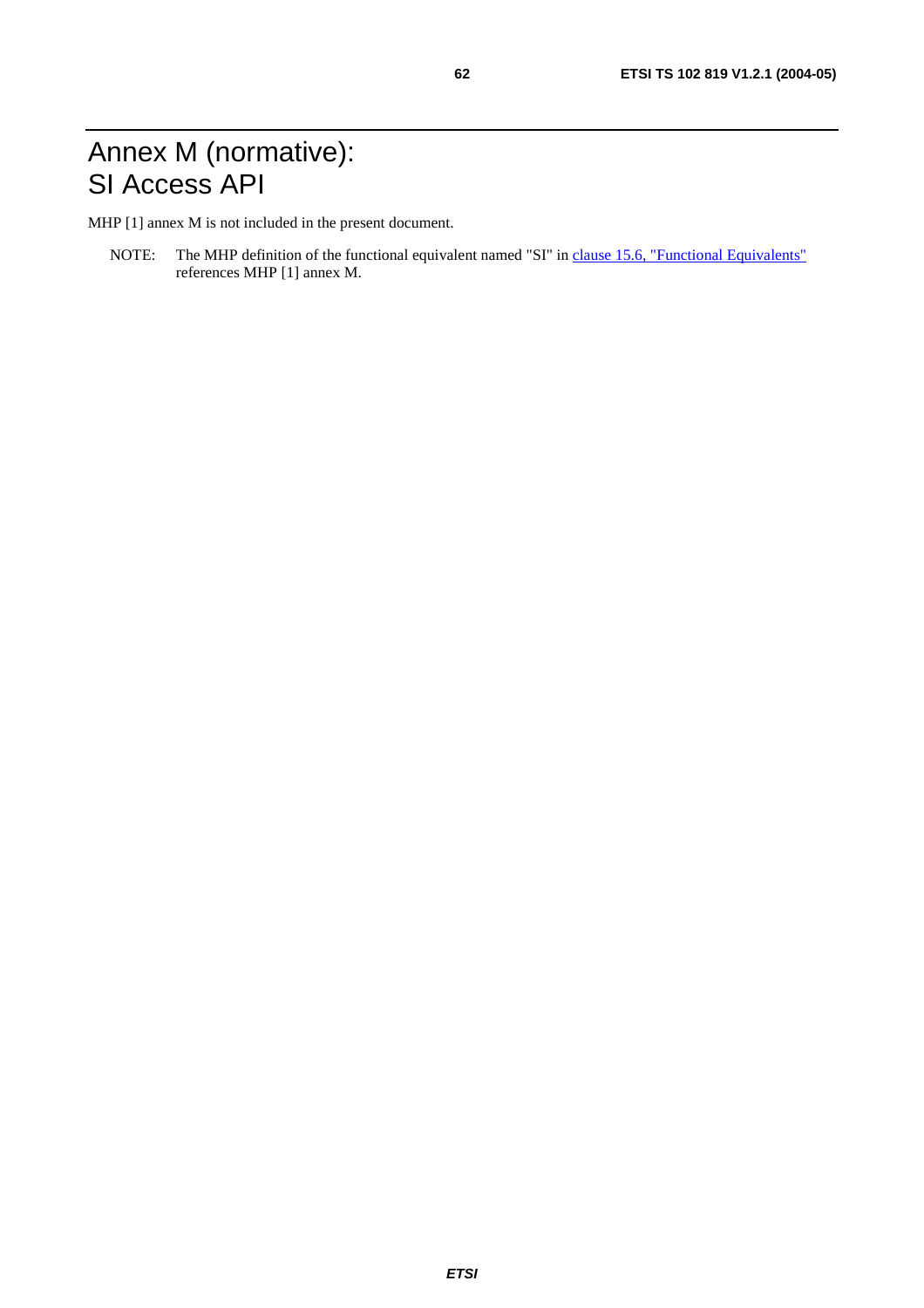# Annex N (normative): Streamed media API extensions

MHP [1] N is included in the present document, with the following notes and modifications.

References to "720  $\times$  576" frames are to be read as referring to standard definition frames, as defined in the GEM terminal specification.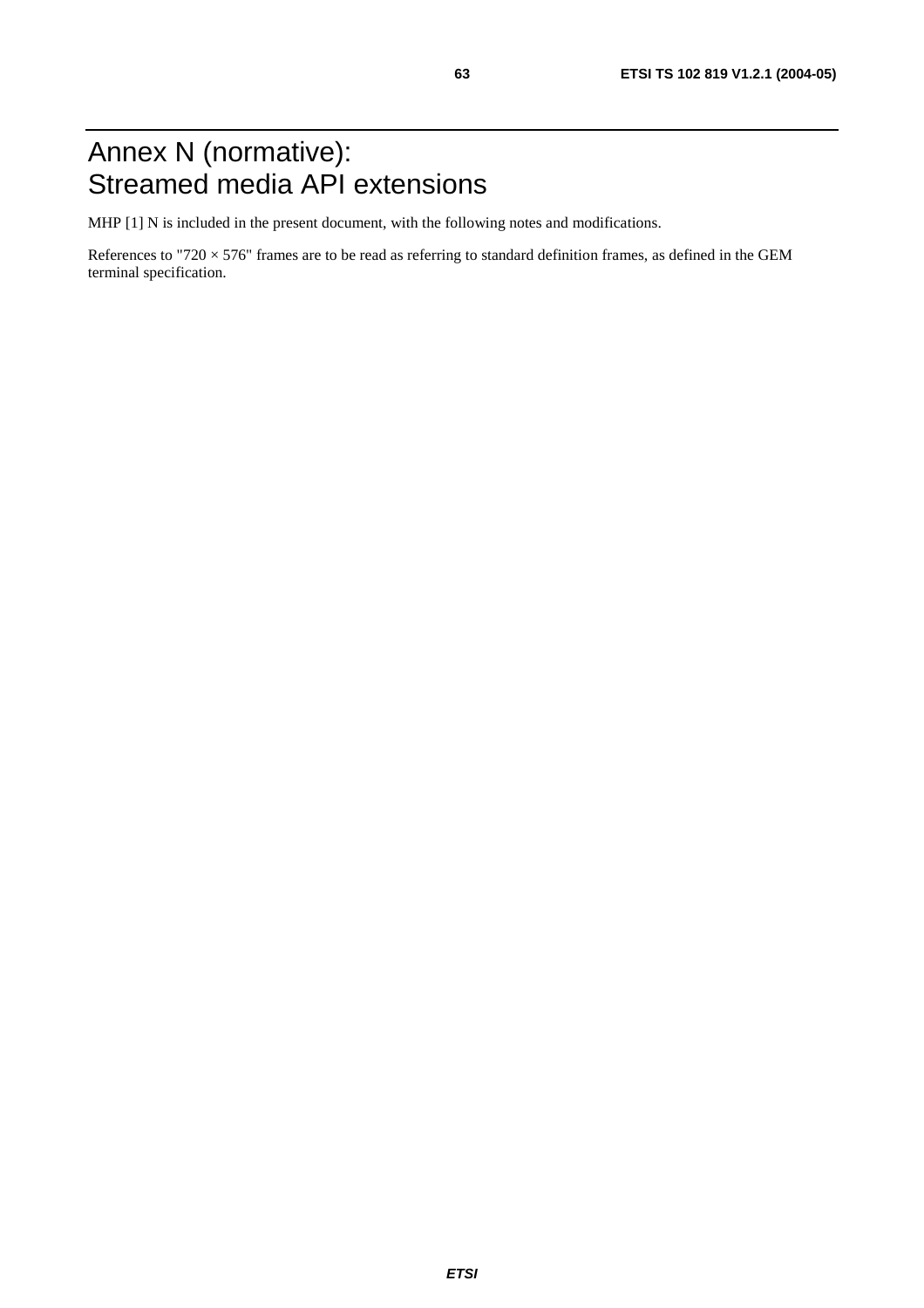<span id="page-63-0"></span>GEM terminal specifications shall contain a mapping of the Java TV SI API to the network's underlying signalling. This mapping shall fulfil all of the semantic guarantees required by Java TV. The Java TV SI is formed by the classes in the package javax.tv.si and its subpackages, as defined for the present document, including any descriptive text accompanying those classes.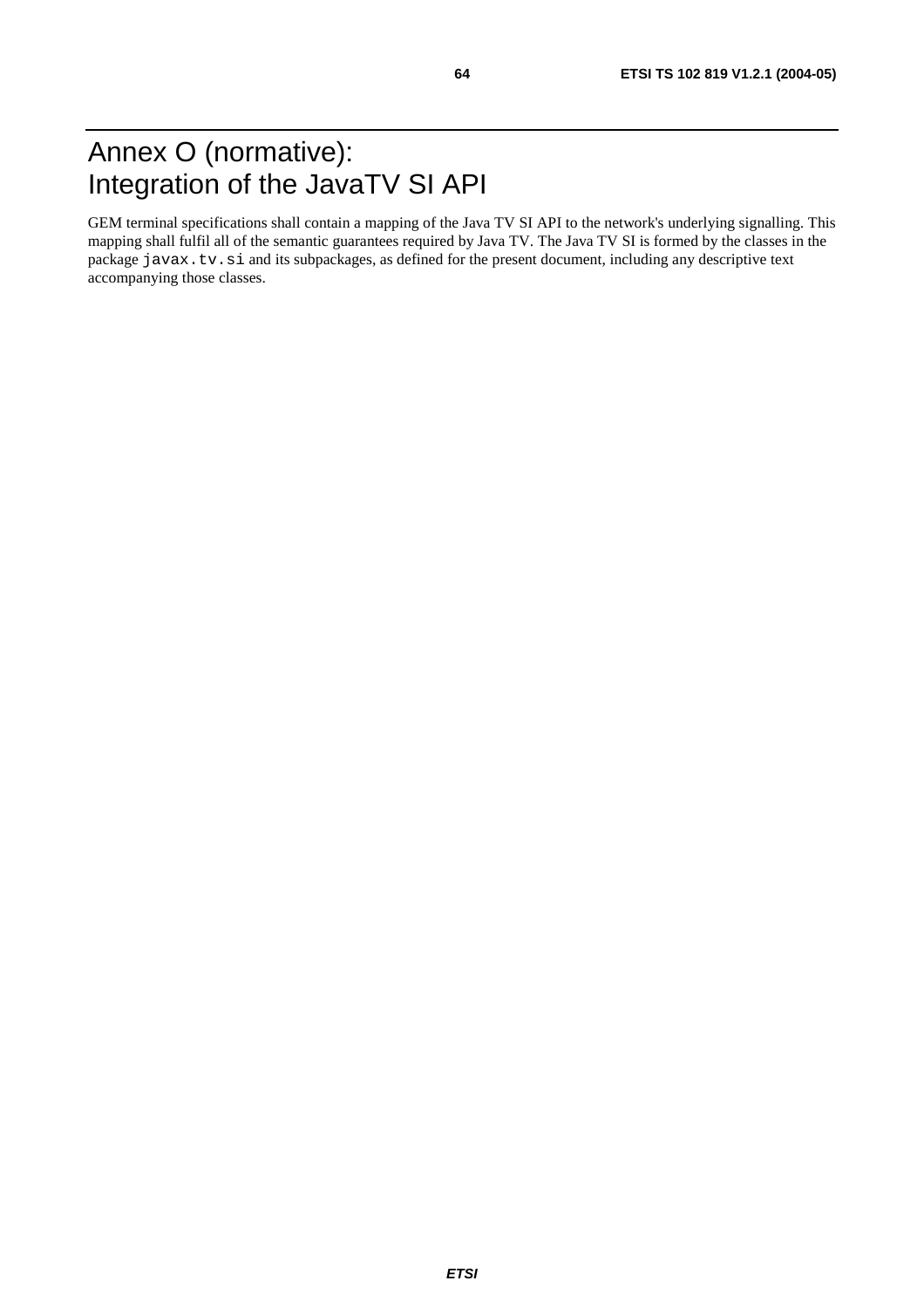## Annex P (normative): Broadcast transport protocol access

## P.1 Overview

This clause includes a definition of APIs in the package org.dvb.dsmcc. The API is mapped to an *abstraction* of signalling based on DSMCC as specified in MHP [1]; no requirement to use DSMCC signalling is implied.

The API defined in this clause allows DVB-J applications direct access to information broadcast according to annex B. Of course, GEM terminal specifications may make other filesystems available via this API.

To benefit from the fact that most of the functionalities are already covered by the java.io package, this API inherits from java.io and only defines the extra functionalities pertaining to:

- a) the nature of a broadcast filesystem and its latency (e.g. possibility to asynchronously load the objects).
- b) the type of the objects that can be encapsulated in a carousel and that do not exist in a classical file structure. These are: ServiceGateway, Stream and StreamEvent.

An application can optionally use only the classes of java.io. Alternatively/additionally applications can use additional classes and methods adapted to the specific nature and latency of the network (such as for example, the asynchronous loading of objects).

The following, briefly explains the functionalities offered by this API.

The ServiceDomain class enables attaching to a Service domain.

When attached to a Service Domain, objects are available representing the types File, Directory, Stream description, Trigger object and Trigger event.

The class DSMCCObject is a common superclass for all of these types. It defines methods that deal with asynchronous or synchronous loading of Objects.

For the File and Directory Objects, their content is accessible as it would be for a classical file system, i.e. by using the java.io package (e.g. for listing the objects pointed to by a Directory object, you invoke the list() method of the java.io.File class, or to access the content of a File, you can instantiate a FileInputStream to read the File, etc.)

Additionally, the DSMCCStream and DSMCCStreamEvent classes define functionalities specific to the respective types of Objects (Stream description and Trigger object), enabling access to the attributes of these Objects. For the details of the attributes that can be accessed, refer to the documentation of these classes.

The AsynchronousLoadingEvent class and its subclasses represent events that are sent to a listener to notify it of the loading of an Object that had been activated by the application (asynchronous loading mode).

The StreamEvent class represents an abstraction of the real event that is generated, i.e. the Trigger event, which enables the broadcaster to synchronize the application with the stream. This class enables the access to the content of an event, as described in clause B.4.2.

Finally, the StreamEventListener and AsynchronousLoadingEventListener are interfaces that shall be implemented by the application, in order for it to receive the respective StreamEvents and AsynchronousLoadingEvents.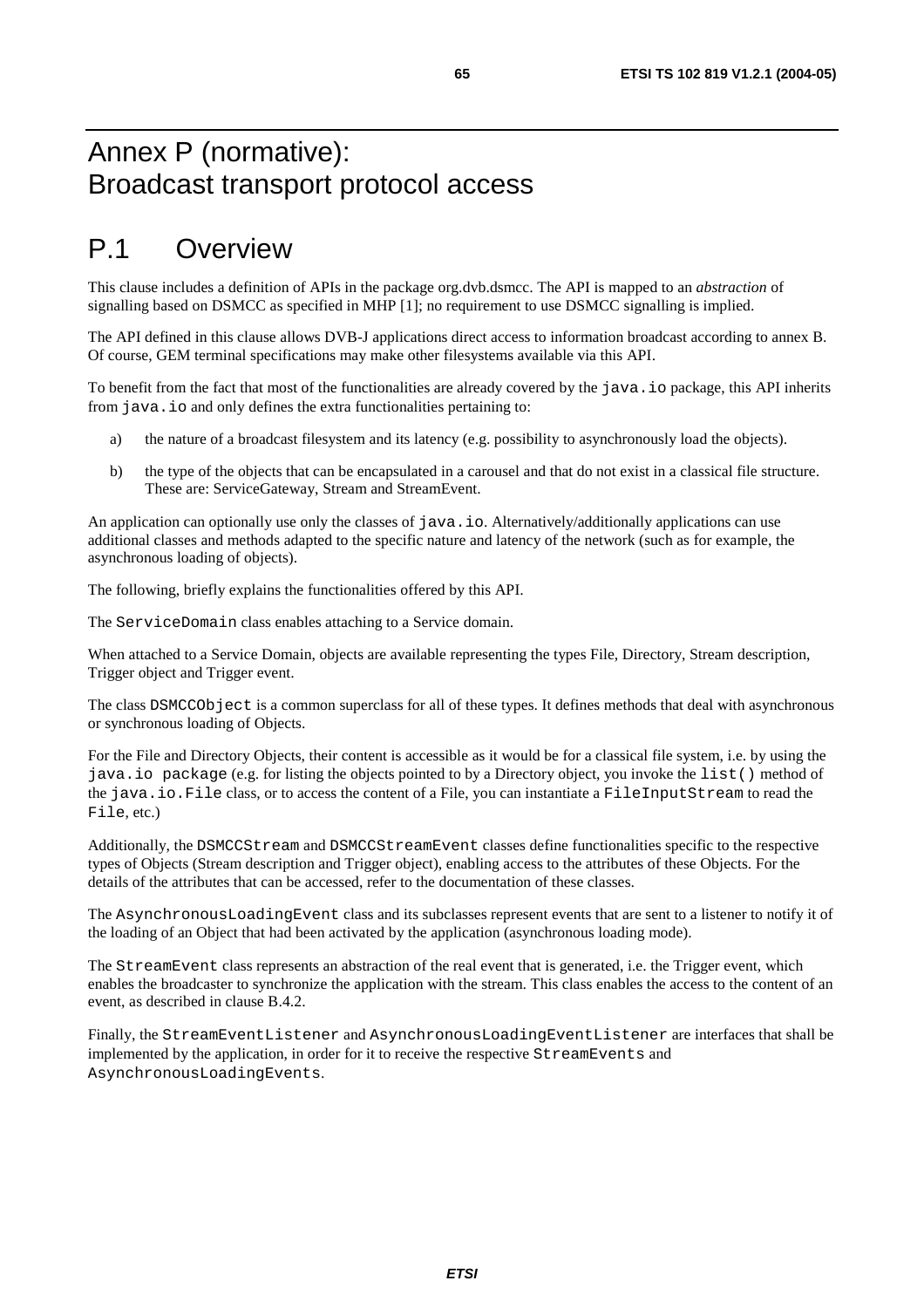# P.2 The org.dvb.dsmcc package

## P.2.0 General

This package is derived from the  $\text{org.dvb.dsmcc package}$  as defined in MHP [1], annex P. A small number of the MHP methods are not required in GEM terminal specifications. Additionally, in GEM these methods are bound to the more abstract signalling requirements of annex B.

The description of each class from the org.dvb.dsmcc package defined in MHP [1], annex P is included in the present document, except as modified below.

In all cases, references to a "DSMCC object" in the signalling is to be interpreted as referring to the entity in the signalling represented by an object of type DSMCCObject in the present document.

## P.2.1 DSMCCObject

The first sentence of the class description should be interpreted as meaning that this class represents objects in a Service domain.

#### P.2.1.1 DSMCCObject.getSigners()

GEM terminal specifications may be written such that some applications are trusted without being authenticated by the MHP mechanism. For these applications, a GEM terminal specification may be written such that it is a valid implementation option that this method returns an outer array of size zero when the DSMCCObject is loaded.

#### P.2.1.2 DSMCCObject.getSigners(boolean known\_root)

NOTE: The semantics of the DSMCCObject.getSigners(boolean known root) method are unchanged and require processing.

## P.2.2 DSMCCStream

References to BIOP::Stream message are to be interpreted as meaning the stream description as defined in clause B.3. References to the BIOP::StreamEvent message are to be interpreted as meaning the stream even description defined in clause B.4.1. References to elements of the BIOP messages are to be interpreted as referring to the corresponding element of the generic descriptions from annex B, as detailed below.

#### P.2.2.1 isAudio() method

This shall return true if the audio stream flag indicates that this stream contains audio.

#### P.2.2.2 isData() method

This shall return true if the data stream flag indicates that this stream contains data.

#### P.2.2.3 isMPEGProgram() method

This shall return true if the is\_mpeg\_program flag indicates that this object represents an MPEG program.

#### P.2.2.4 isVideo() method

This shall return true if the video stream flag indicates that this stream contains video.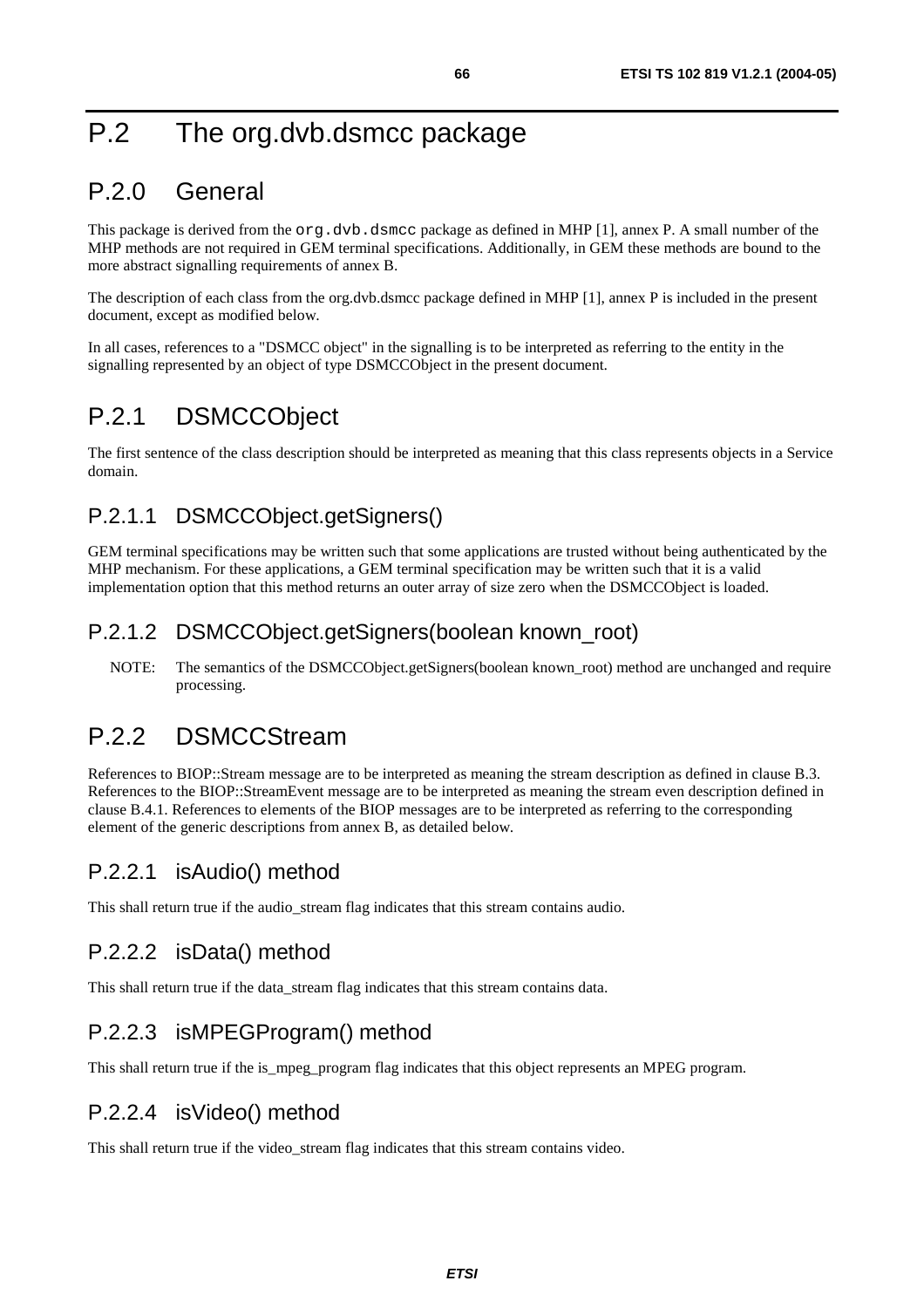## P.2.3 DSMCCStreamEvent

References to the BIOP::StreamEvent message are to be interpreted as meaning the stream even description defined in clause B.4.1. References to elements of the BIOP messages are to be interpreted as referring to the corresponding element of the generic descriptions from annex B, as detailed below.

Throughout this class, references to a DSMCC StreamEvent in the signalling are to be read as referring to a trigger object, as defined in clause B.4.1.

# P.2.4 InvalidFormatException

This exception may be thrown when any inconsistency in the underlying signalling is received.

## P.2.5 ServiceDomain

The first paragraph of the class description is to be replaced by the following: A ServiceDomain represents the entity described in clause B.1.

Throughout this class, references to "service gateway" or "service domain" are to be interpreted as referring to service domain, as described in clause B.1.

#### P.2.5.1 ServiceDomain.attach(byte[])

ServiceDomain.attach(byte[]) is required by the present document. The syntax and usage of the NSAP address is out of the scope of the present document.

#### P.2.5.2 ServiceDomain.attach(Locator) and attach(Locator, int)

The locator parameter is to be interpreted as any locator that refers to a service domain. Locator formats are discussed in clause 6.3.3.

#### P.2.5.3 ServiceDomain.getLocator()

The description of this method is considered to read as follows:

• Return the locator for this service domain. If this ServiceDomain instance was last attached by specifying a locator then that exact same locator shall be returned. If the attach was done with the attach(locator, int) signature, the locator is complemented with a representation of the integer.

### P.2.5.4 ServiceDomain.getNSAPAddress()

Signalling to support the ServiceDomain.getNSAPAddress() method is not required by the present document. In terminal specifications where no such signalling is defined, the behaviour of invoking this method may be undefined.

#### P.2.5.5 ServiceDomain.getURL(Locator)

The description of this static method is considered to read as follows:

Returns a URL corresponding to a locator referring to a file or a directory, as specified in table 7.1.3. If the service domain corresponding to the locator is attached and the file or directory referenced in the locator exists then an instance of java.net.URL is returned which can be used to reference this object.

#### **Parameters:**

l - a locator referring to a file or directory, as specified in table 7.1.3.

#### **Returns:**

a java.net.URL which can be used to access the file or directory referenced by the locator.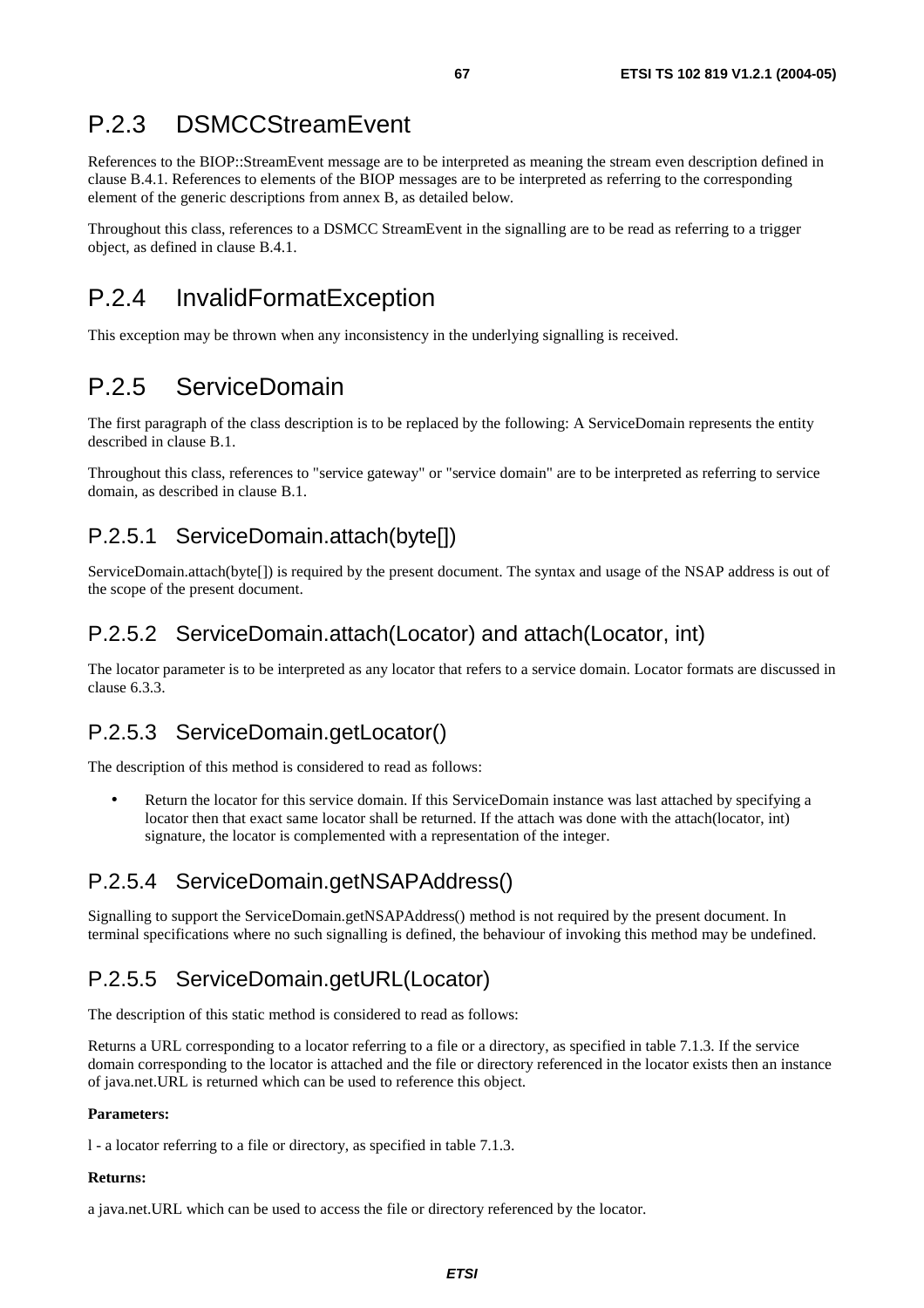#### **Throws:**

InvalidLocatorException - if the locator is not a valid locator or does not includes all elements leading to a file or directory.

NotLoadedException - is thrown if the locator is valid and includes enough information but it references a service domain which is not attached.

FileNotFoundException - if the service domain is attached but the file or directory referenced by the locator does not exist.

### P.2.6 ServiceXFRErrorEvent

This class is required by the present document, however signalling that would cause this error to be generated is not required by the present document.

#### P.2.7 ServiceXFRException

This class is required by the present document, however signalling that would cause this exception to be generated is not required by the present document.

#### P.2.8 ServiceXFRReference

This class is required by the present document, however signalling that would cause an event containing an object of this type is not required by the present document.

#### P.2.9 StreamEvent

Throughout this class, references to the DSMCC stream event descriptor are to be read as referring to the trigger event, as described in clause B.4.2. References to the event data refer to the payload defined in that clause.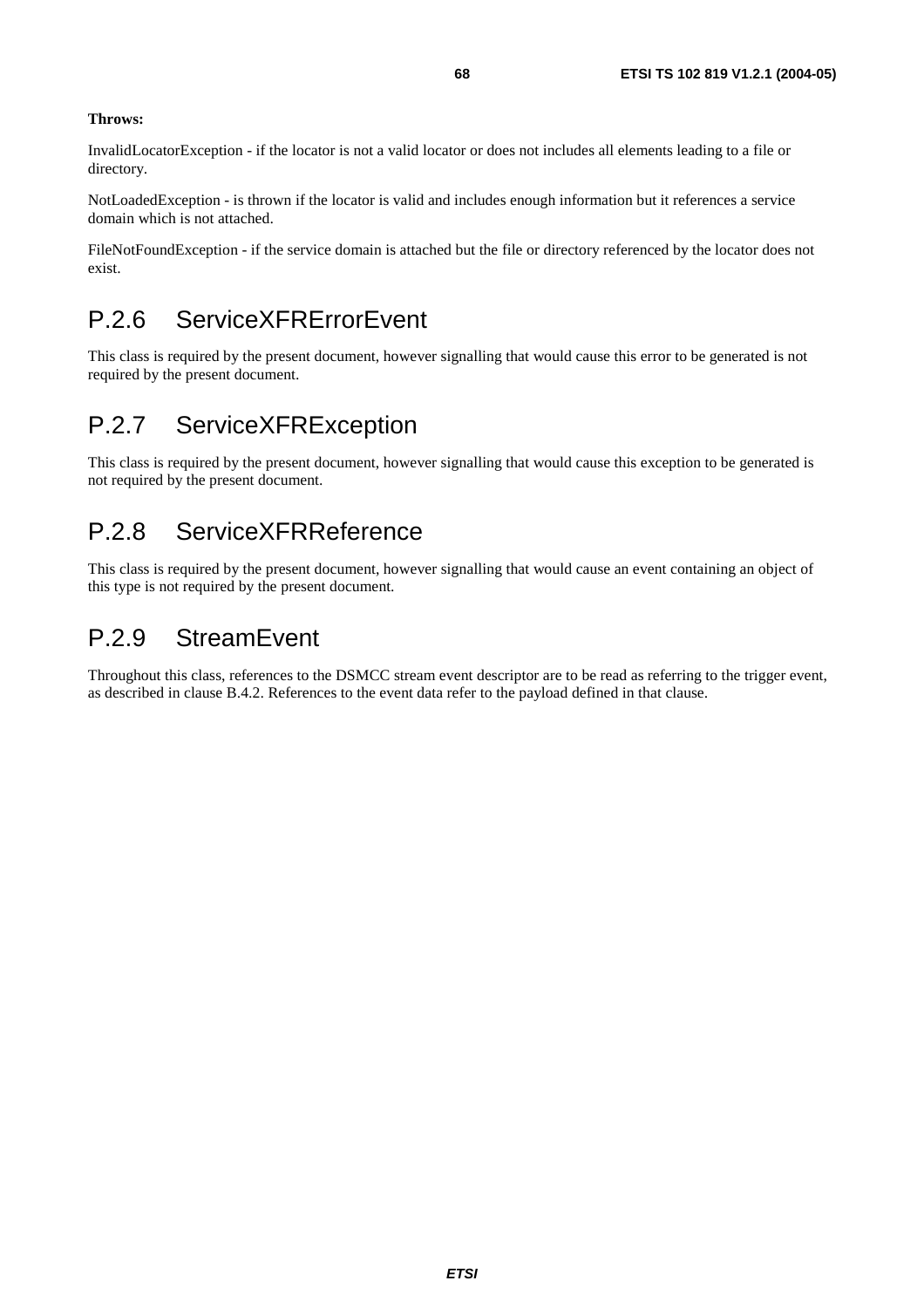## Annex Q (normative): Datagram socket buffer control

MHP [1], annex Q is included in the present document.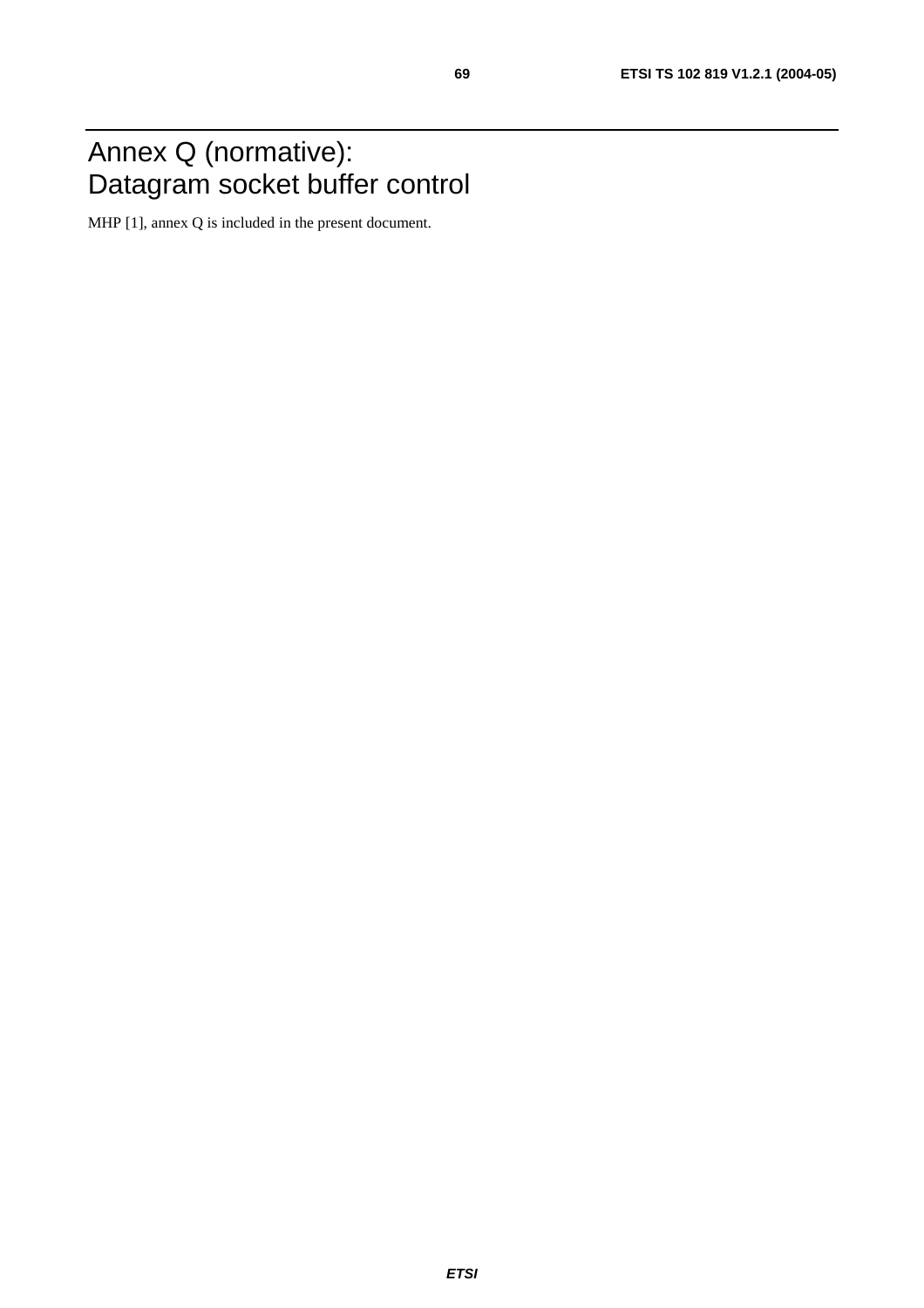## Annex R (normative): DVB-J return channel connection management API

MHP [1], annex R is included in the present document.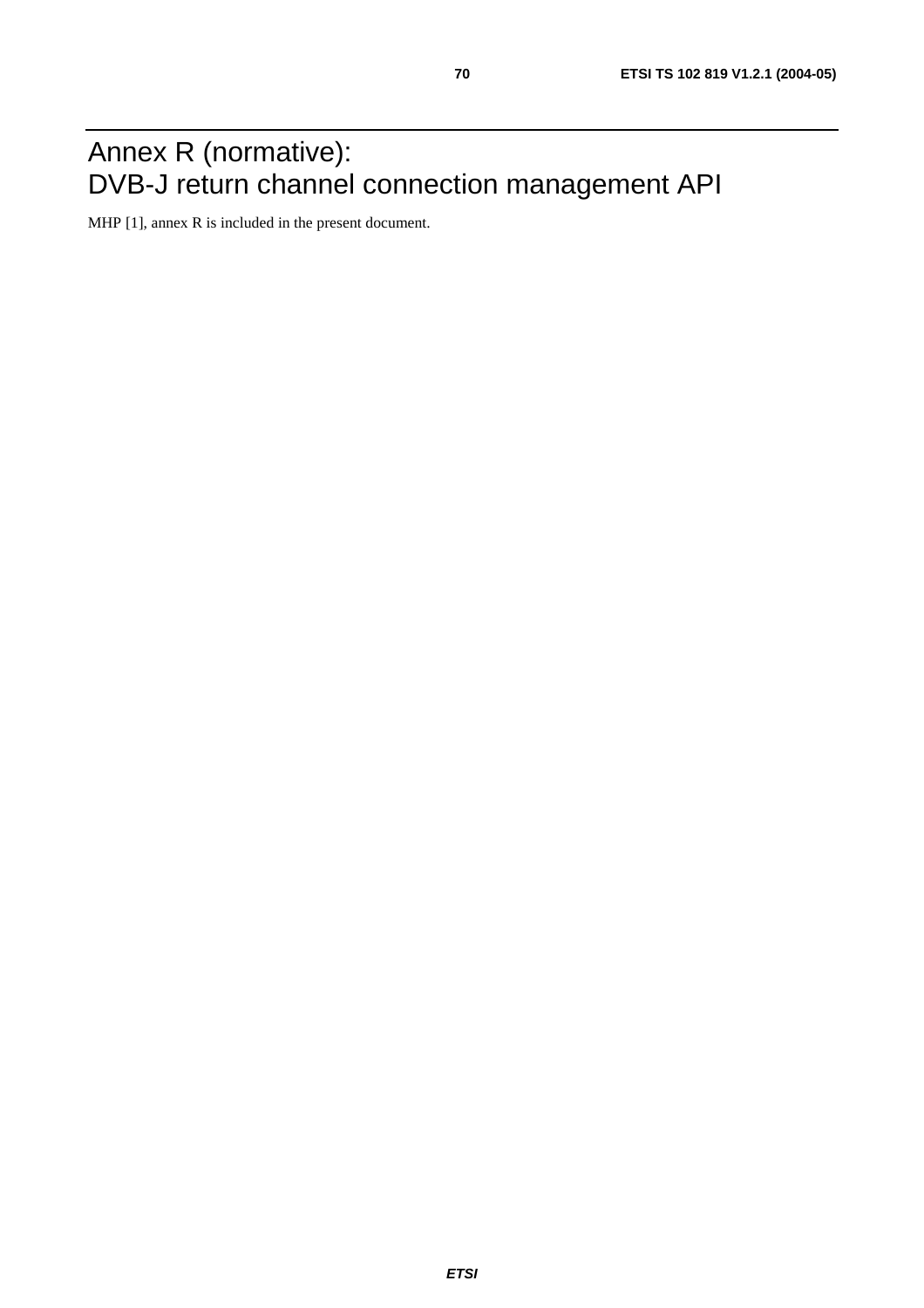## Annex S (normative): Application listing and launching

MHP [1], annex S is included in the present document.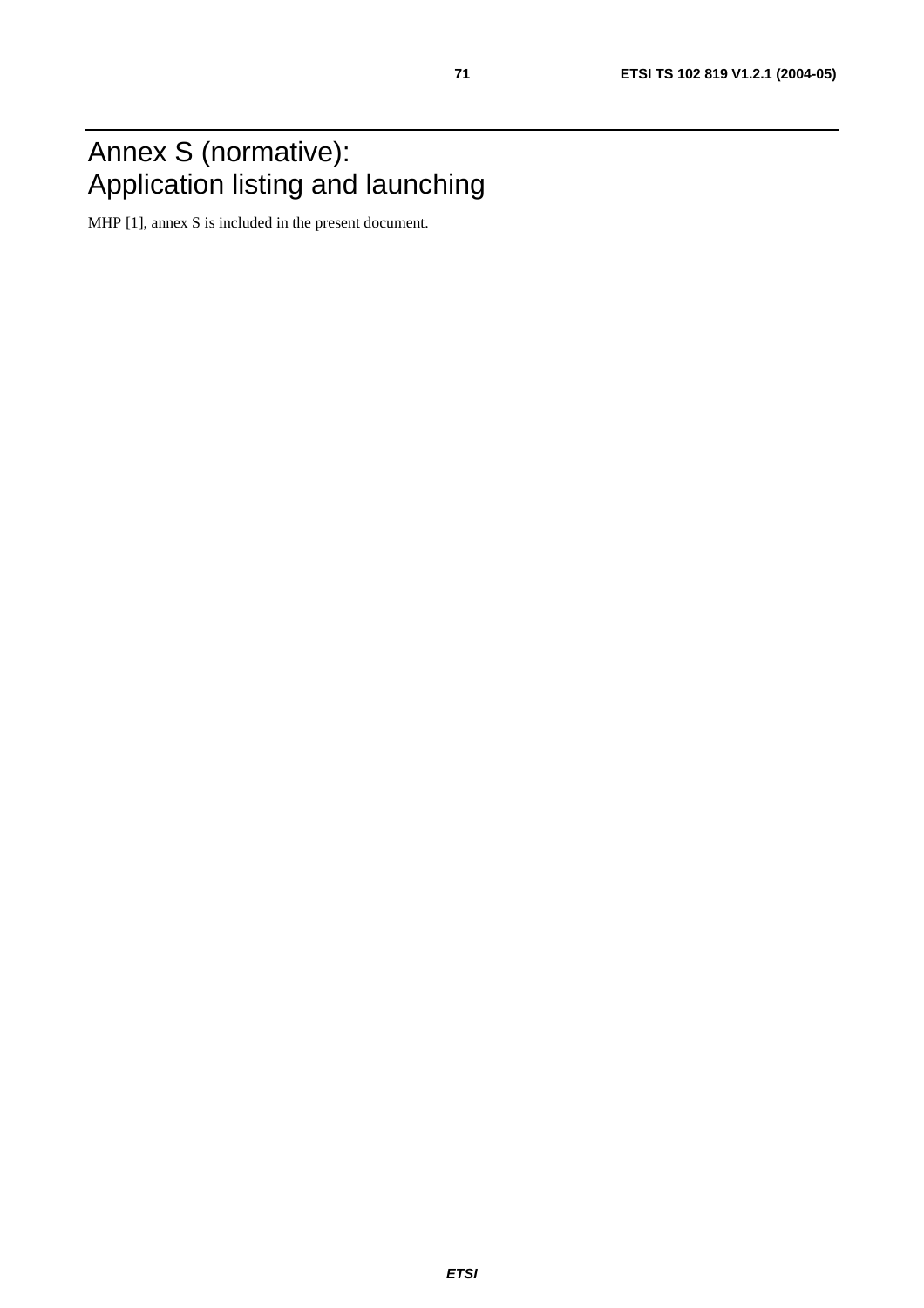## Annex T (normative): **Permissions**

MHP [1], annex T is included in the present document.

NOTE: see clause [11.10, "Java Permissions".](#page-29-0)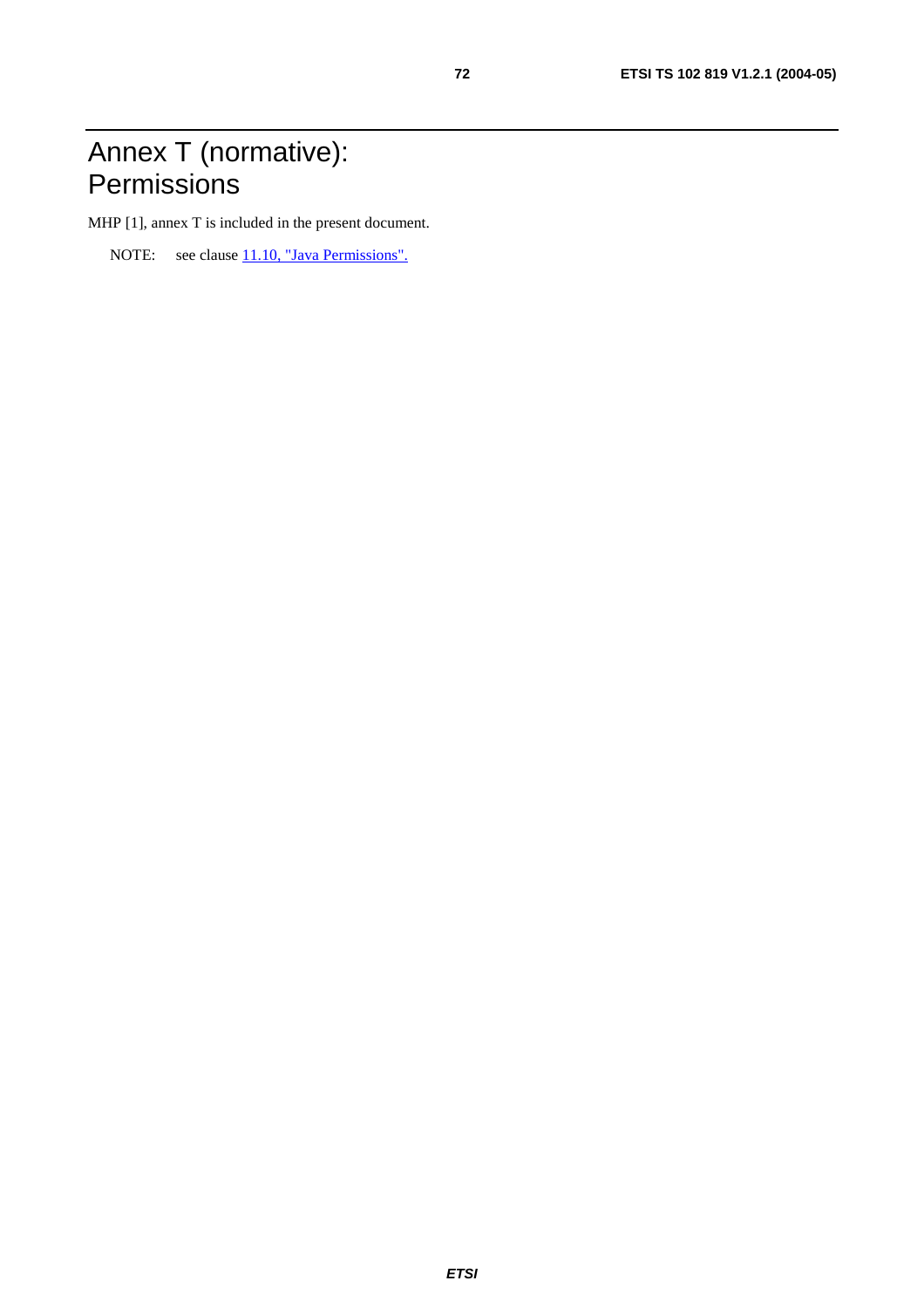#### Annex U (normative): Extended graphics APIs

MHP [1], annex U is included in the present document.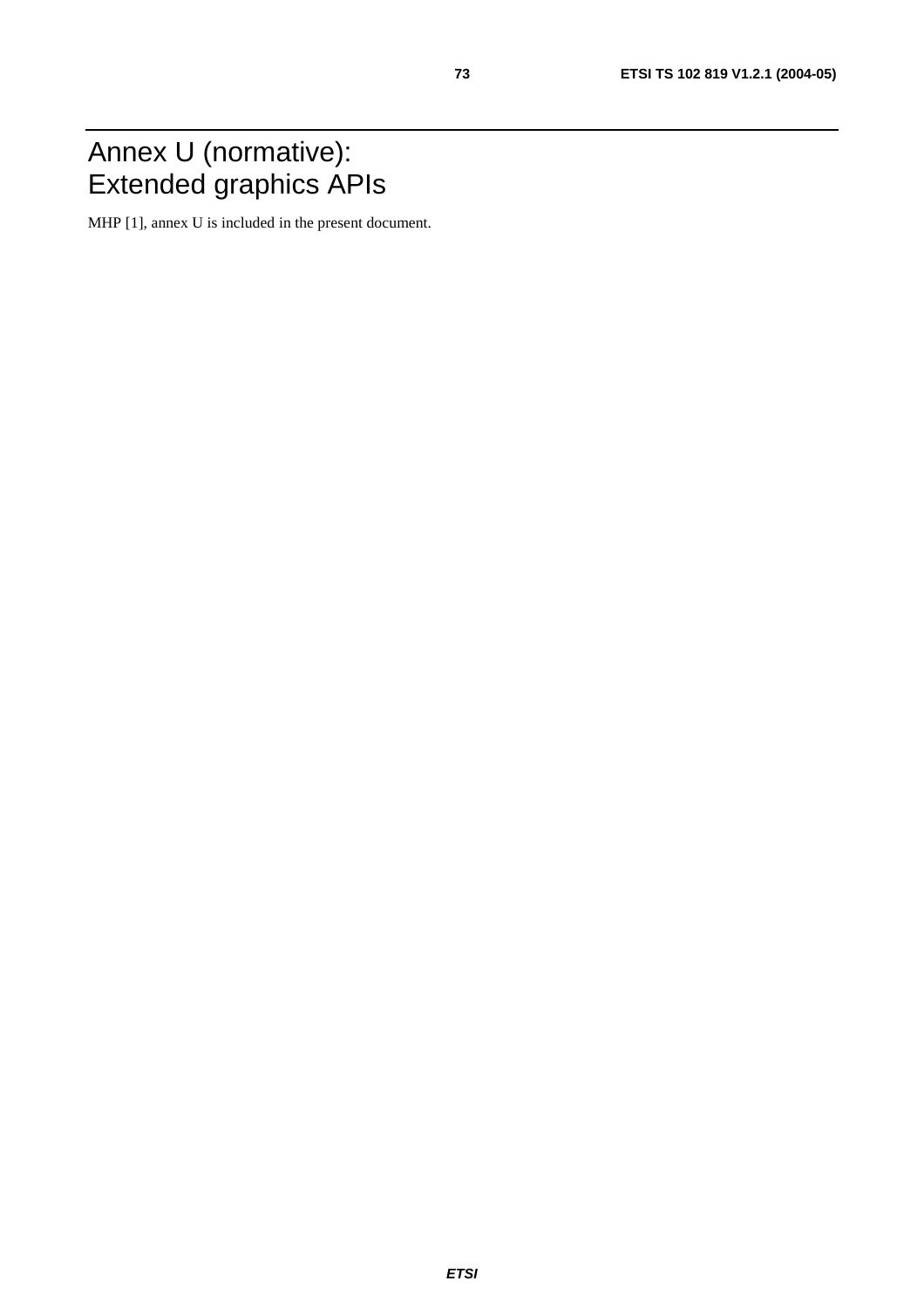Annex V: Void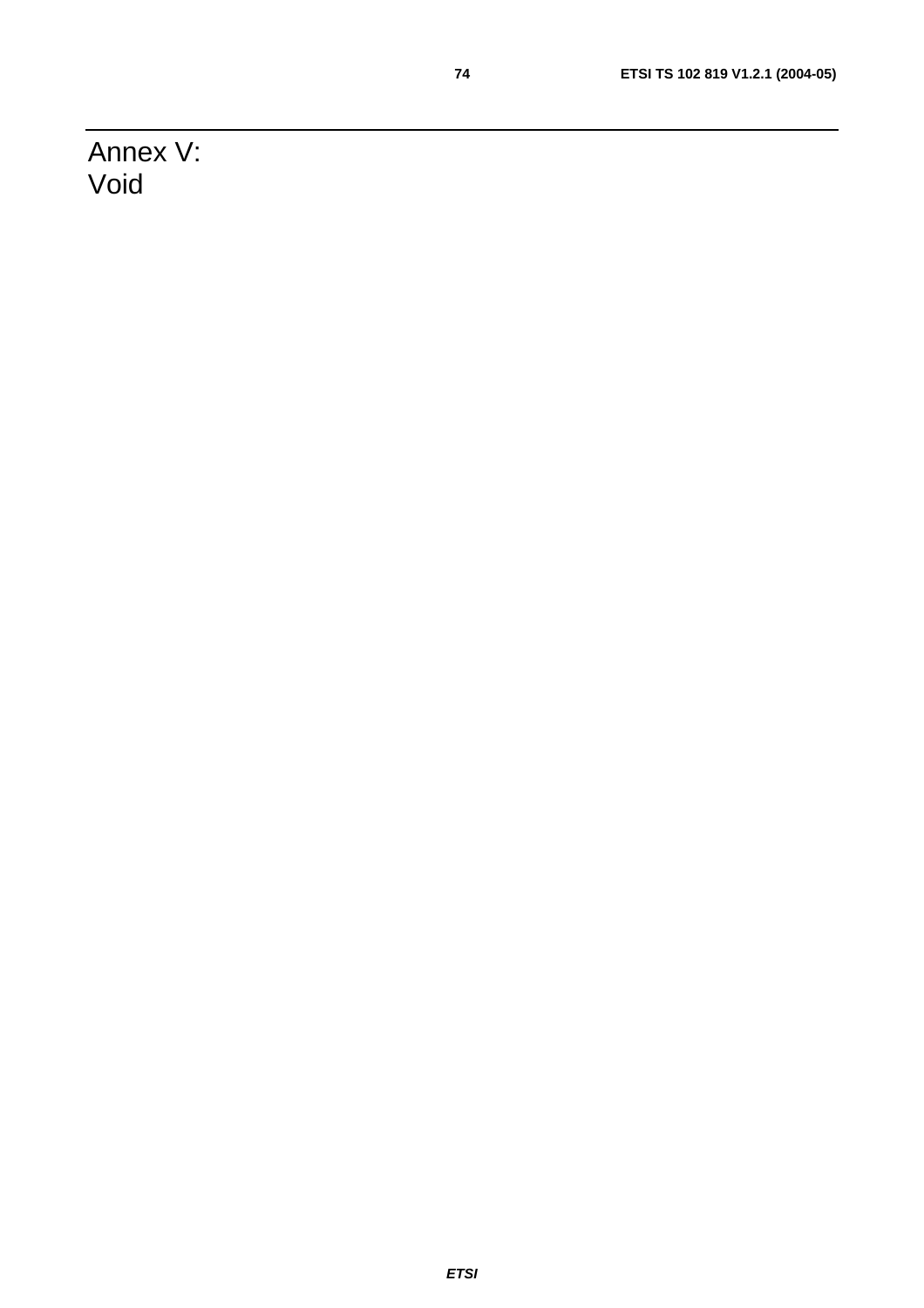#### Annex W (informative): DVB-J examples

#### W.1 DVB-J examples from MHP

MHP [1], annex W is included in the present document.

#### W.2 Example of enumeration extension

To illustrate the importance of the requirement in clause 4.1.4.1, consider an application that is written to the GEM specification which wishes to query the type of return channel connection, and react accordingly. Such code might be written in the following manner:

```
import org.dvb.net.rc.RCInterface; 
import org.dvb.net.rc.RCInterfaceManager; 
public class AppRCTester { 
     /** 
      * Set up the return channel. 
      * @return true if it was successfully set up, false otherwise. 
      */ 
     public boolean setUpRC() { 
        RCInterface[] ifs = RCInterfaceManager.getInstance().getInterfaces();
         boolean success = false; 
        for (int i = 0; !success && i < ifs.length; i++) {
              RCInterface inter = ifs[i]; 
              switch(inter.getType()) { 
                  case TYPE_CATV: 
                     success = setupCATV(inter);
                      break; 
                  case TYPE_DECT: 
                     success = setupDECT(inter);
                      break; 
                  case TYPE_ISDN: 
                     success = setupISDN(inter);
                      break; 
                  case TYPE_LMDS: 
                     success = setupLMDS(inter);
                      break; 
                  case TYPE_MATV: 
                     success = setupMATV(inter);
                      break; 
                  case TYPE_UNKNOWN: 
                  case TYPE_OTHER: 
                     success = setupOTHER(inter);
                      break; 
                  default: 
                      // Do nothing - this always fails 
 } 
         return success; 
     } 
     .... definition of methods setupCATV et al. 
}
```
If it were permissible for a GEM terminal specification to sub-divide TYPE\_CATV by introducing new values into the enumeration, then this code would always fail.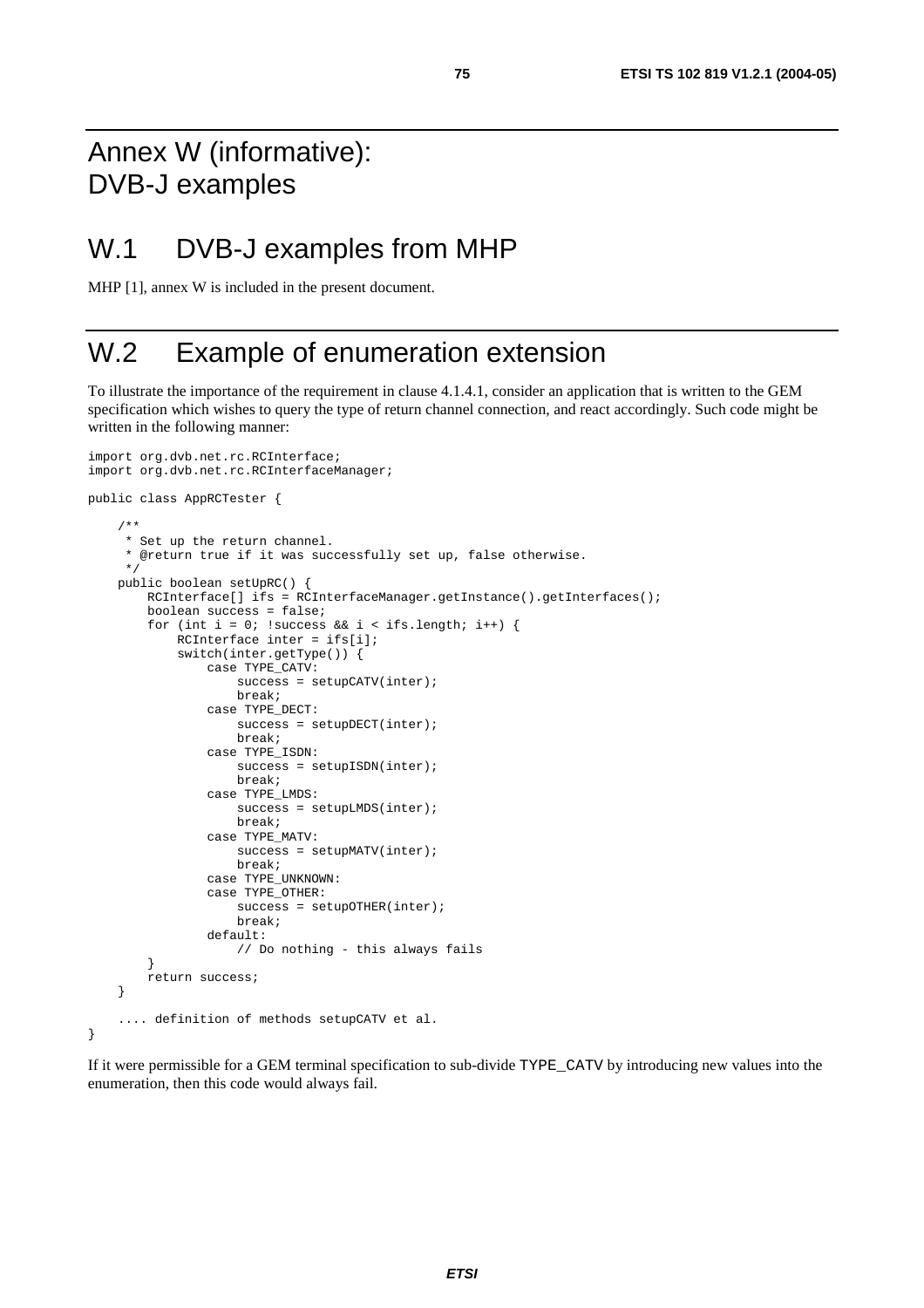If a terminal specification needs to sub-divide the values of an enumeration, it may do so by introducing a new method to report the sub-divisions. For example, to sub-divide TYPE\_CATV, a terminal specification could introduce an interface and a set of values like the following:

```
package org.specbody.net.rc; 
     /** 
      * On specbody terminals, all instances of org.dvb.net.rc.RCInterface 
      * for which getType() returns TYPE_CATV shall implement this interface. 
      */ 
public interface CATVRCInterface { 
     public final static int TYPE_CATV_SUBTYPE_1 = 1; 
     public final static int TYPE_CATV_SUBTYPE_2 = 2; 
     public final static int TYPE_CATV_SUBTYPE_3 = 3; 
     /** 
     * @returns one of TYPE_CATV_SUBTYPE_1, TYPE_CATV_SUBTYPE_2 
                     or TYPE_CATV_SUBTYPE_3
      */ 
     public int getCATVType(); 
}
```
Note that this extension mechanism works for org.dvb.net.rc.RCInterface because instances of this class are always created by a factory method that is a part of the platform. This particular method for extending the behaviour of GEM would not work if the enumeration value were returned by a method in a class with a constructor that is accessible to applications, because it would be impossible to mandate that all instances conforming to certain criteria implement an additional interface. In this case, other extension mechanisms would need to be employed.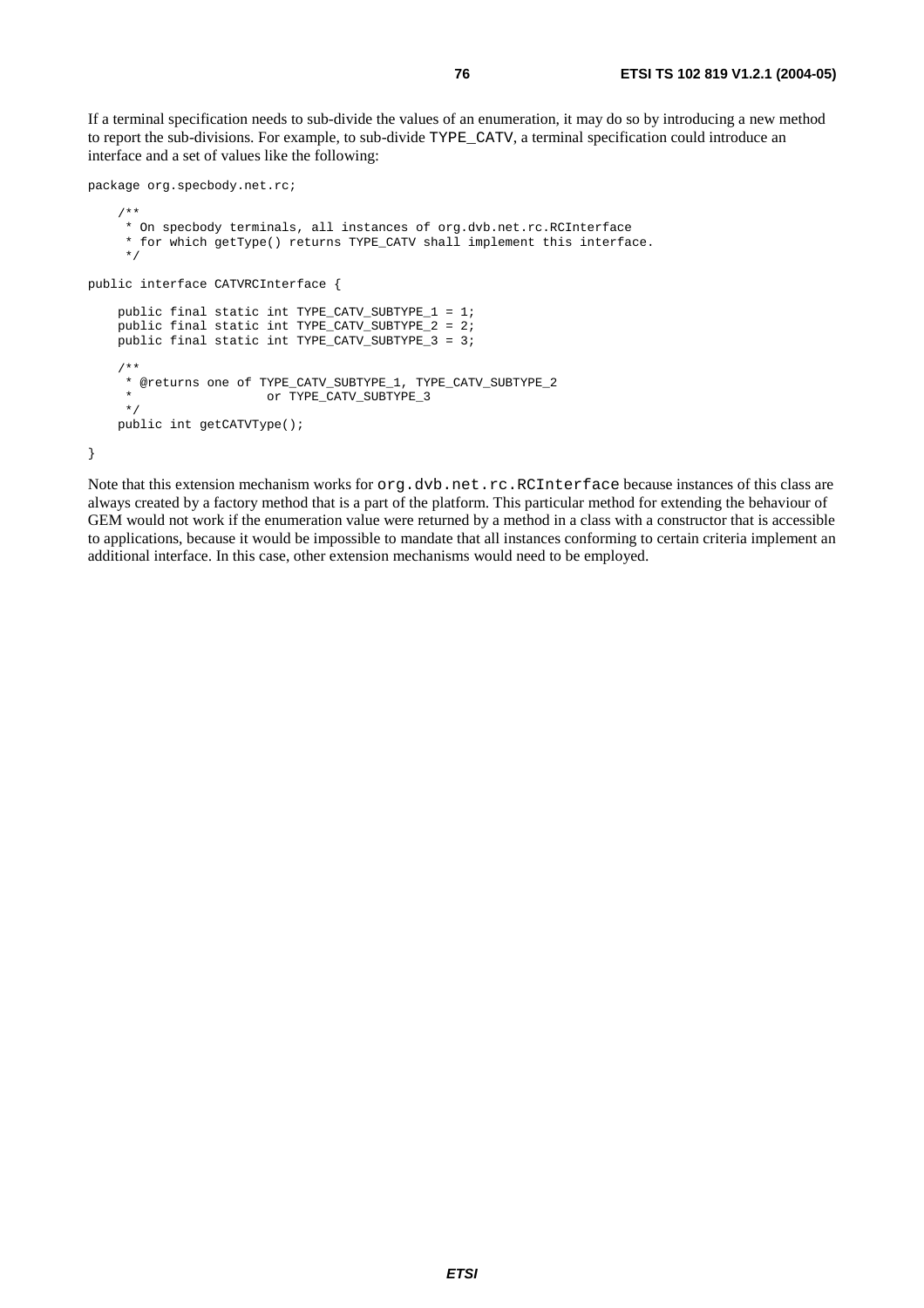#### Annex X (normative): Test support

MHP [1], annex X is included in the present document.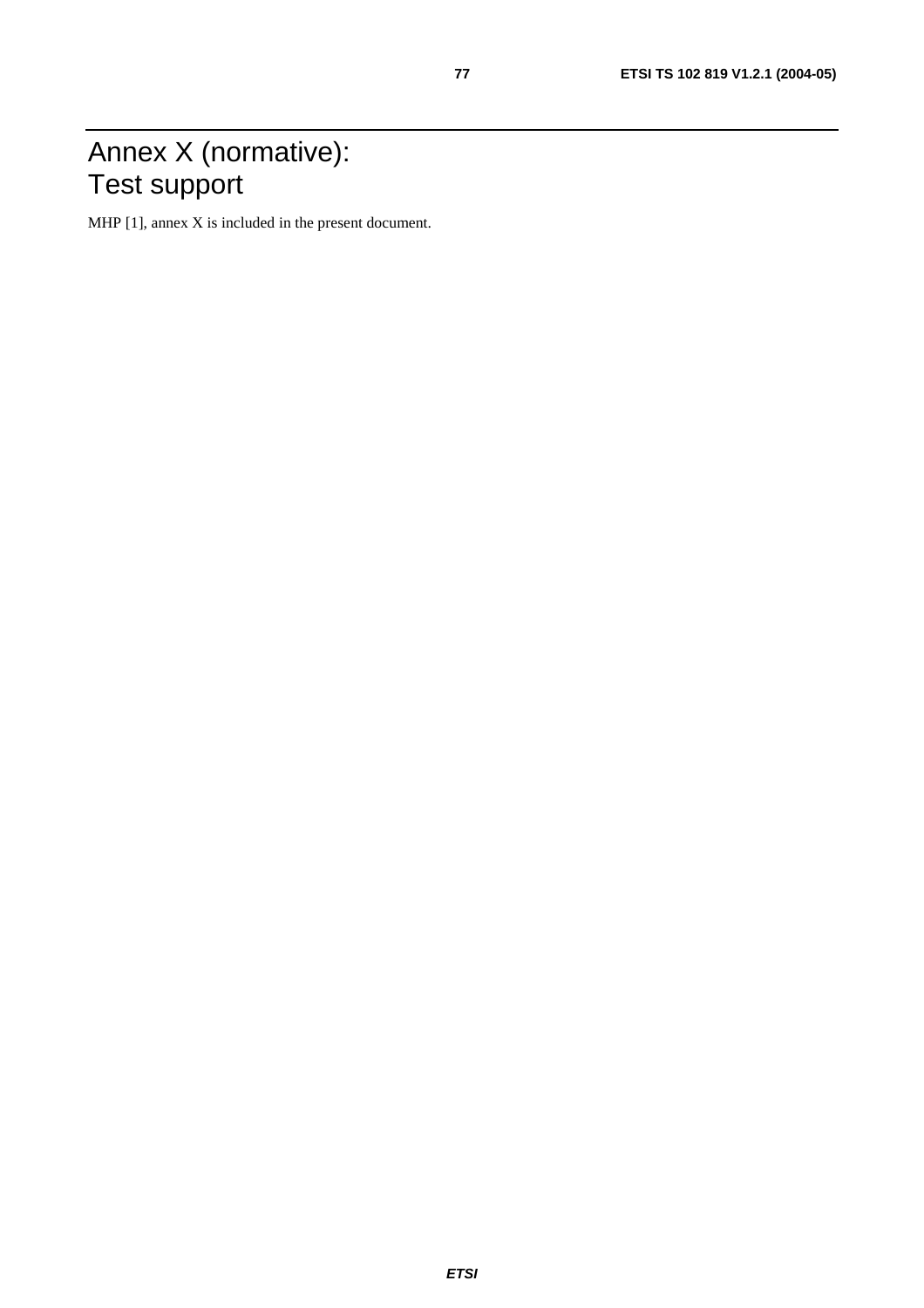## Annex Y (normative): Inter-application and Inter-Xlet communication API

MHP [1], annex Y is included in the present document.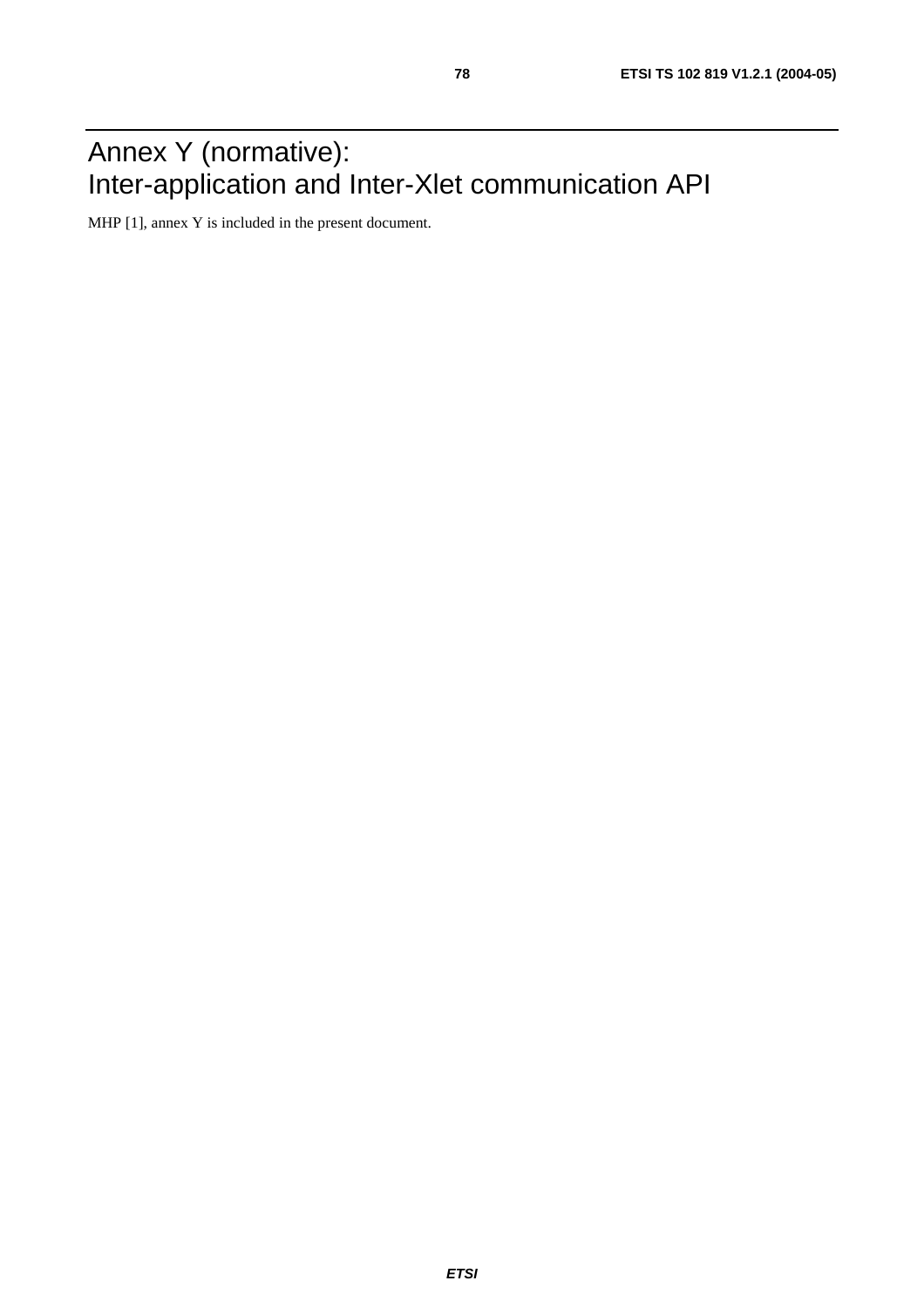### Annex Z (informative): Services, service contexts and applications in an MHP environment

MHP [1], annex Z is included in the present document, with the following notes and modifications.

This informative clause includes references to some signalling details not required by the present document. Where this is the case, it is to be read as an example of one possible way of fulfilling the abstract requirements placed on terminal signalling by the present document.